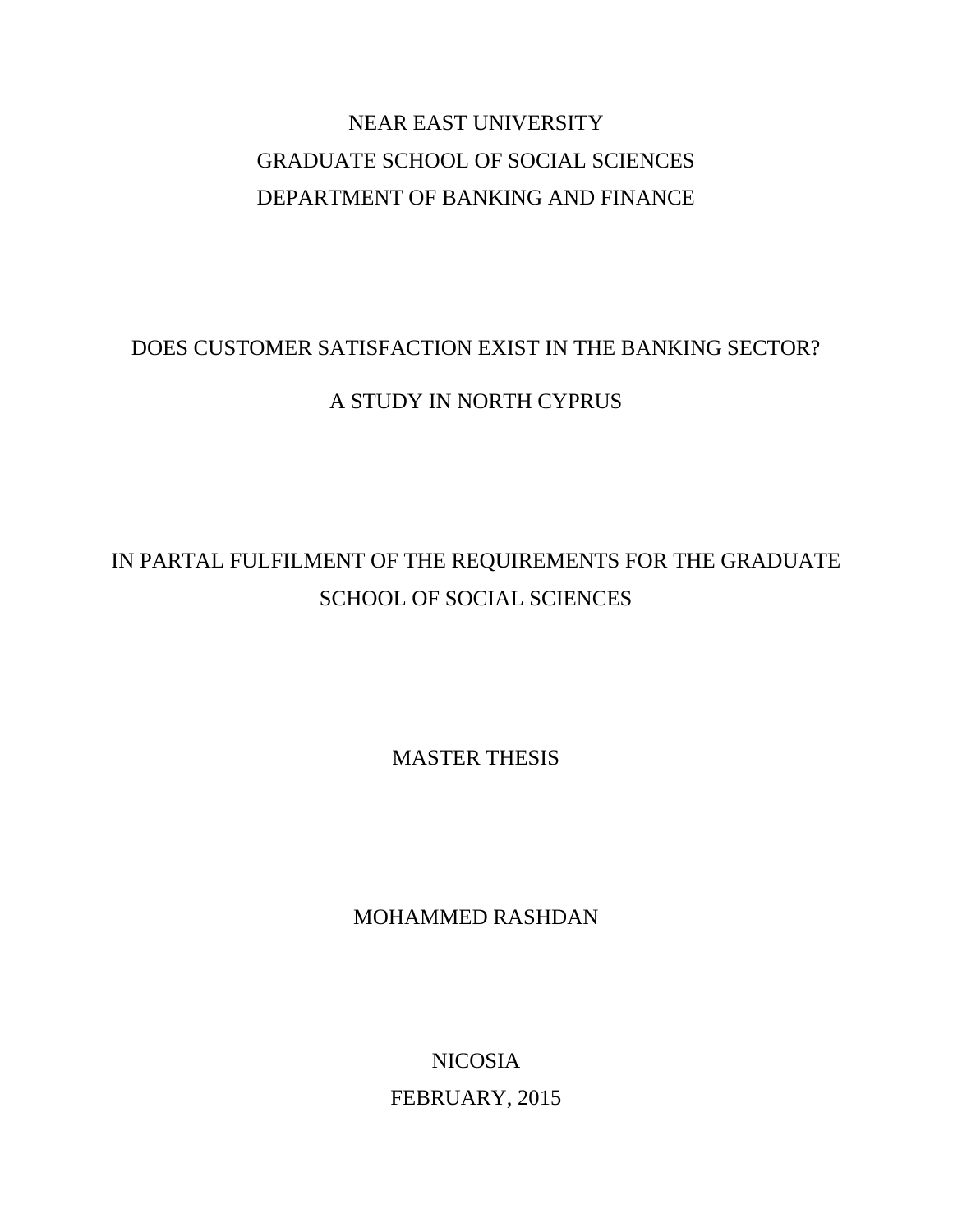# NEAR EAST UNIVERSITY GRADUATE SCHOOL OF SOCIAL SCIENCES DEPARTMENT OF BANKING AND FINANCE

## DOES CUSTOMER SATISFACTION EXIST IN THE BANKING SECTOR?

### A STUDY IN NORTH CYPRUS

# IN PARTAL FULFILMENT OF THE REQUIREMENTS FOR THE GRADUATE SCHOOL OF SOCIAL SCIENCES

MASTER THESIS

MOHAMMED RASHDAN

# SUBMITTED TO ASST. PROF. DR. AHMET ERTUGAN

NICOSIA FEBRUARY, 2015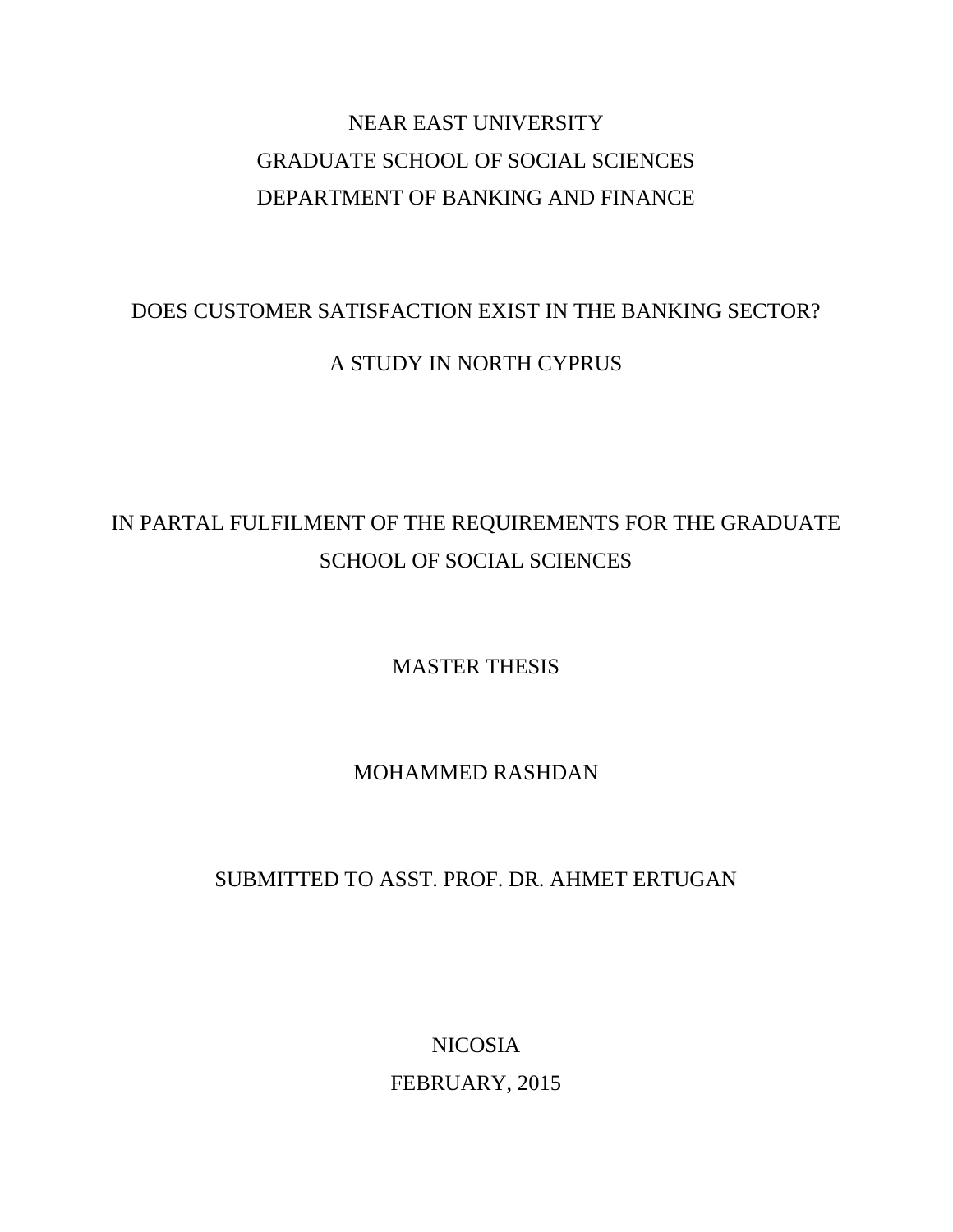# **NEAR EAST UNIVERSITY GRADUATE SCHOOL OF SOCIAL SCIENCES Banking and Finance Department Master Program Thesis Defense**

**Thesis Title: Does Customer Satisfaction Exist in Banking Sector? : A Study in North Cyprus Prepared by: Mohammmad Rashdan**

**20112761**

## **We certify the thesis is satisfactory for the award of degree of Master of Banking and Finance**

#### **Examining Committee**

| Asst. Prof. Dr. Ahmet Ertugan        | Committee Chairman and Supervisor   |
|--------------------------------------|-------------------------------------|
|                                      | Department of Marketing             |
|                                      | Near East University                |
| Asst. Prof. Dr. Nil Günsel Re ato lu | Chairperson, Department of Banking  |
|                                      | and Finance                         |
|                                      | Near East University                |
| Assoc. Prof. Dr. erife Eyüpo lu      | Chairperson, Department of Business |
|                                      | Administration                      |
|                                      | Near East University                |

#### **Approval of the Graduate School of Social Sciences**

### **Prof. Dr.** ÇEL **K ARUOBA/ DR.** MUH TT **N ÖZSA** LAM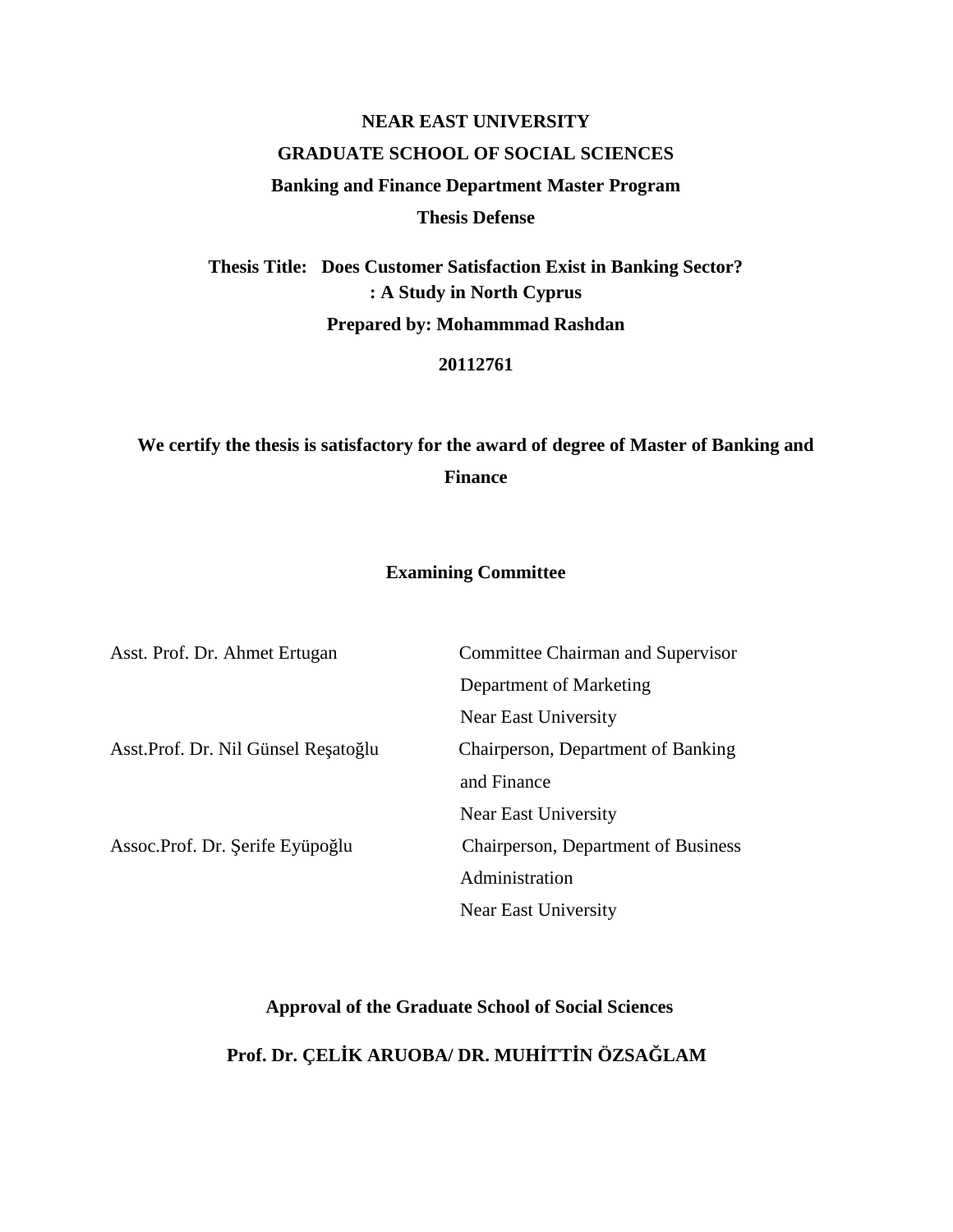### **DECLERATION**

I hereby declare that all information in this document has been obtained and presented in accordance with the rules and ethic conduct of the Graduate School of Social Sciences, Near East University. I also declare that, as required by these rules and conduct, I have fully cited and referenced all material and results to this work.

Name, Surname: Mohammed Rashdan

Signature:

Date: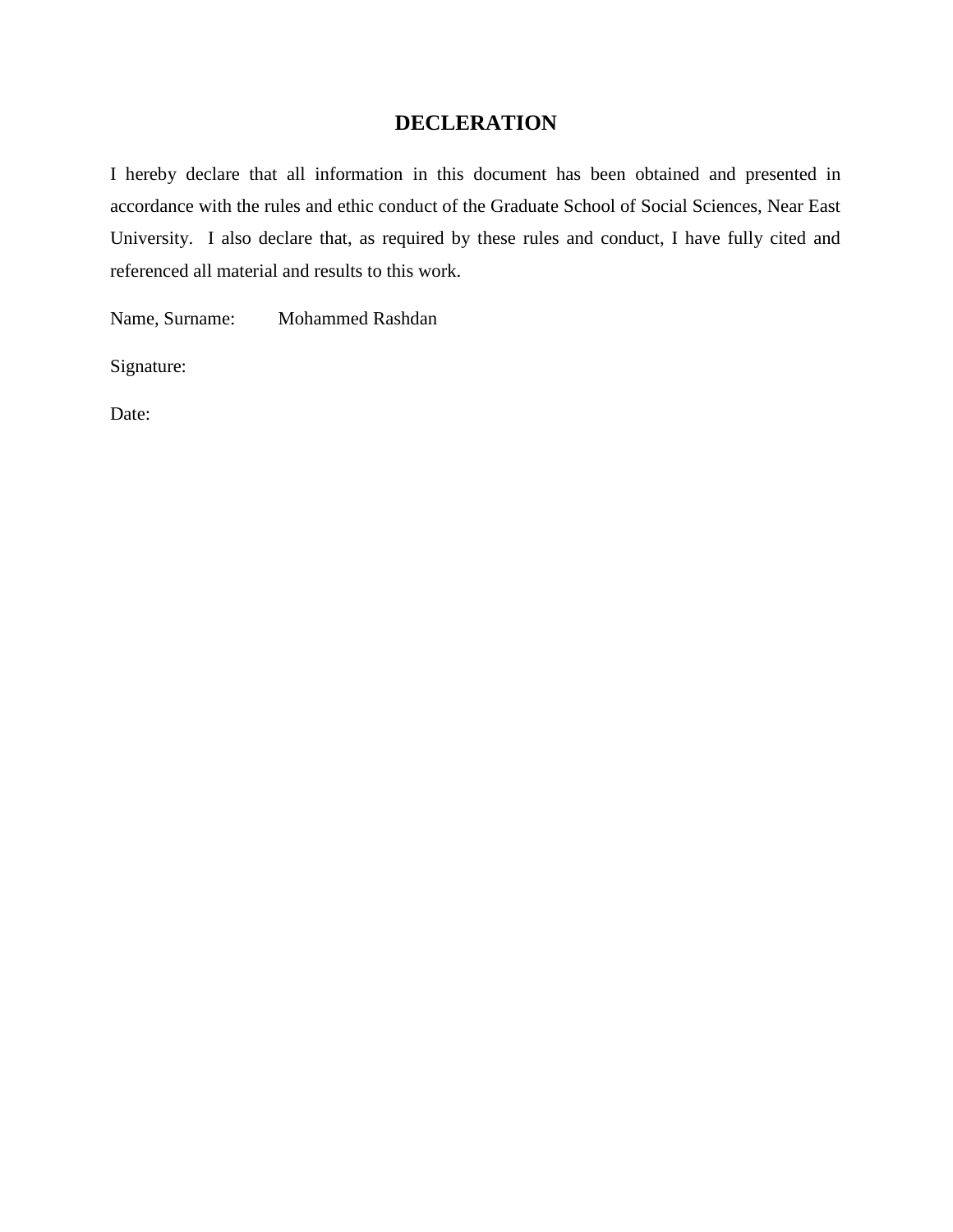## **ACKNOWLEDGMENT**

My sincere gratitude goes to Asst. Prof. Dr. Ahmet Ertugan for his continuous encouragement throughout my work on this thesis.

I would also extend my gratitude to my family, my mother and father, my sisters and brothers for their love and faith in me. My heart also goes for all my friends in Palestine, Jordan, Syria, Cyprus, Nigeria and wherever there now in the world.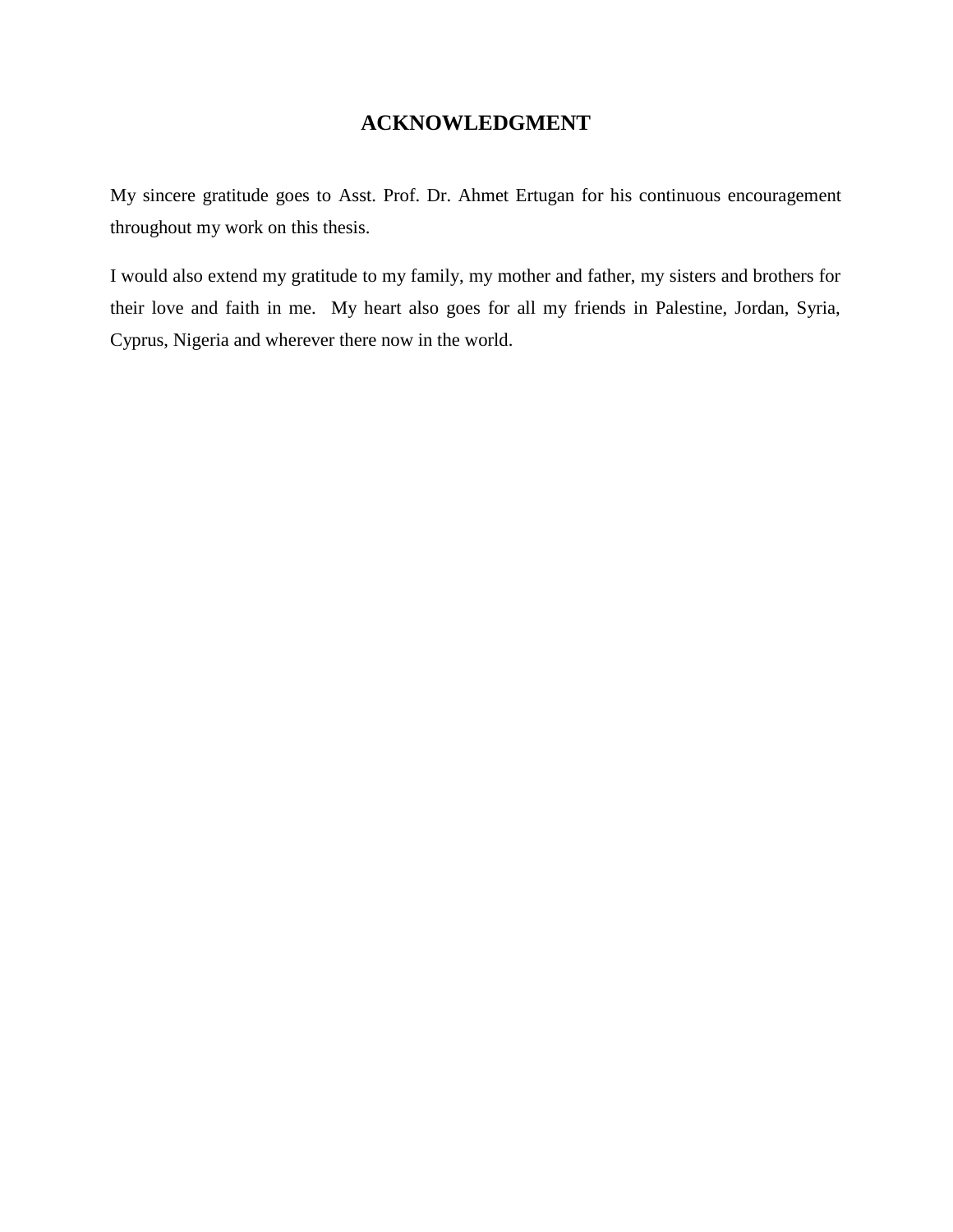### **ABSTRACT**

The retail banking marketing like more other financial industries is in the middle of sharp changing market. There is fierce competition in there generation, retail banking ,customer satisfaction is the highest ever, the current climate of retail banking set a services challenges that is more different to ascertain if customers are satisfaction or not. This research was to identify the factors of customer satisfaction in retail banks that would help the management of retail banks to evaluate and design marketing strategies that will improve customer satisfaction, retention and loyalty, increases profitability and business performance. A questionnaire was designed as adopted from the literature and a survey was carried out on a sample of retail bank customers in Northern Cyprus. The result reveled that customer satisfaction is dependent on seven factors, the said factors were identified as BANKSERV it represented the components of the bank services provided, BANKPERS it comprised all the components related to the image of the banks in the eyes of the customers, CUSTCONV it comprises of the components that is concerned for the providing customer comfort and convenience in reaching services, BANKPRICPOL This comprised of the components that referred to the pricing policies of the bank, and BANKCRM This represented the extent of customers' relations management carried out.

#### **Key words: Customer satisfaction; retail banking; northern Cyprus**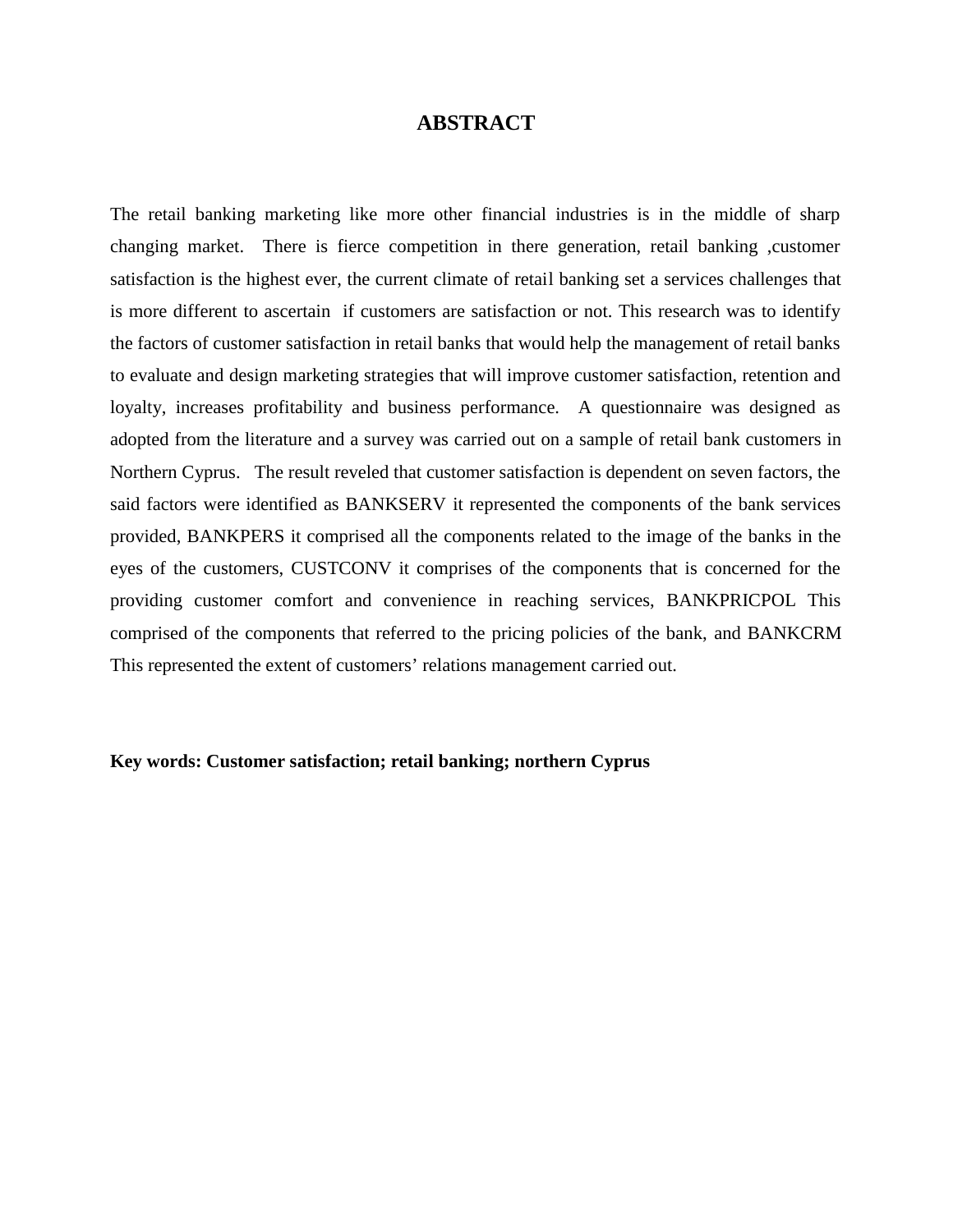# **TABLE OF CONTENTS**

| 1.1  |                                                                                     |  |
|------|-------------------------------------------------------------------------------------|--|
| 1.2  |                                                                                     |  |
| 1.3  |                                                                                     |  |
| 1.4  |                                                                                     |  |
| 1.5  |                                                                                     |  |
| 1.6  |                                                                                     |  |
| 1.7  |                                                                                     |  |
| 1.8  |                                                                                     |  |
| 1.9  |                                                                                     |  |
|      |                                                                                     |  |
|      |                                                                                     |  |
| 2.1  |                                                                                     |  |
| 2.2  |                                                                                     |  |
| 2.3  |                                                                                     |  |
| 2.4  |                                                                                     |  |
| 2.5  |                                                                                     |  |
| 2.6  |                                                                                     |  |
| 2.7  |                                                                                     |  |
| 2.8  |                                                                                     |  |
| 2.9  |                                                                                     |  |
|      | 2.10 Service Quality, Customer Satisfaction and Bank Performance in Northern Cyprus |  |
| 2.11 |                                                                                     |  |
|      |                                                                                     |  |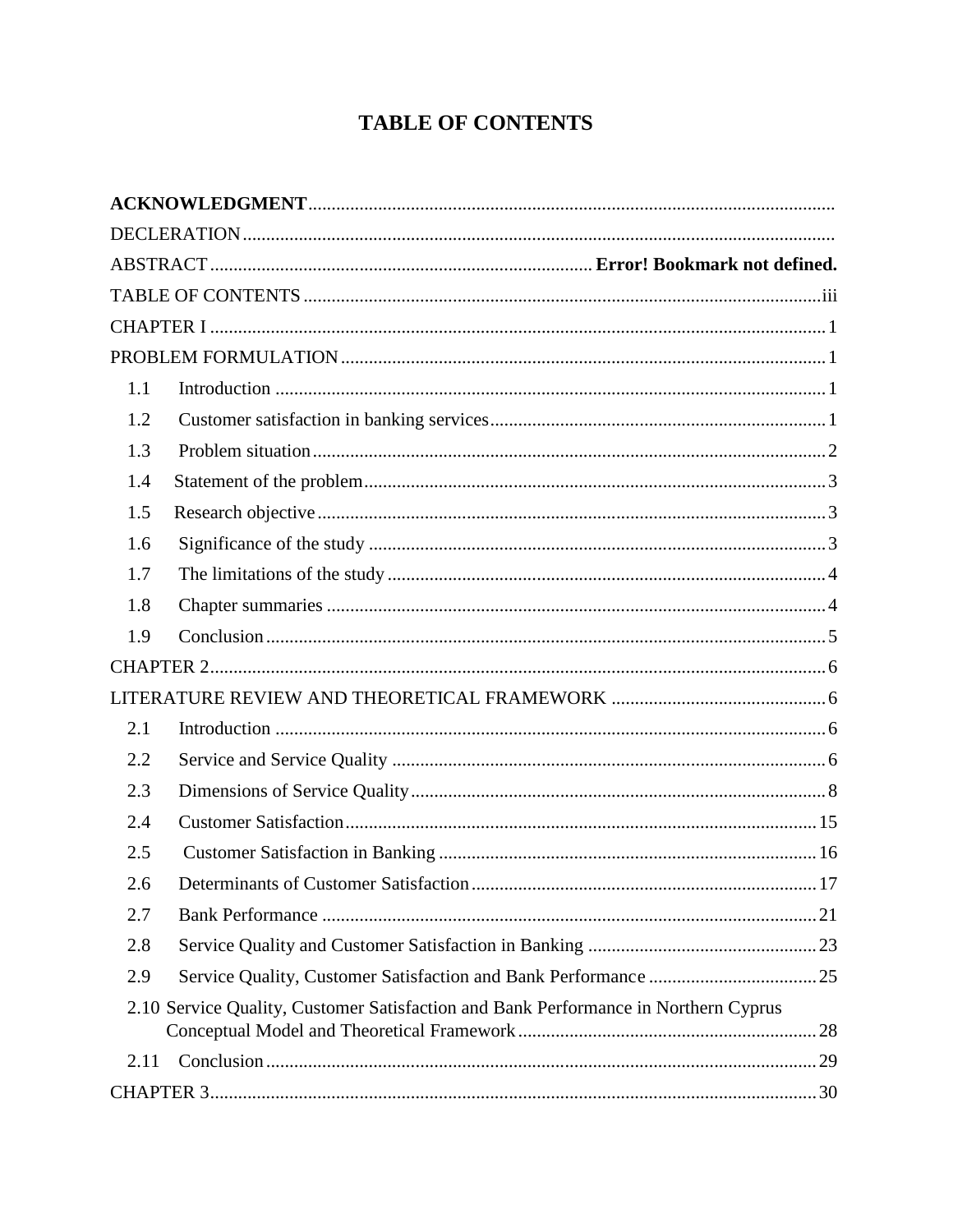| 3.1        |    |
|------------|----|
| 3.2        |    |
| 3.3        |    |
| 3.4        |    |
|            |    |
|            |    |
| 4.1        |    |
| 4.1        |    |
| 4.2        |    |
| 4.3        |    |
| 4.4        |    |
| 4.5        |    |
|            |    |
|            |    |
| 5.1        |    |
| 5.2        |    |
| 5.2.1      |    |
| 5.2.2      |    |
| 5.3        |    |
| 5.4        |    |
| 5.5        |    |
| CHAPTER 6. | 44 |
|            |    |
| 6.1        |    |
| 6.2        |    |
| 6.3        |    |
| 6.4        |    |
| 6.5        |    |
| 6.6        |    |
| 6.7        |    |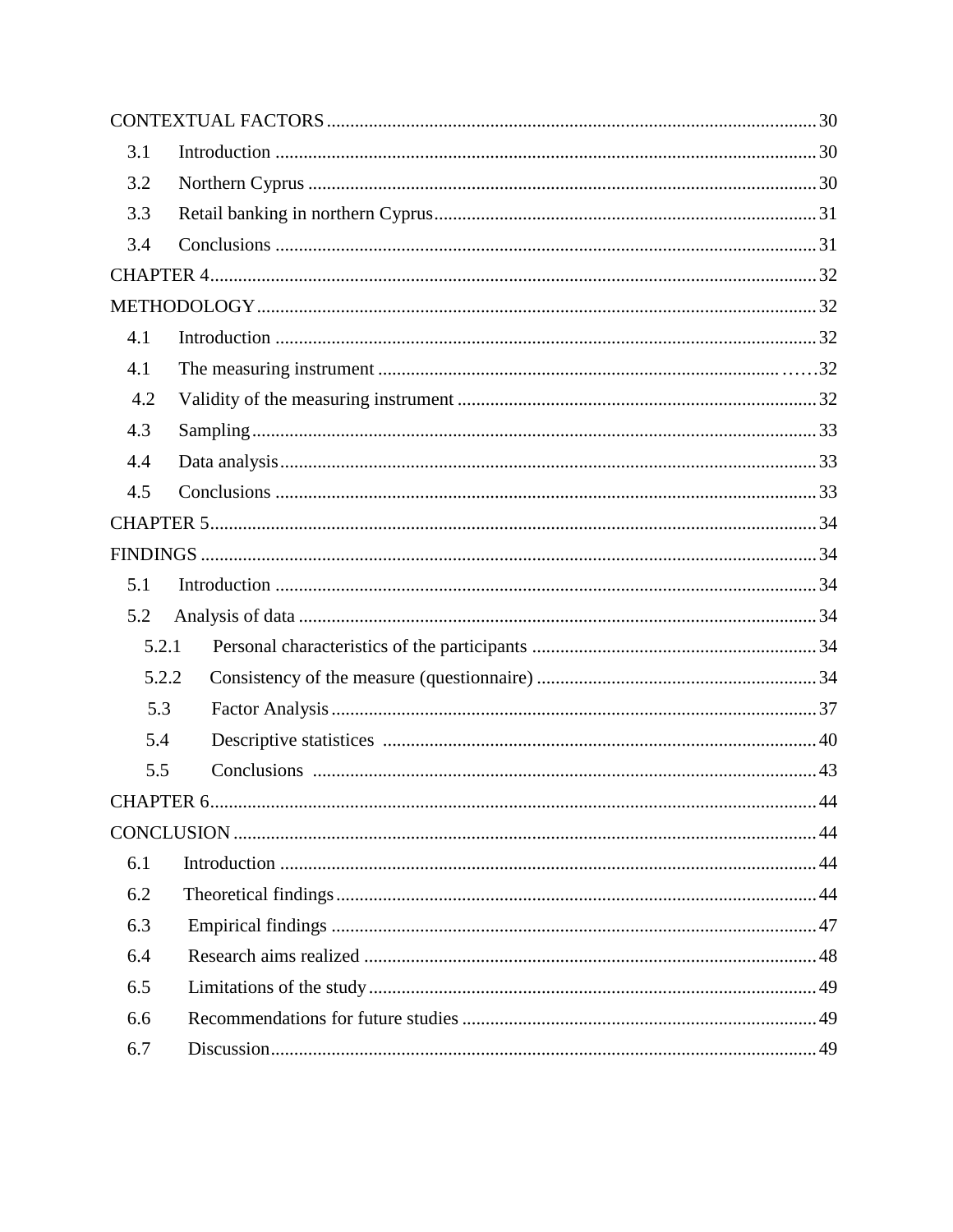| <b>APPENDIX</b> |  |
|-----------------|--|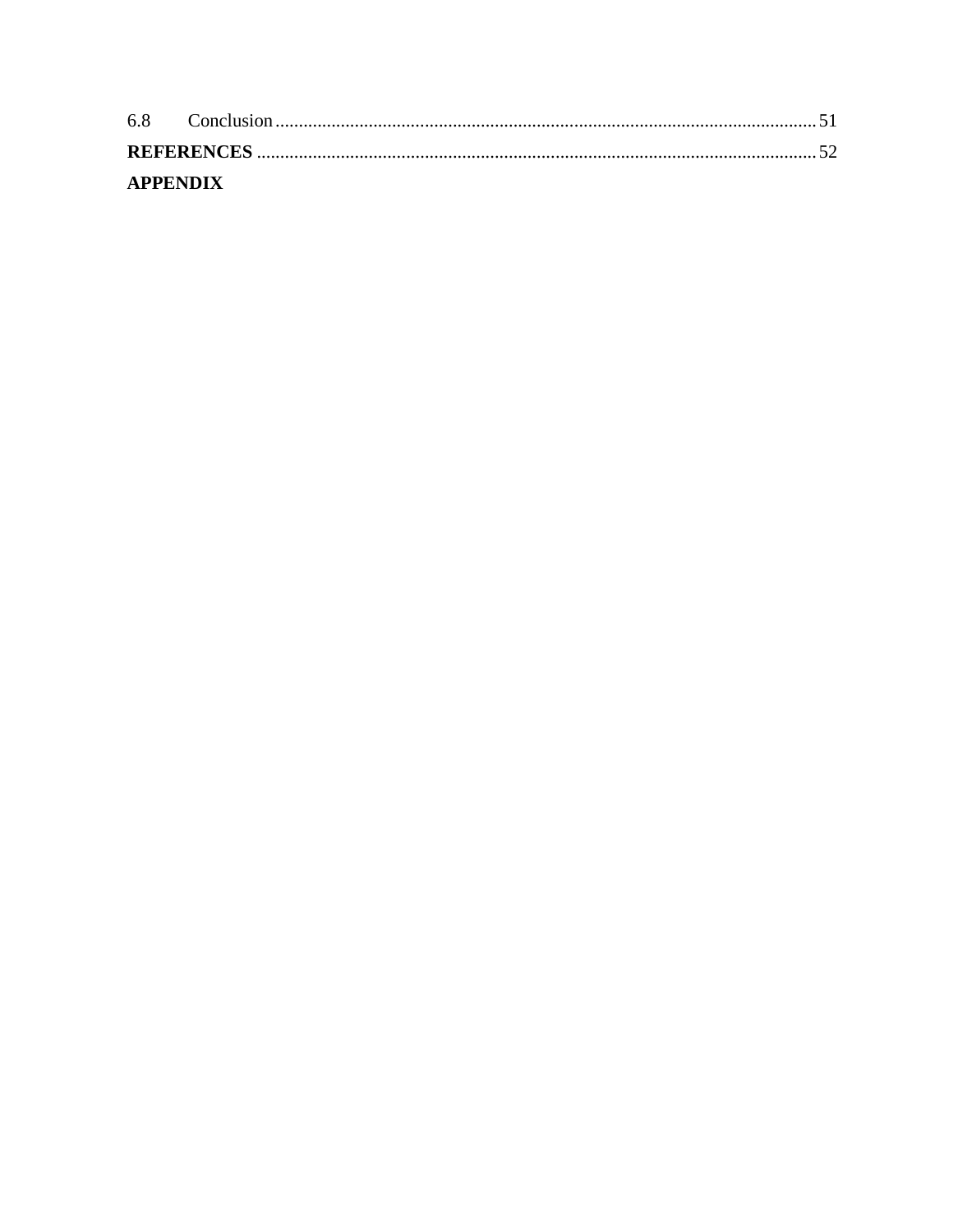### 1-strongly agree 2-disagree 3-niether disagree nor agree 4-agree 5-strongly agree

|                | Statement                                                     | $\mathbf{1}$ | $\overline{2}$ | 3 | 4 | 5 |
|----------------|---------------------------------------------------------------|--------------|----------------|---|---|---|
| $\overline{7}$ | Mission and vision statement of the bank                      |              |                |   |   |   |
|                | rightly defines its commitment towards                        |              |                |   |   |   |
|                | customers.                                                    |              |                |   |   |   |
| 8              | The bank has clear objectives to satisfy                      |              |                |   |   |   |
|                | customers.                                                    |              |                |   |   |   |
| 9              | The brand (image of the bank) is appealing to                 |              |                |   |   |   |
|                | you.                                                          |              |                |   |   |   |
| 10             | The number of branches of the bank is enough.                 |              |                |   |   |   |
| 11             | The location of branches of the bank is                       |              |                |   |   |   |
|                | convenient.                                                   |              |                |   |   |   |
| 12             | Sufficient parking space available.                           |              |                |   |   |   |
| 13             | The bank has convenient timings.                              |              |                |   |   |   |
| 14             | The general ambience and comfort level of the                 |              |                |   |   |   |
|                | bank is satisfactory.                                         |              |                |   |   |   |
| 15             | You usually have to stand in a long queue in the              |              |                |   |   |   |
|                | bank for any transaction.                                     |              |                |   |   |   |
| 16             | The bank provides ATMs at several prominent                   |              |                |   |   |   |
|                | locations.                                                    |              |                |   |   |   |
| 17             | The location of the ATMs is convenient to you.                |              |                |   |   |   |
| 18             | As a customer, when you have a problem, you                   |              |                |   |   |   |
|                | get proper response from the concerned                        |              |                |   |   |   |
|                | employees.                                                    |              |                |   |   |   |
| 19             | Each branch has sufficient number of                          |              |                |   |   |   |
|                | employees.                                                    |              |                |   |   |   |
| 20             | The behavior of the employees instills                        |              |                |   |   |   |
|                | confidence in you.                                            |              |                |   |   |   |
| 21             | You are satisfied with the skill and competency               |              |                |   |   |   |
|                | of the employees.                                             |              |                |   |   |   |
| 22             | The charges that the bank collects from you are               |              |                |   |   |   |
|                | reasonable when compared with other banks.                    |              |                |   |   |   |
| 23             | The interest rate offered by the bank on various              |              |                |   |   |   |
|                | deposits is competitive enough.                               |              |                |   |   |   |
| 24             | The rate of interest charged on the loans is<br>satisfactory. |              |                |   |   |   |
|                | The bank has a number of categories to charge                 |              |                |   |   |   |
| 25             | its customers or to impose penalties.                         |              |                |   |   |   |
| 26             | It takes a long time to resolve your problems.                |              |                |   |   |   |
| 27             | The products and services offered by the bank                 |              |                |   |   |   |
|                | are satisfactory.                                             |              |                |   |   |   |
| 28             | You wish to continue with the bank, as you are                |              |                |   |   |   |
|                | satisfied with it.                                            |              |                |   |   |   |
|                |                                                               |              |                |   |   |   |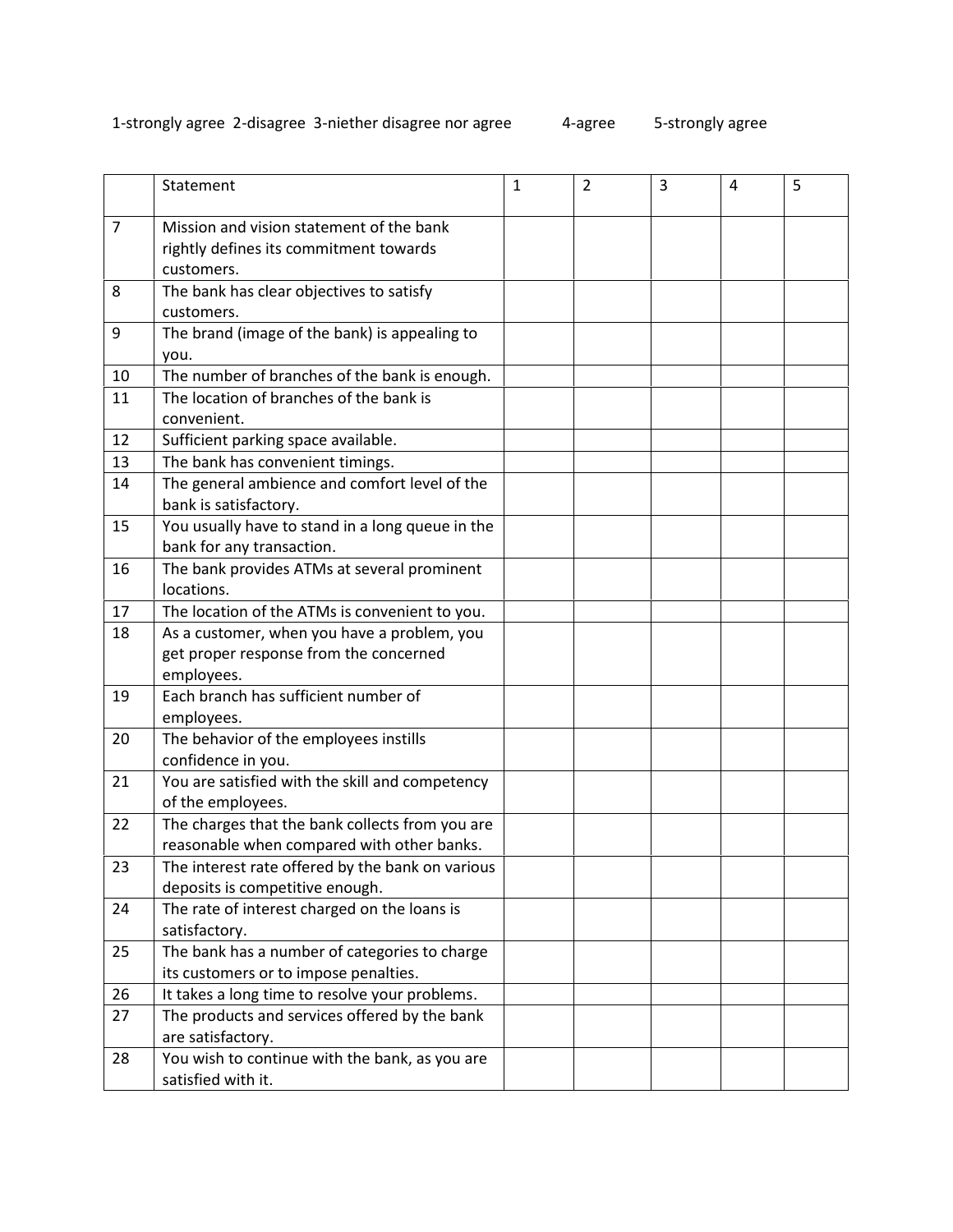### **Appendix**

### **Questionnaire used during the empirical investigation**

Part 1: demographic profile

Please mark [ ] your responses to the following 1. Age : 25 and below [ ] 26-35 [ ] 36-45 [ ] Above 45 [ ] 2. Gender : male [ ] female [ ] 3. Material status : Single [ ] Married [ ] 4. Educational qualification: Graduate [ ] Postgraduate [ ] others [ ] 5. Employment status : self-employment [ ] wage employment [ ] Professional [ ] Student [ ] Others [ ] 6. Duration of the relationship with bank (the period time of banks customer relationship) less than one year  $\begin{bmatrix} 1 & 1 & -2 \end{bmatrix}$  years  $\begin{bmatrix} 1 & 2 & -3 \end{bmatrix}$  years  $\begin{bmatrix} 1 & 1 \end{bmatrix}$ 

Above 3 years [ ]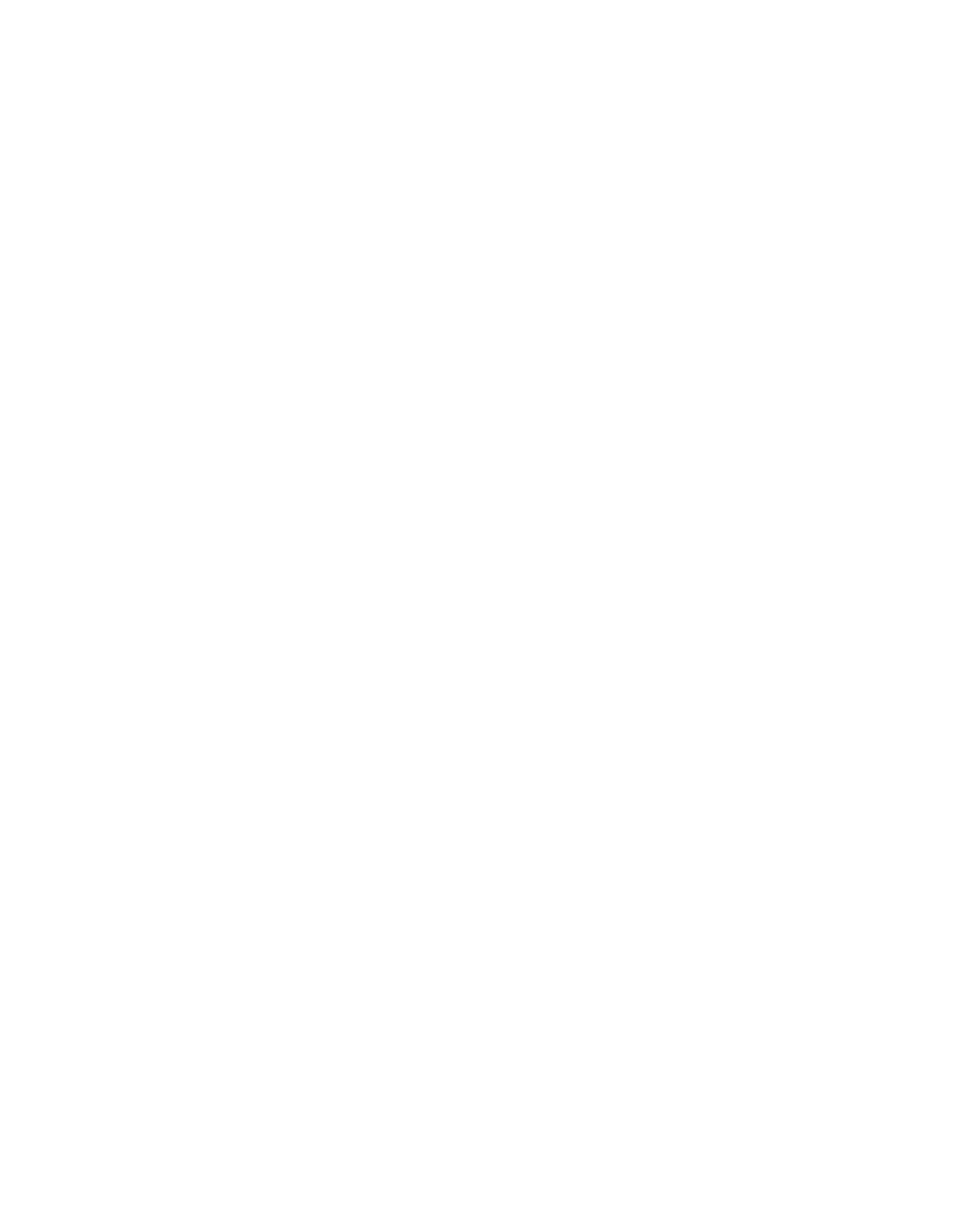### **CHAPTER I**

#### **PROBLEM FORMULATION**

#### **1.1 Introduction**

This chapter formulates the problem of the study. It provides a brief literature on the concept of customer satisfaction followed by the problem situation as observed by the study. Research questions and propositions follow the problem statement. Finally, a summary of the chapters of the study report are provided.

#### **1.2 Customer satisfaction in banking services**

A service provider provides a set of benefits to the service consumer. The financial problems of the customer are solved by the banks initiatives of its financial services. The difference between goods and services is based on tangibility, services are intangible for example they cannot be touched, seen or stored. They are also short-lived because we are cannot keep them; they are indivisible because they are fixed with a service provider, and lack strength and solidity as a result of diversification (Parasuraman*et al.* 1985; Hoffman and Bateson, 2002).

There are numerous studies that identify different dimensions of service quality. A list of service quality dimensions used in the banking sector across the globe is given in chapter two of this study report. Parasuraman*et al.*, (1988, 1991) developed SERVQUAL instrument to measure the dimensions of service quality that is frequently used by researchers. It consists of 22 items that are compiled into five dimensions: tangibility; reliability; responsiveness; assurance and empathy.

Satisfaction is a state of hedonism because one has of achieved something it is an action of stating the needs, desires and estimations. Every client's differentiate the cost to its value of any services. Clients differentiate their estimations about a particular services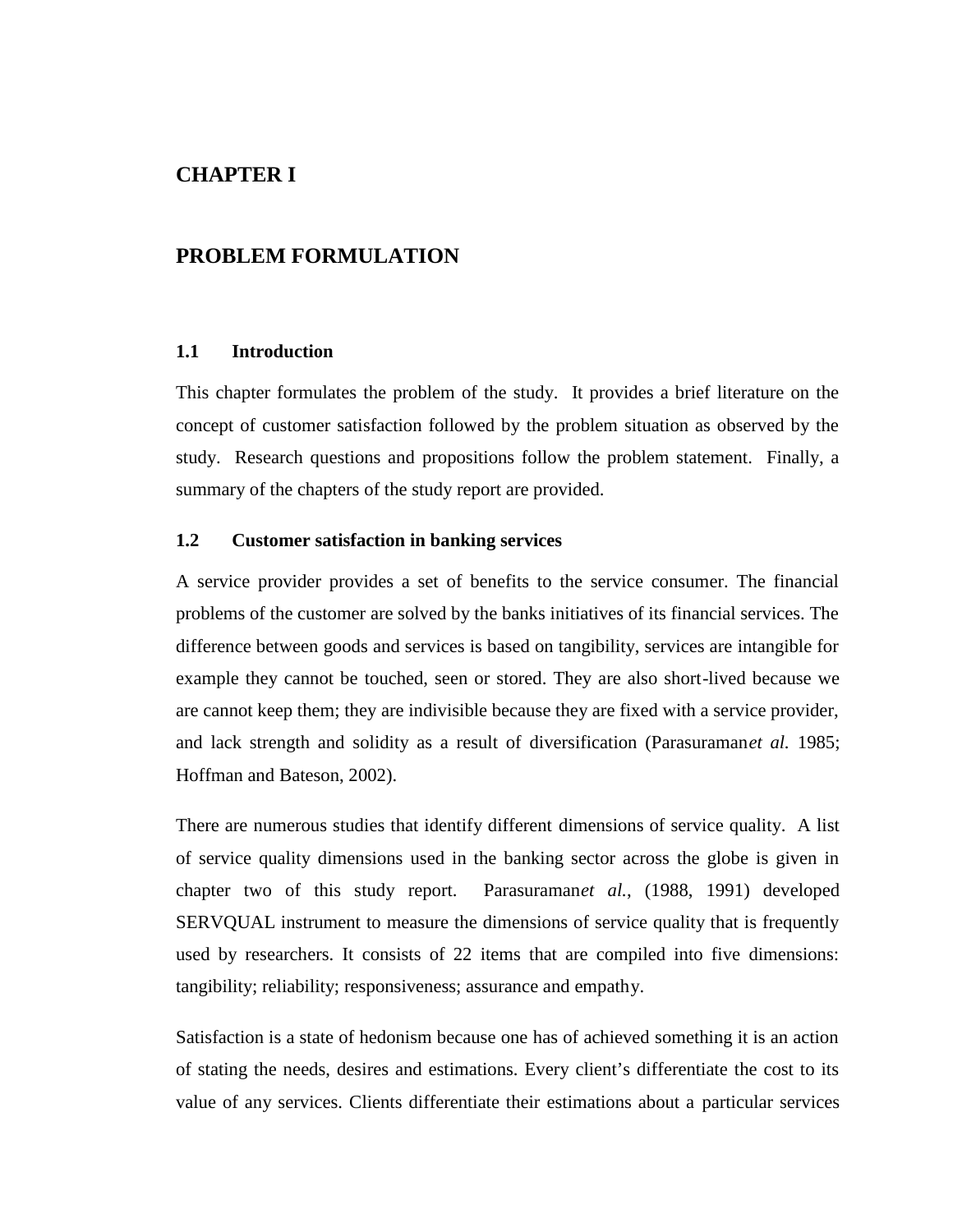and the real value. The outcome showed that clients satisfied in three ways: dissatisfied customers (customers expect more and the performance is less); satisfied customers (customers expect high services and the capacity is less); indifferent customers (expectations=performance). Delighted customers (customers expect low and the performance is very high).

Financial liberalization and deregulation has increased the competition among banks to attract potential customers. Competitive banks try to provide superior services to keep satisfied customers. Customer satisfaction is a set of feelings or outcome attached with customer's experience towards any product/service (Solomon, 1996).

Mishkin (2001) (Anderson and Sullivan, 1993) revelled that financial services is the most important aspect of services sector and the affect increasing with time. Generally, the diversification of unified banking industry needs to go through a lot of policy and technical changes. (Avkiran, 1994) Said that correlation among quality of services and customer satisfaction is discovered by a various investigator in the world. Found that there are positive relationship among indicator of quality of services and total satisfaction. Mishkin (2001) said that the satisfaction of customer and quality of services are related to the bank sector (Angur*et al.* 1999).

#### **1.3 Problem situation**

North Cyprus is a small, island economy with a population of 300, 000. It has an economy lead by tourism, international universities and some in agriculture. The last 20 years have seen a boom in the number of both domestically owned and international banks, mainly from Turkey, opening their branches all over the country. The increase in the number of the banks has naturally escalated the competition amongst them. Many of these banks are talking about concepts on customer satisfaction. This study intended to measure the customer satisfaction retail banks in Northern Cyprus. The main goal, accordingly, was to identify the factors of customer satisfaction in the retail banking sector.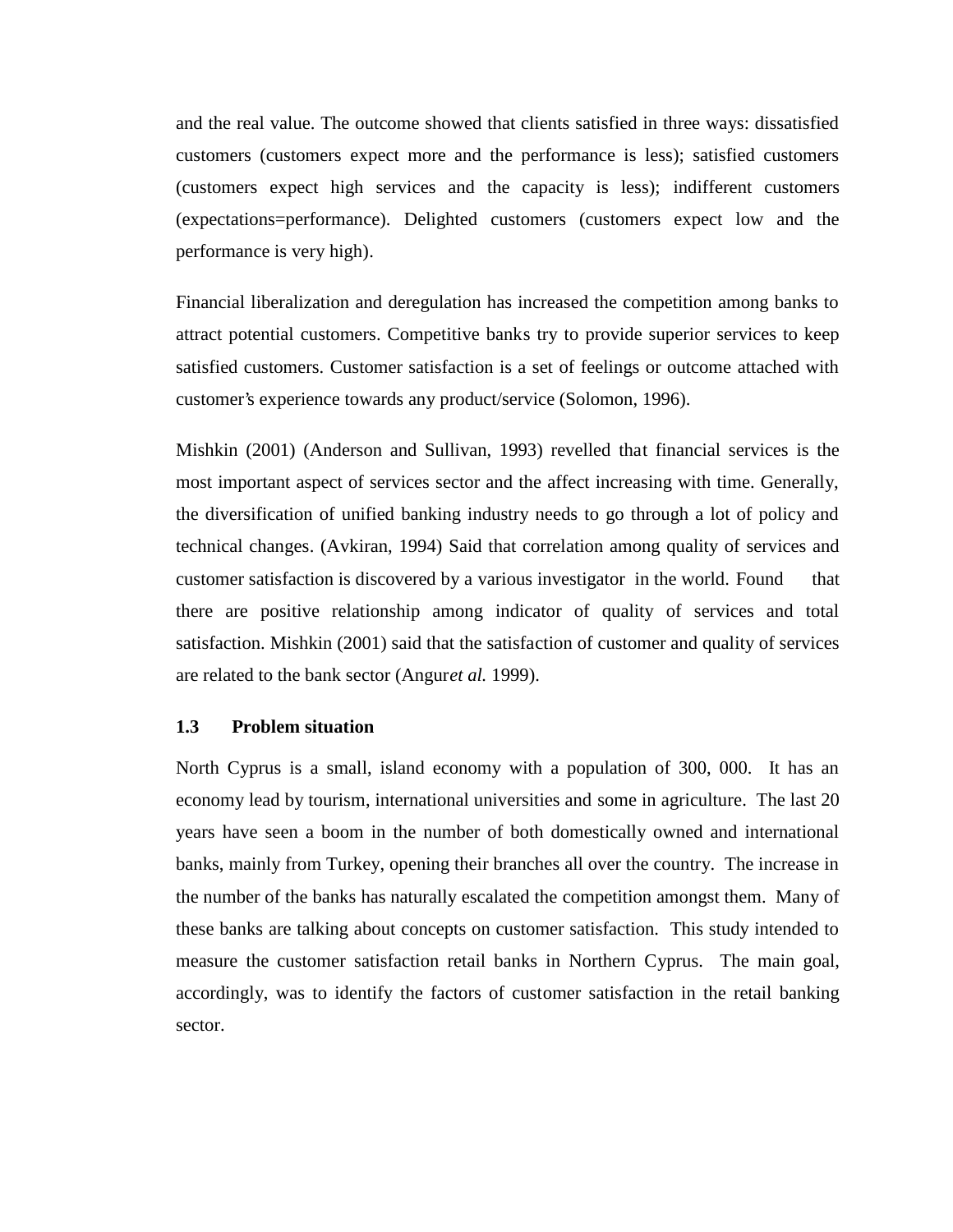#### **1.4 Statement of the problem**

The problem of an organization need to understand customer satisfaction was hardly ever recognized and addressed by the earliest theories and practices of marketing management which focused mainly on production concept i.e. minimize cost by producing more to achieve scale of economics. However, today management have recognized that customer satisfaction is more or less important aspect of an organization, mostly in respect to profitability, and increased business performance. In today's more sophisticated society, customer satisfaction has increasingly by observed by most companies. It is a common knowledge that companies who emphasize steps toward customer satisfaction perform better than those companies that don't. The performance of employees to continually seek to deliver superior customer service is a prerequisite for performance and profitability. But then, today's' customers don't need companies to satisfy or delight them, what they want management to do for them is to "listen" and provide according to customers specification. Only in that way can customer repeat purchase, retention and loyalty, and inadvertently increases profitability and business performance.

The problem set by this study is to identify the factors of customer satisfaction in the retail banking sector using the tools described in literature. The findings will assist similar research in North Cyprus mainly in adapting and designing measuring tools appropriate for similar purposes.

#### **1.5 Research objective**

The aim of this research thesis is to provide information that would help the management of retail banks to evaluate and design marketing strategies that will improve customer satisfaction, retention and loyalty, and inadvertently increases profitability and business performance. In effect the main aim of this study is:

To identify the factors of customer satisfaction in retail banks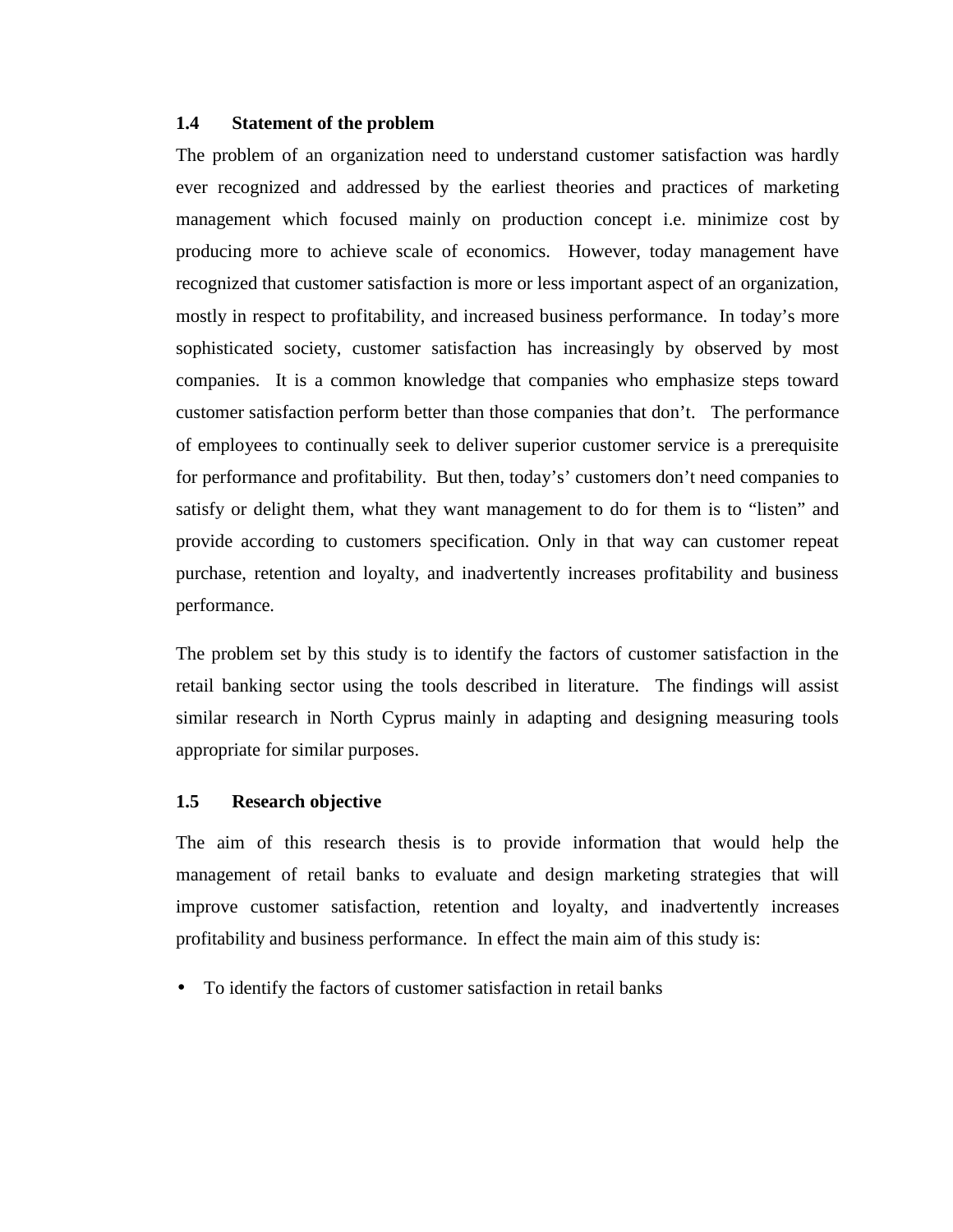#### **1.6 Significance of the study**

There is an escalating competition amongst the retail banks in North Cyprus. Many bank managers are concerned about their competitiveness and are seeking research results that will lead them in the right direction. The significance of this study is embedded in its identification factors affecting customer satisfaction with retail banks in Northern Cyprus. The findings will assist similar research in North Cyprus mainly in adapting and designing measuring tools appropriate for similar purposes.

#### **1.8 The limitations of the study**

The study intends to investigate the factors determining customer satisfaction in the case retail banks in Northern Cyprus. It is a case study such that its findings will be limited with the case study country selected; however, further research replicating this study on a number of countries may well generate more generalized research findings.

#### **Chapter summaries**

**Chapter two** examines the influence of different dimensions of service quality on the customer's feelings of satisfaction and its influence on bank performance. A model of service quality, customer satisfaction and bank performance is developed in the light of literature to measure the performance of retail banks in North Cyprus in relation to service quality and customer satisfaction.

**Chapter three** portrays the contextual situation that this study took place. It provides country information and the retail banking sector in Northern Cyprus.

**Chapter four** explains the steps that were taken during the empirical investigations of this study. It includes the data collection and methods as well as the significance and the scope of the study.

**Chapter five** of the study report includes the analysis of the data collected during the empirical investigations. Personal characteristics of the participants were presented followed by a factor analysis of the survey questions.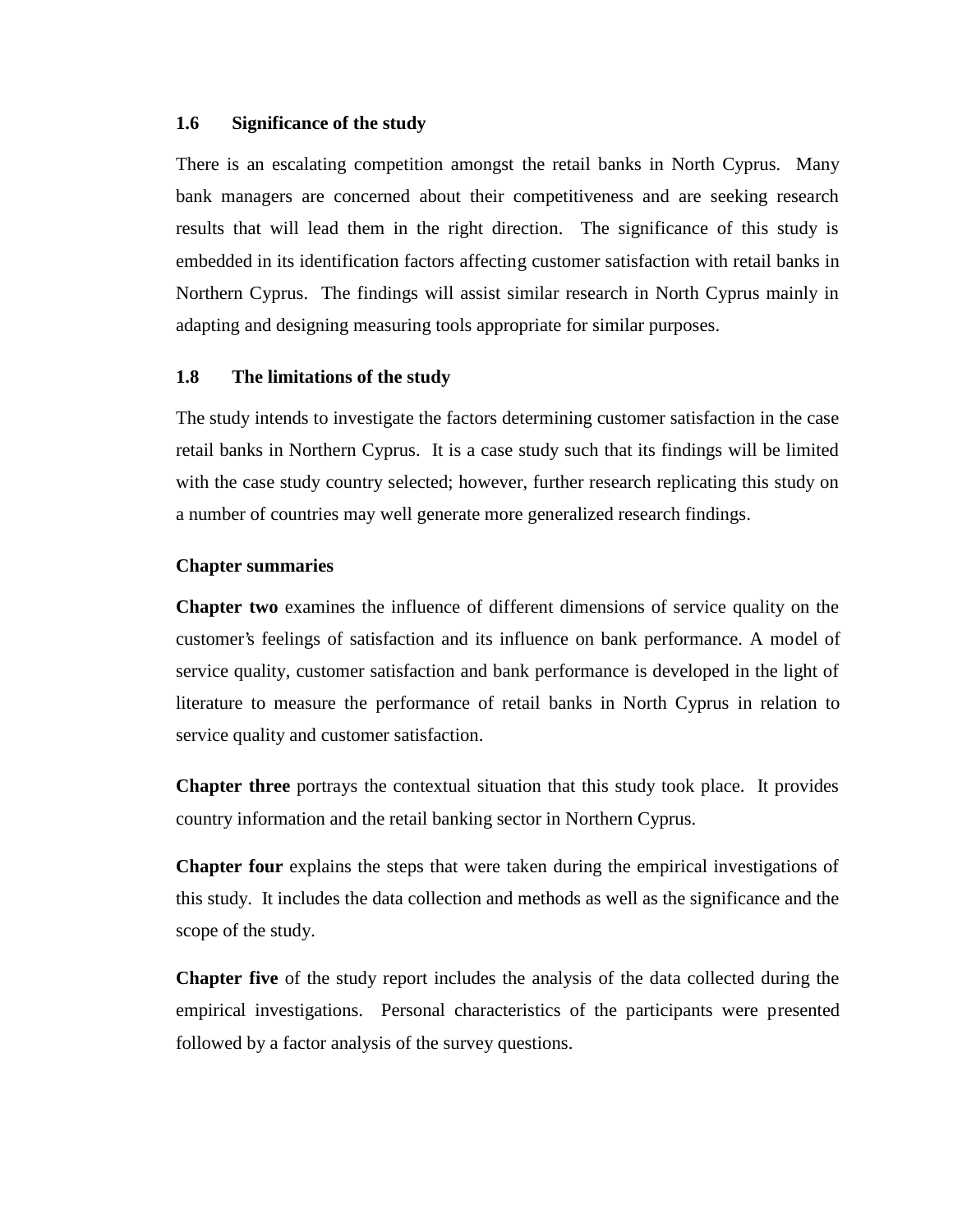Finally**, Chapter six** depicts the theoretical and empirical findings of the study and responded to the research questions. It further explained the limitations of the study and made recommendations for future research.

#### **1.9 Conclusion**

This chapter formulated the problem of the study. It provided a brief literature on the concept of market orientation followed by the problem situation as observed by the study. Research questions and propositions follow the problem statement. Finally, a summary of the chapters of the study report were provided. The next chapter is review on market orientation literature.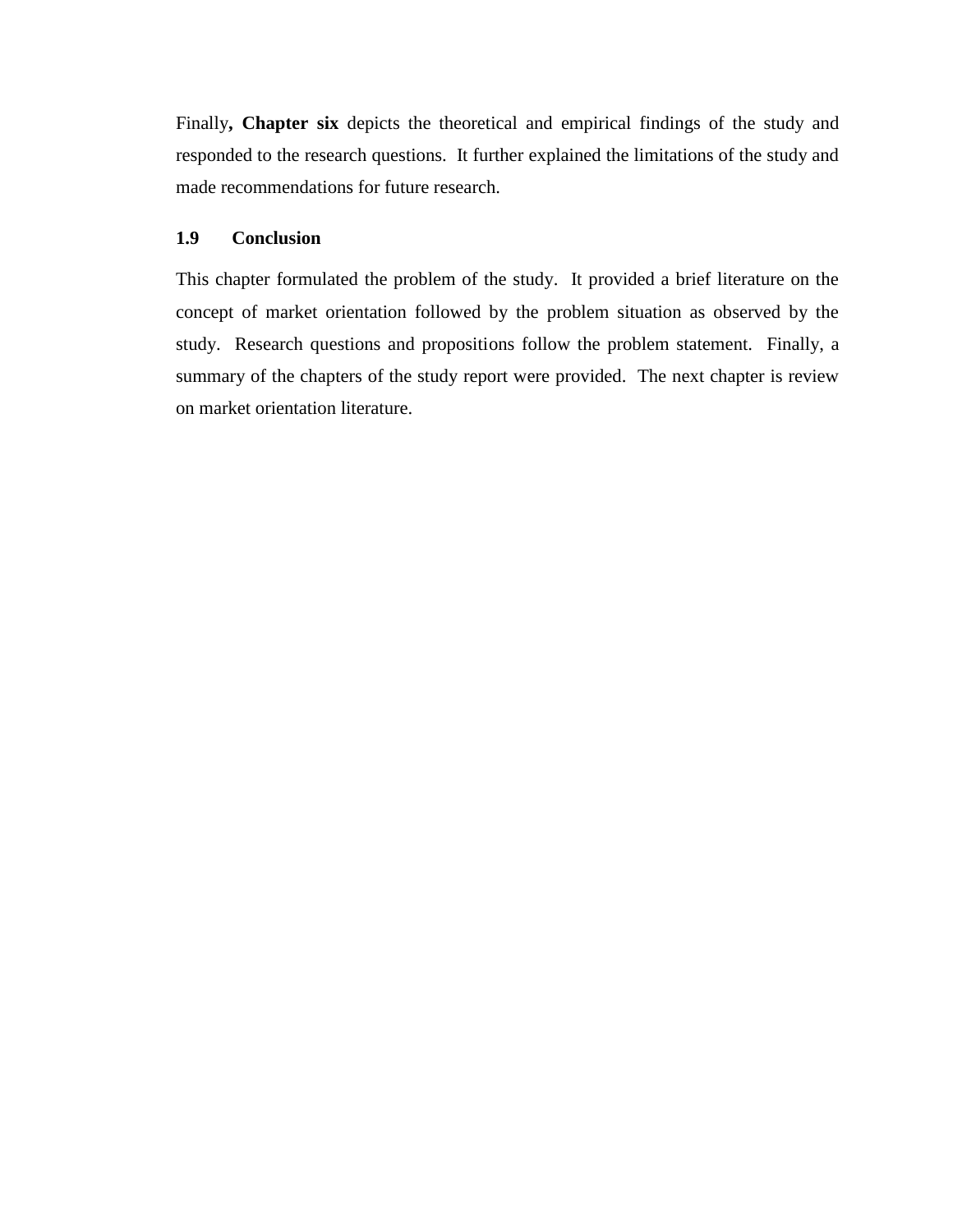#### **CHAPTER 2**

### **LITERATURE REVIEW AND THEORETICAL FRAMEWORK**

#### **2.1 Introduction**

This chapter examines the influence of different dimensions of service quality on the customer's feelings of satisfaction and its influence on bank performance. A model of service quality, customer satisfaction and bank performance is developed in the light of literature to measure the performance of retail banks in North Cyprus in relation to service quality and customer satisfaction.

#### **2.2 Service and service quality**

A service provider provides a set of benefits to the service consumer. Banks provide financial services that offer solutions to customer's financial problems. Services are different from goods because they are intangible as they cannot be seen, touched or felt; perishable as we are unable to store them; inseparable because they are attached with a service provider, and insubstantial due to heterogeneity ( Parasuraman*et al.* 1985; Hoffman and Bateson, 2002).

Parasuraman*et al.* (1985) puts forward that assessment of service quality is difficult as compared to physical products. Services are defined as intangible because they cannot be seen, touched or felt (Hoffman and Bateson, 2002).

The service quality shows the organization's ability to meet customers' desires and needs (Hanson, 2000). This implies that organizations need to improve their services to meet the customers' wants. Hoffman and Bateson (2002) argue that customers' perception of service quality is very important for managers to understand in designing competitive strategies.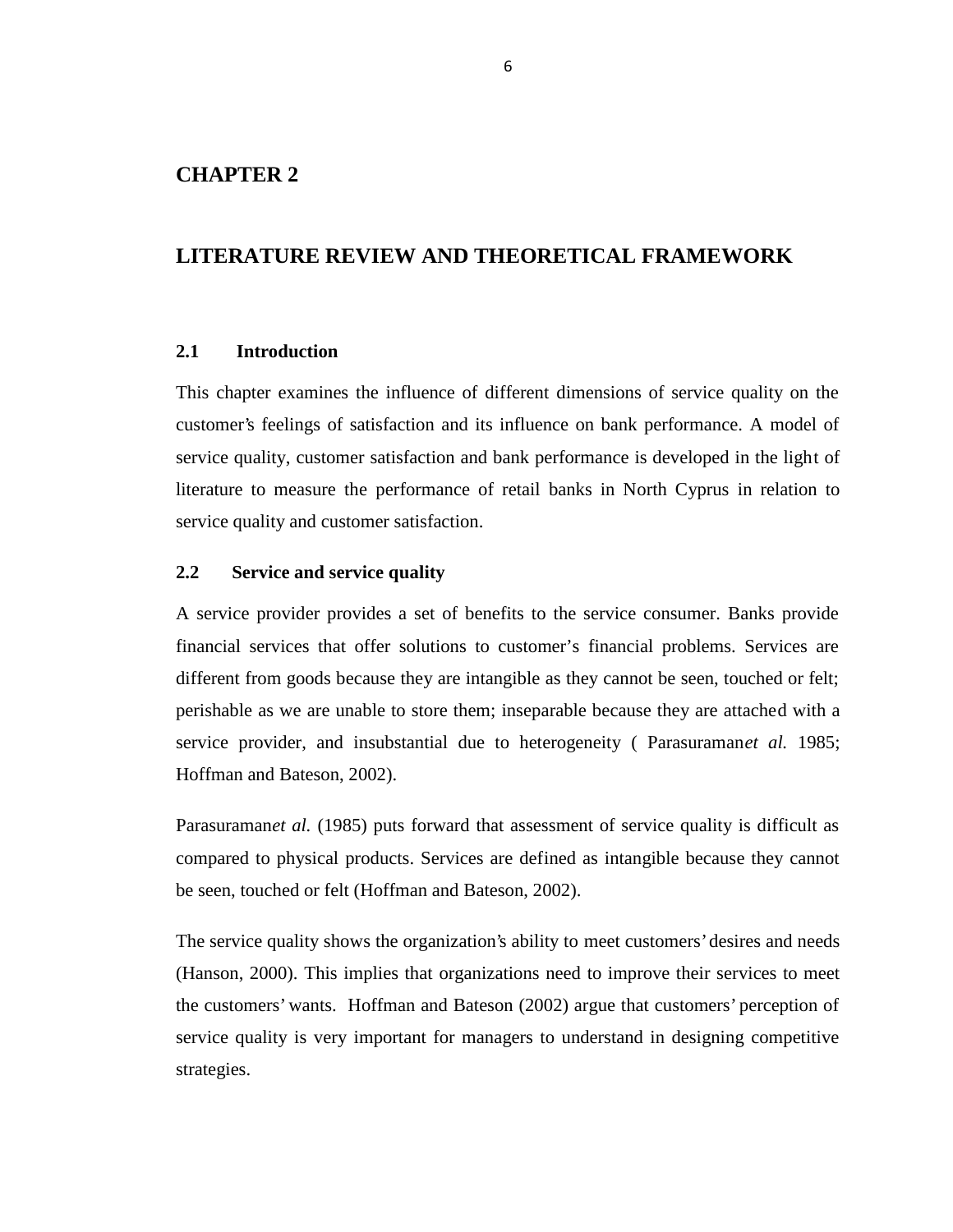Quality is an ability of any product to meet customers' expectations and requirements better than competition. It's a set of features, characteristics or attributes that are required or expected by the customers. There are several studies that found a relationship between the service quality offered by banks and its consequences as satisfaction level among customers. It is reported that quality is observed as a major factor in reference to customer acquisition and retention (Galloway and Ho, 1996).

Morre (1987) identified that concentration on service quality leads to differentiation that enhance the competitive position of the organization for long term benefits. Service quality and customer satisfaction became core issues for the successful survival of any service organization. Service quality is considered very important indicator towards customer satisfaction (Spreng and Machoy, 1996).

Service quality became popular among professionals and academia due to increased competition. It contributes a lot to gain competitive advantage to maintain long-term relationship with customers (Zeithmal*et al.*2000). There are two perspectives regarding service quality i.e. one is European and other is Americans. European researchers concentrate on functional and technical aspects of services having a keen analysis of organization's image (Gronroos, 1982, 1984; Lehthinen and Lehthinen, 1982). They focus on three dimensions of service quality to measure the performance of any product by considering functional quality, technical quality and corporate image. Service quality is defined as a discrepancy between expected and perceived service. It is said that service quality is the outcome of customers' comparison between expectations and performance (Gronroos, 1982).

The Americans' looms is concentration on functional quality to recognize the performance of services (Parasuraman*et al.* 1985, 1988, 1991; Kang and James, 2004). They investigated the service quality of different industries by dividing the service quality into five dimensions: tangibility, reliability, responsiveness, assurance and empathy. Firstly, they identified ten dimensions but finally service quality is refined to five dimensions (Parasuraman*et al.* 1985, 1991).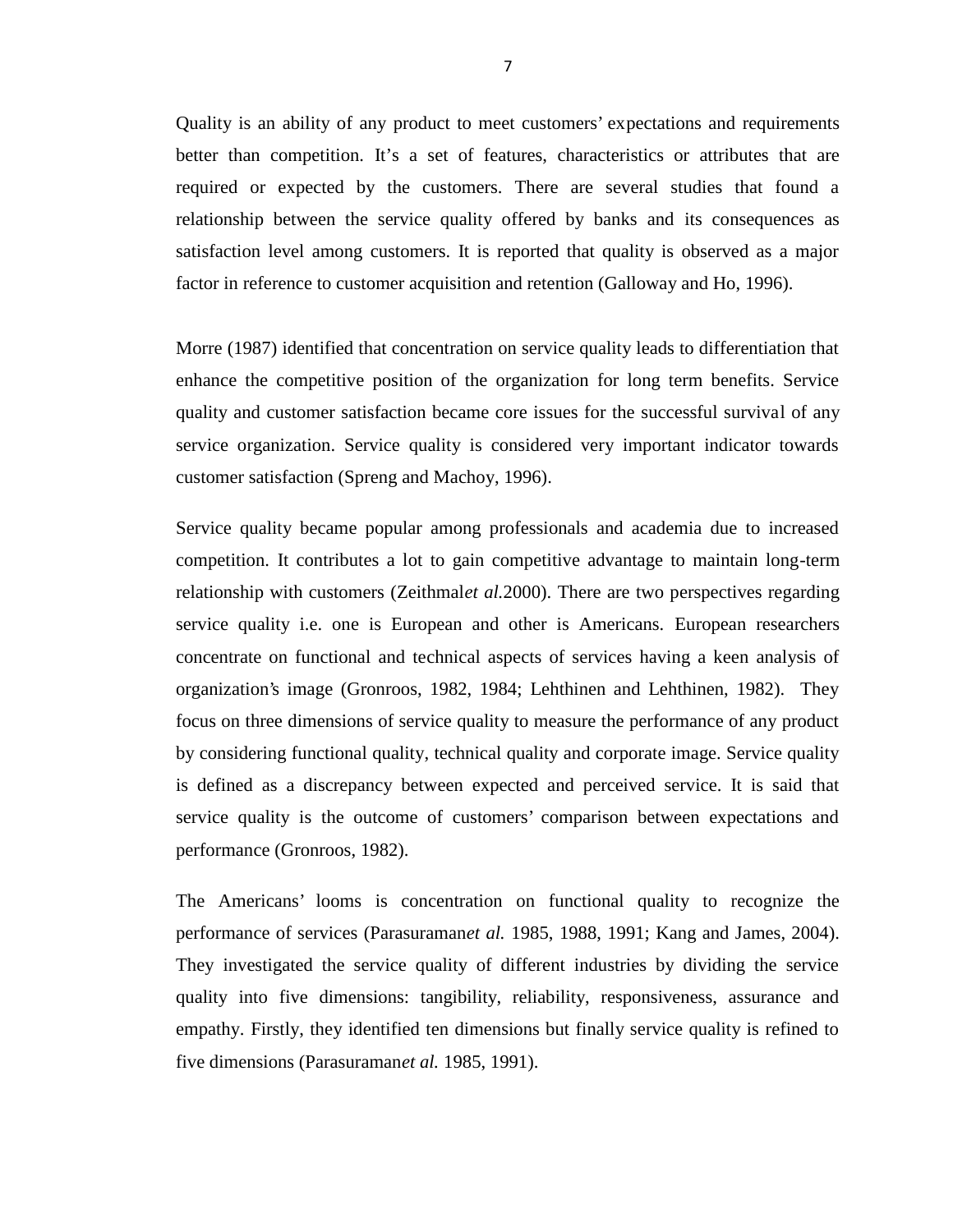Parasuraman*et al.* (1985, 1988) defined service quality as customers' evaluation between service expectation and service performance. They compared customers' responses regarding their perceived quality of services and their pre-purchase expectations. It is said that service quality represents the answers to some queries like what is expected by customers? What is delivered? Finally is there any difference? (Woodside et al, 1989).

Asubonteng*et al.* (1996) defined service quality as the difference between customers' expectations about the service before its use and their perceptions after receiving the service. Quality factors vary from one to another in reference to the importance and their impact on the satisfaction level of the customers. It was found that specific activities like increasing the speed of processing information have resulted in delighted customers. Similarly, improvement in the reliability of equipment lessened dissatisfaction (Johnston, 1997). However, it was reported that service quality is the subjective comparison between what the customers require and what they actually get (Gefan, 2002).

Ibáñez *et al.* (2006) investigated service quality dimensions and found a significant effect of service quality on satisfaction in Spain. In another study, a conceptual framework to measure service quality from the customer's perspective is empirically tested for convergent validity, Unit dimensionality and reliability (Saravanan and Rao, 2007).

#### **2.3 Dimensions of service quality**

Different studies exist which identifies different indicator of service quality. Data concerning quality indicator are shown in the table below: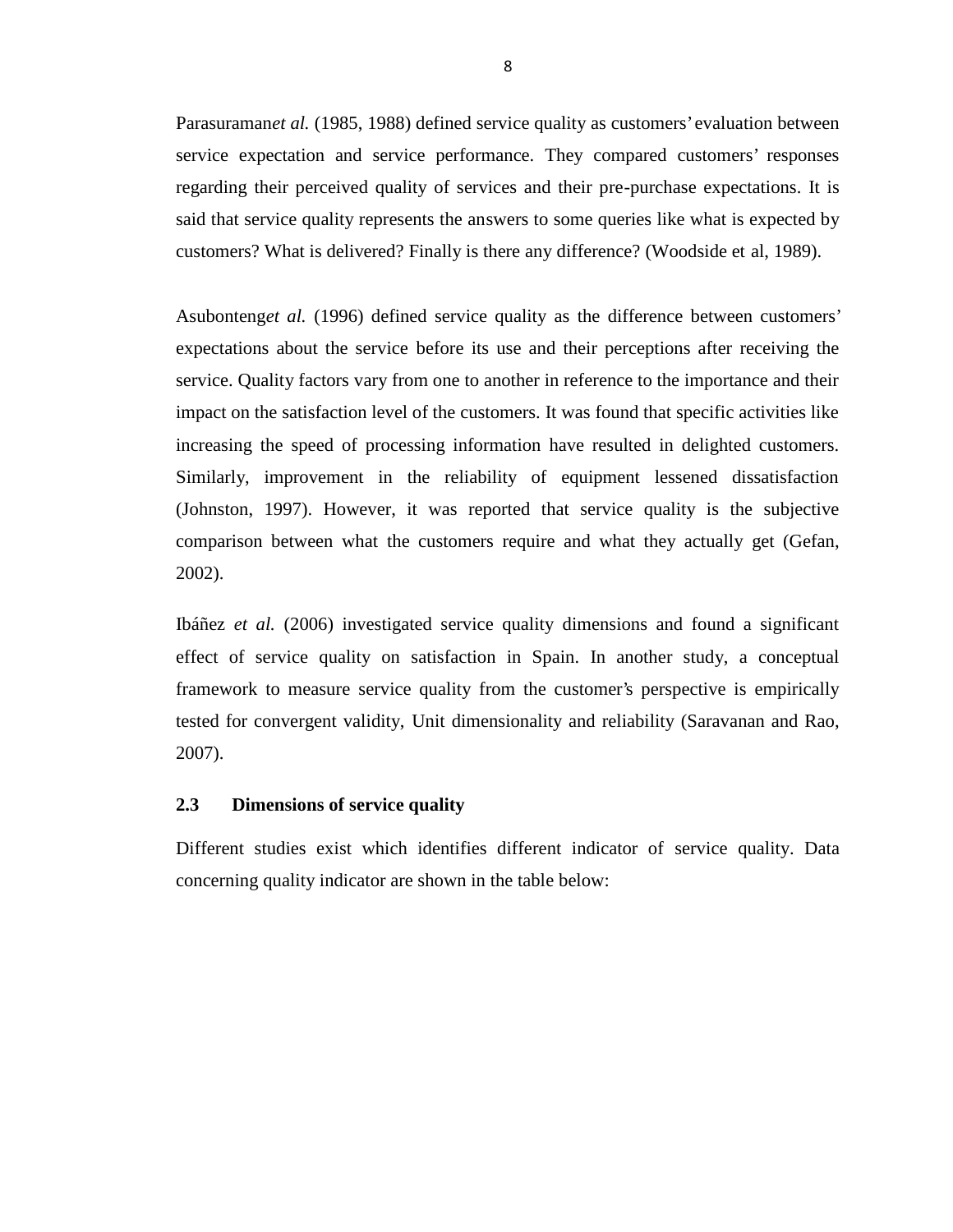### **Table 2.1**

*Dimensions of Service Quality used in Banking Sector*

|                | Year | Author(s)        | Service quality<br>dimensions                                                                                                                  | Method                                                                                                                       | findings                                                                                                                                                                                                                                |
|----------------|------|------------------|------------------------------------------------------------------------------------------------------------------------------------------------|------------------------------------------------------------------------------------------------------------------------------|-----------------------------------------------------------------------------------------------------------------------------------------------------------------------------------------------------------------------------------------|
| $\mathbf{1}$   | 1982 | Gronroos         | Technical quality;<br>functional quality;<br>corporate image.                                                                                  | Empirically<br>examines the<br>European<br>perspective<br>(Gronroos model)<br>by means of a<br>questionnaire.                | Gronroos model is<br>a more<br>appropriate<br>representation of<br>service quality<br>than the European<br>perspective with<br>its limited<br>concentration on<br>the dimension of<br>functional quality.                               |
| $\overline{2}$ | 1982 | Lehthinen        | Physical quality;<br>corporate quality and<br>interactive quality.                                                                             | Empirically<br>examines the<br>American<br>perspective(<br>lethinen model)                                                   | The result<br>indicates that<br>technical equality<br>is more influential<br>on the<br>satisfaction.                                                                                                                                    |
| 3              | 1984 | <b>Gronroos</b>  | Refined their previous<br>work and elaborate three<br>dimensions of service<br>quality.                                                        | Used BQS to<br>investigate the<br>relative<br>importance of<br>service quality<br>dimensions on<br>customer<br>satisfaction. | The result<br>indicates that<br>functional quality<br>is a more<br>important<br>determinant factor<br>of satisfaction.                                                                                                                  |
| $\overline{4}$ | 1985 | Parasuramanetal. | Reliability;<br>responsiveness;<br>tangibility; courtesy;<br>access; credibility;<br>communication;<br>competence;<br>understanding; security. | <b>Used SERVPERF</b><br>for assessing<br>service quality.                                                                    | Show the quality<br>dimensions and<br>characteristics that<br>call managerial<br>attention<br>responsiveness<br>and assurance<br>were found the<br>most to be the<br>most relevant to<br>shop managers<br>and customers<br>respectively |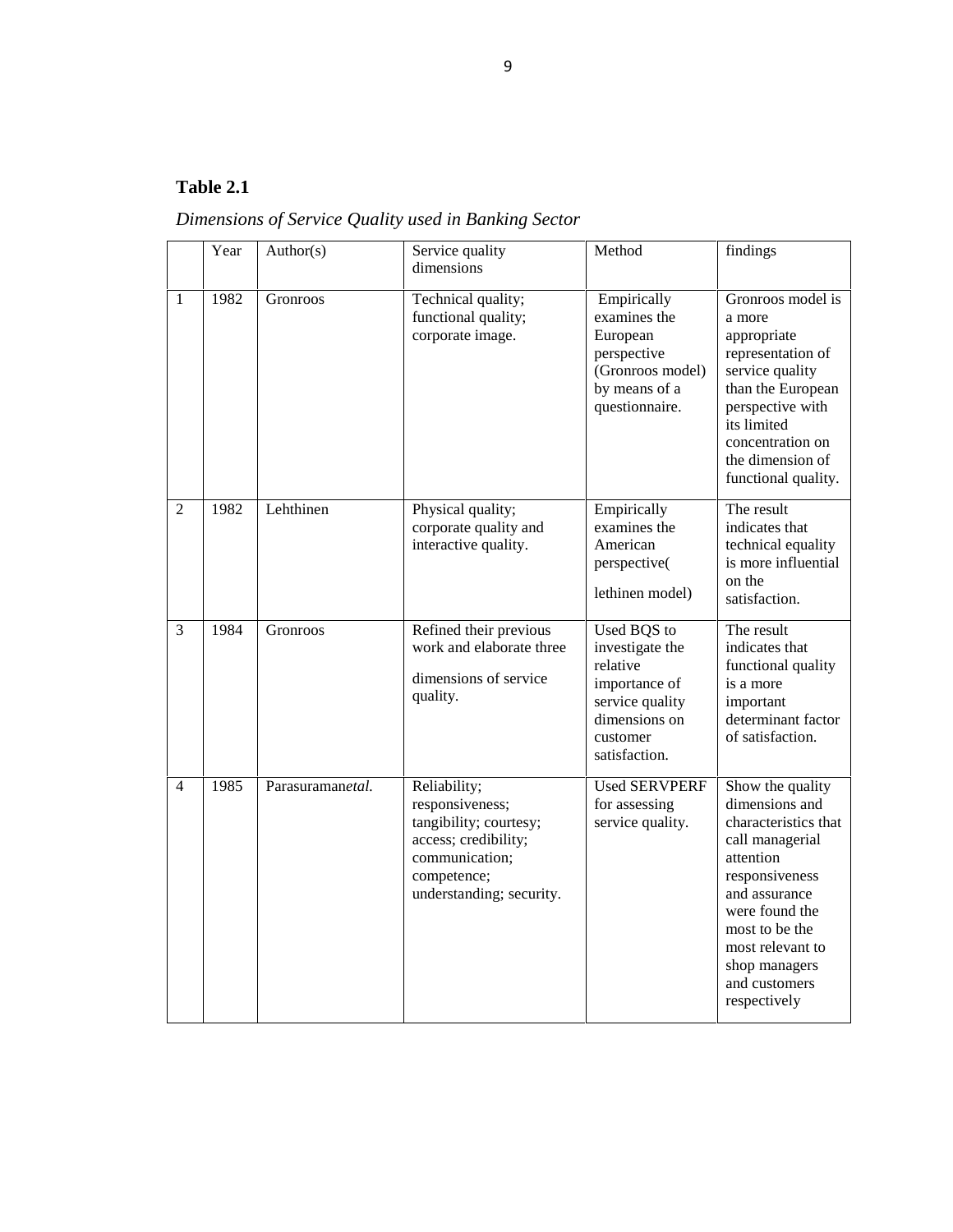| 5              | 1988 | Parasuramanetal.   | Refined their previous<br>work and compiled ten<br>dimensions<br>of service quality into<br>five: reliability;<br>responsiveness;<br>empathy; assurance;<br>empathy.                                                                                                                                         | Used<br>SERVQUAL for<br>assessing service<br>quality.                                                                                                      | Reliability is<br>largely concerned<br>with the service<br>outcome while<br>others related to<br>the service<br>process.                                       |
|----------------|------|--------------------|--------------------------------------------------------------------------------------------------------------------------------------------------------------------------------------------------------------------------------------------------------------------------------------------------------------|------------------------------------------------------------------------------------------------------------------------------------------------------------|----------------------------------------------------------------------------------------------------------------------------------------------------------------|
| 6              | 1990 | Gronroos           | Explored six dimensions<br>of service quality: attitude<br>and<br>behaviour; skills and<br>professionalism;<br>accessibility and<br>flexibility; reliability and<br>trustworthiness; recovery;<br>reputation and credibility.                                                                                | <b>Used SERVPERF</b><br>instrument<br>measure<br>dimension service<br>quality.                                                                             | It Showed that<br>the magnitude of<br>the influence of<br>each dimension of<br>service quality on<br>customer<br>satisfaction is<br>considerably<br>different. |
| $\overline{7}$ | 1992 | Cronin &Taylor     | Developed SERVPERF to<br>compare with<br>SERVQUAL.                                                                                                                                                                                                                                                           | <b>Used SERVPERF</b><br>And<br>SERVQUAL.                                                                                                                   | They found that<br><b>SERVQUAL</b><br>dimensions are<br>more reliable than<br><b>SERVPERF</b><br>dimensions.                                                   |
| 8              | 1995 | Johnston           | Identified eighteen<br>dimensions of service<br>quality: aesthetic;<br>availability; attentiveness;<br>access; care; cleanliness;<br>comfort; commitment;<br>communication;<br>competence; courtesy;<br>friendliness; flexibility;<br>functionality; integrity;<br>reliability;<br>responsiveness; security. | Developed<br><b>SERVQUAL</b><br>instrument the<br>dimension to<br>measure the<br>dimensions of<br>service quality is<br>frequently used<br>by researchers. | The findings<br>confirm a<br>significance of<br>staff satisfaction<br>and service<br>quality.                                                                  |
| 9              | 2000 | Oppewal and Vriens | Explored twenty eight<br>attributes to measure<br>service quality.                                                                                                                                                                                                                                           | Empirically<br>investigated<br>relationship<br>between service<br>quality and<br>customer<br>satisfaction by<br>using original<br>SERVQUAL.                | Found a<br>meaningful<br>relationship<br>between perceived<br>service quality<br>and customer<br>satisfaction.                                                 |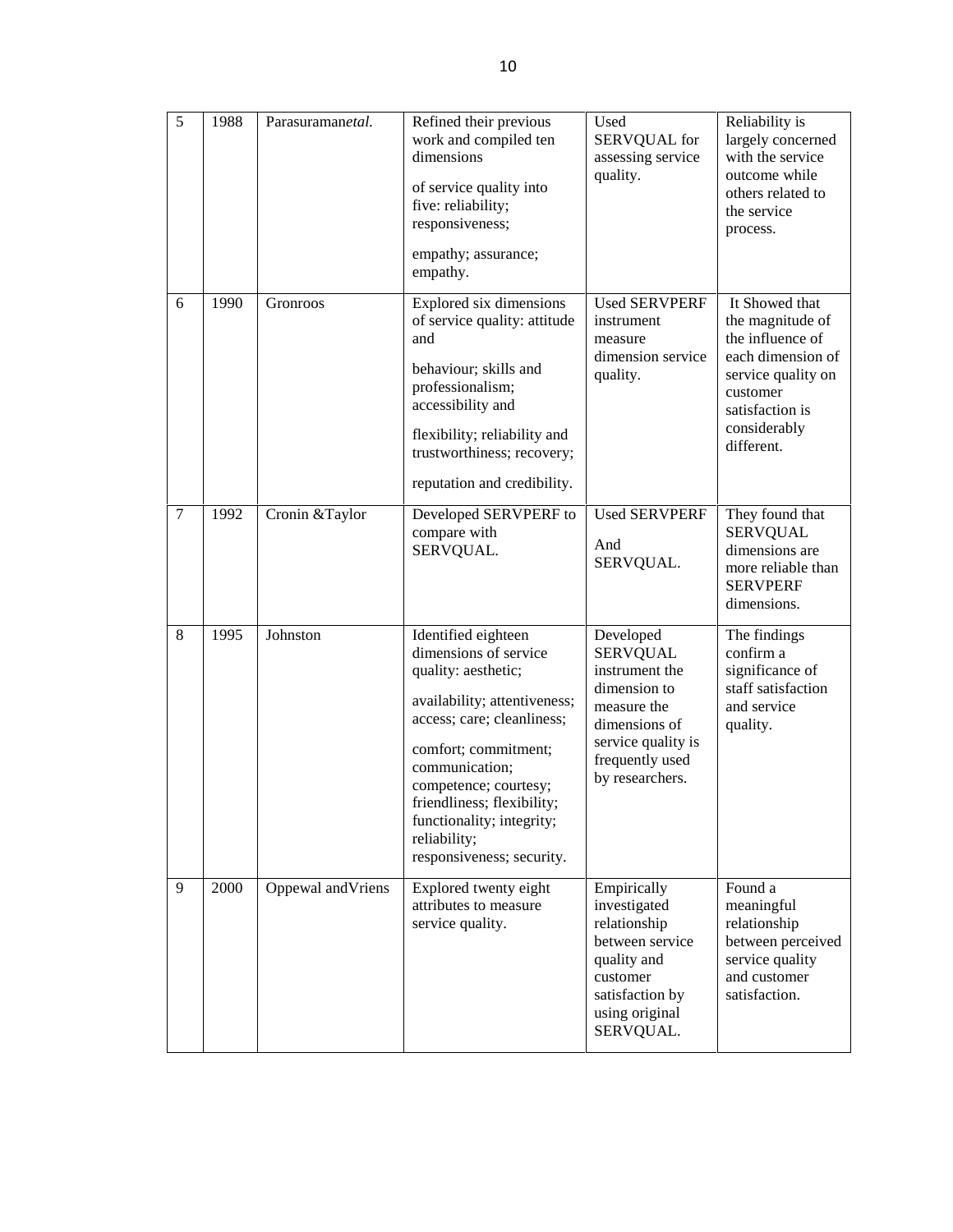| 10 | 2000 | <b>Bahia</b> and Nantel | Developed six dimensions<br>of service quality that<br>consists<br>of thirty one items.      | The developed<br><b>BSQ</b> and<br>compared with<br>SERVQUAL.                                                                                                                        | Found that BSQ<br>dimensions are<br>more reliable than<br><b>SERVQUAL</b><br>dimensions.                                                                                                                                                                 |
|----|------|-------------------------|----------------------------------------------------------------------------------------------|--------------------------------------------------------------------------------------------------------------------------------------------------------------------------------------|----------------------------------------------------------------------------------------------------------------------------------------------------------------------------------------------------------------------------------------------------------|
| 11 | 2002 | Sureshchanderet al.     | Developed five<br>dimensions of service<br>quality that consists<br>of forty one item scale. | Used BSQ and<br>SERVPERF.                                                                                                                                                            | customer<br>satisfaction plays<br>an inter-mediator<br>role in the<br>relationship<br>between service<br>quality and<br>financial<br>performance of<br>the banks in<br>Australia.                                                                        |
| 12 | 2005 | Malhotra et al.         | Used 10 dimensions to<br>measure service quality.                                            | Examined the<br>difference in<br>perception of<br>service quality<br>dimensions<br>between<br>developing and<br>developed<br>countries, by<br>using<br><b>SERVQUAL</b>               | Found that in<br>developing<br>countries like<br>India and<br>Philippines results<br>were<br>systematically and<br>significantly<br>different.                                                                                                           |
| 13 | 2012 | Kyei Rank Kofi.         | Used 5 dimensions to<br>measure service quality.                                             | The project was<br>basically<br>exploratory<br>research using<br>both qualitative<br>and quantitative<br>approach; the<br>sampling<br>technique was<br>convenient and<br>stratified. | Found that The<br>Trust Bank quality<br>services provided<br>to customers<br>paved way for<br>customers delight<br>and Satisfaction<br>this enhances<br>customer<br>satisfaction aiding<br>The Trust Bank to<br>have corporate<br>image and<br>identity. |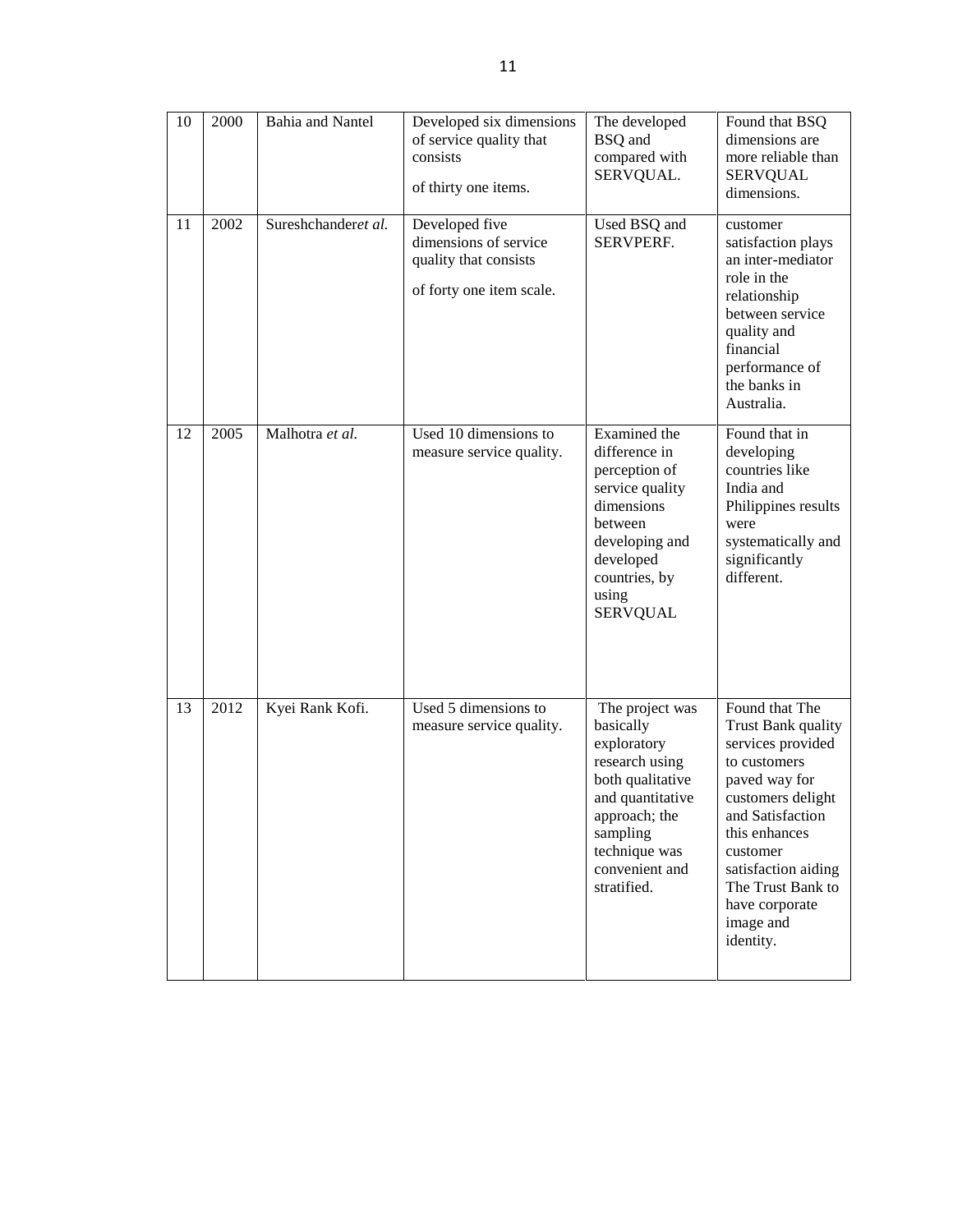| 13 | 2013 | Zeynep Müge<br>en | Reliability;<br>responsiveness;<br>tangibility; credibility;<br>Security;competence;<br>access; courtesy;<br>communication;<br>Understanding the<br>customer. | Investigate the<br>relationship<br>between customer<br>satisfaction and<br>loyalty with the<br>help of service<br>quality(service<br>quality model) by<br>using SPSS. | Determined that<br>customer<br>satisfaction in<br>banks in Northern<br>Cyprus is mostly<br>related with<br>developing good<br>and solid<br>relations, building<br>trust and<br>performing the<br>promise with<br>friendly<br>approaches. |
|----|------|-------------------|---------------------------------------------------------------------------------------------------------------------------------------------------------------|-----------------------------------------------------------------------------------------------------------------------------------------------------------------------|------------------------------------------------------------------------------------------------------------------------------------------------------------------------------------------------------------------------------------------|
| 14 | 2012 | Mesay Sata Shanka | Reliability; credibility;<br>tangibility; credibility;<br>assurance.                                                                                          | Correlation and<br>multiple<br>regression were<br>used to<br>investigate the<br>relationship<br>between<br>dependent and<br>independent<br>variables                  | <b>Research Proves</b><br>that empathy and<br>responsiveness<br>plays the most<br>important role in<br>customer<br>satisfaction level.                                                                                                   |
| 15 | 2013 | Khalid zaman      | Reliability;<br>responsiveness;<br>tangibility; credibility;<br>assurance.                                                                                    | The study<br>conducted on<br>basis of<br>convenient<br>sampling by using<br>Spss (factor<br>analysis).                                                                | The result<br>indicates that core<br>services provided<br>by the banks are<br>predictors of<br>customer<br>satisfaction.                                                                                                                 |

Parasuraman*et al.*, (1988, 1991) developed SERVQUAL instrument to measure the dimensions of service quality that is frequently used by researchers. It consists of 22 items that are compiled into five dimensions: tangibility; reliability; responsiveness; assurance and empathy. This study applied five dimensions of service quality that are explained as under:

Reliability– This dimension shows the consistency of services towards performance and dependability.

Tangibles- It shows the physical aspects of the services as physical facilities, appearance of personnel and tools & equipment used for provision of services.

Responsiveness-It reflects the willingness or readiness of employees to provide quick services to customers.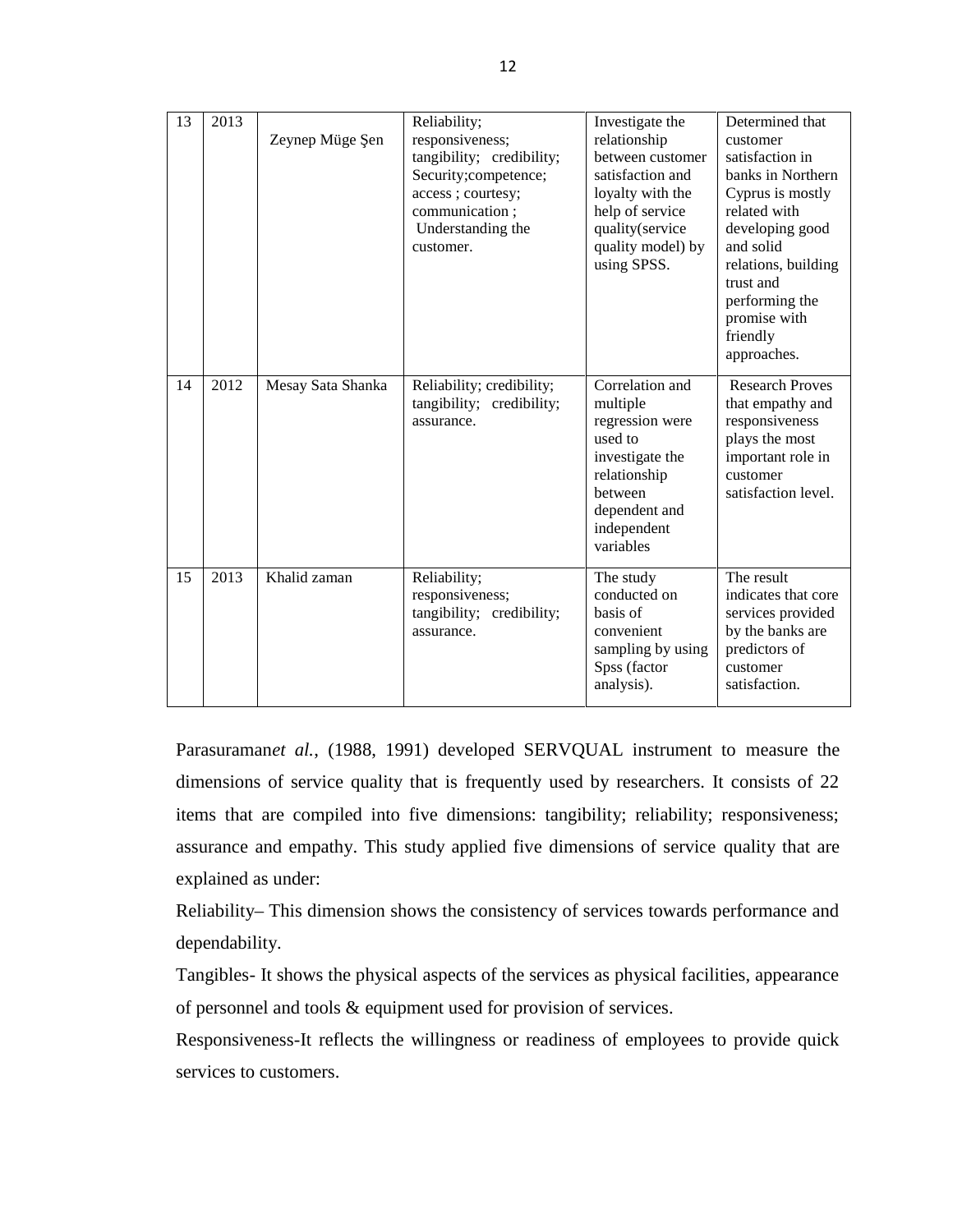Assurance- This dimension indicates the employees' knowledge, courtesy and their ability to incorporate trust and confidence.

Empathy- This dimensions shows the magnitude of caring and individual attention given to customers.

Malhotra *et al.* (2005) examined the difference in perceptions of service quality dimensions between developing and developed countries. They found that in developing countries like India and Philippines results were systematically and significantly different. It is found that empathy is least preferred dimension of service quality by the customers of commercial banks in Malaysia (Tahir and Abu Bakar, 2007).

Parasuramanet al. (1991) reported reliability is largely concerned with the service outcome while others related to the service process. Leeds (1992) reported that service quality primarily depends upon the dealings of bank personnel. It was found that approximate 40% of customers switched their current bank due to poor services and nearly three quarters of banking customers gave the highest preference to tellers' courtesy. Customers of private banks have higher expectations and perceptions as compared to the customers of public banks in Greece (Kangis and Voukeates, 1997).

Kofi (2012) the research was to assess customer perception of the service being received from The Trust Bank and the significance of customer satisfaction. Found that The Trust Bank quality services provided to customers paved way for customers delight and Satisfaction this enhances customer satisfaction aiding The Trust Bank to have corporate image and identity.

 $\text{en}$  (2013) investigate the relationship between customer satisfaction and loyalty with the help of service quality. Found that satisfaction in banks in Northern Cyprus is mostly related with developing good and solid relations, building trust and performing the promise with friendly approaches.

Shanka (2012) reported that empathy and responsiveness plays the most important role in customer satisfaction level followed by tangibility assurance and reliability. zaman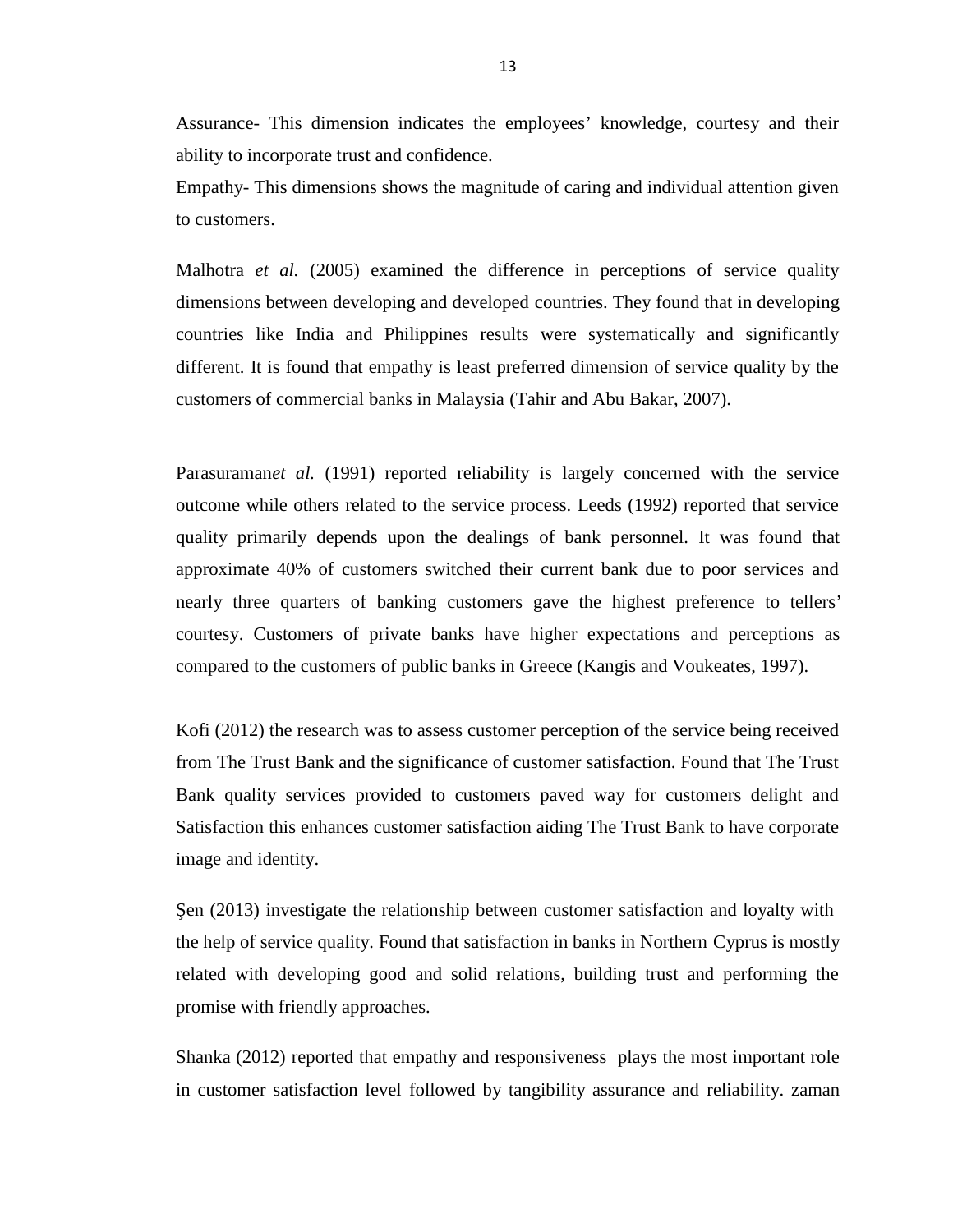(2013) the result indicates that core services provided by the banks are predictors of customer satisfaction.

Longo (2000) suggested that bank managers should be more aware about the significance of quality improvement efforts to gain competitive position in the market. The results of these efforts are slow and sometimes have little influence. Customers' perception of service quality is strongly dependent on customers' values and beliefs that vary from one culture to another (Furer*et al.*, 2002).

Gounaris*et al.* (2003) explored the service quality in Greek banking industry. The study showed that the magnitude of the influence of each dimension of service quality on customer satisfaction is considerably differs. It is reported that technological factors of service quality are more important as compared to human factors of service quality in Indian banking industry (Sureshchander*et al.*, 2003). It is said that there is direct and positive relationship between perceived quality and level of satisfaction (Iglesias and Guille´n, 2004). Similarly, it was found that expectations of bank customers were not met due to major gap in the empathy dimension. On the other hand, assurance has significant impact on the customer satisfaction of bank customers (Arasli*et al.,* 2005).

Jabnoun and Khalifa (2005) proposed a measure of service quality and then tested it in conventional and Islamic banks in UAE. They found that four dimensions: personal skills, reliability, values, and image are significant in case of conventional banks. While only personal skill and values were found significant in Islamic banks. Similarly, service quality is examined by conducting a survey of 300 bank customers in Thailand. The study depicted that reliability; serviceability and durability are the most important dimensions of service quality in the banking sector.

Al-Hawari and Ward (2006) found that customer satisfaction plays an inter-mediator role in the relationship between service quality and financial performance of the banks in Australia. An empirical study was conducted in UAE banking sector to investigate the service excellence. It found a positive relationship between service quality and satisfaction (Liang and Wang, 2006).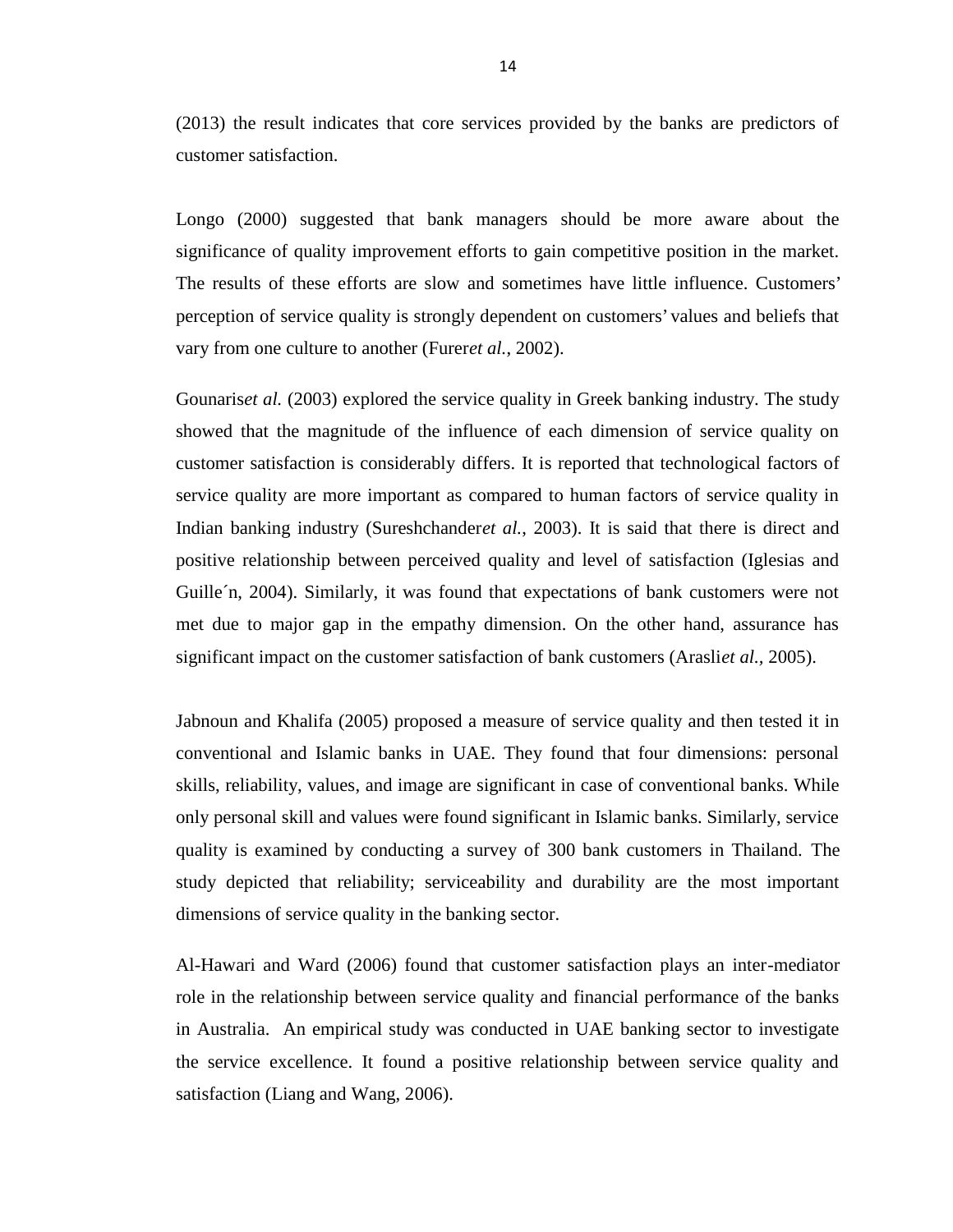Glavell*et al.* (2006) conducted an empirical analysis of customers from five Balkan countries: Greece; Bulgaria; Albania; FYROM and Serbia. The study investigated the customers' views towards service quality offered by banks. It was found that there is a significant difference in customers' perceptions of service quality in different countries. Greek customers have highest perceptions towards service quality. It is suggested that service quality should be ensured by implementation of total quality management techniques in the banking sector (Al-Marri, Ahmad and Zairi, 2007).

It is evident that political, technological, environmental and socioeconomic factors influence the service quality perceptions of customers. Service quality offered by banks is examined by a comparative study of Bulgarian and Greece banks. The study suggested that there is a difference about the perception of service quality among customers of different countries. Findings show that Greece customers have higher levels of service quality perceptions as compared to Bulgarian customers (Petridou*et al.*, 2007).

Customers perception of service quality could be affected by the demographic features of the customers especially gender. It is concluded that gender influences the customer perception of service quality in the banking sector (Spathis*et al.*, 2004).

#### **2.4 Customer satisfaction**

Satisfaction is a feeling of pleasure because one has something or has achieved something. It is an action of fulfilling a need, desire, demand or expectation. Most consumer look at the cost which is the value they get from the service. The findings showed that there are 3 classes are of customers: those that are not satisfied (customers expect > performance); satisfied customers (customers expect less and the performance is more); indifferent customers (expectations=performance). Delighted customers (customers expect low and the performance is very high).

Westbrook (1981) reported that overall satisfaction is the outcome of customer's evaluation of a set of experiences that are linked with the specific service provider. It is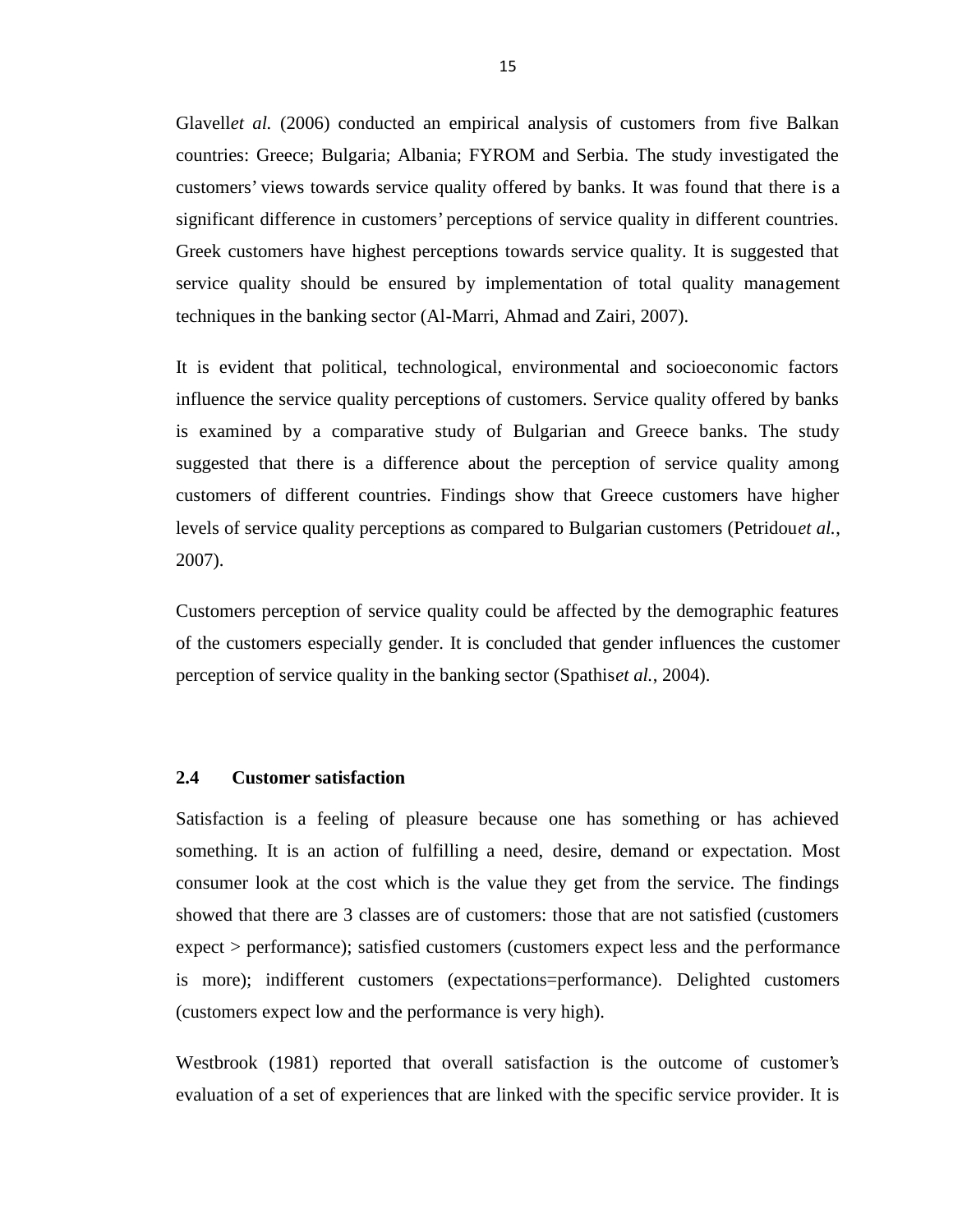observed that organization's concentration on customer expectations resulted into greater satisfaction (Peters and Waterman, 1982). Kotler (2000) defined satisfaction as a person's feelings of pleasure or disappointment resulting from the comparison of product's perceived performance in reference to expectations. Customers' feelings and beliefs also affect their satisfaction level. It is said that satisfaction is a function of customer's belief about fair treatment (Hunt, 1991).

Customer satisfaction has become important due to increased competition as it is considered very important factor in the determination of bank's competitiveness (Haron*et al.* 1994). Satisfaction is a post purchase evaluative judgment associated with a specific purchase decision (Churchill and Suprenant, 1982). The customer satisfaction is indispensable for the successful survival of any organization. Continuous measurement of satisfaction level is necessary in a systematic manner (Chakravarty*et al.* 1996; Chitwood, 1996; Romano and Sanfillipo, 1996).

#### **2.5 Customer satisfaction in banking**

Banking markets have generally raised competition among players to bring more users. Competitive banks try to keep the premium services to serve satisfied customers. Satisfaction is a state of hedonism because one has of achieved something it is an action of stating the needs, desires and estimations (Solomon, 1996).

Yi (1990) defined customer satisfaction as a cumulative outcome of perception, evaluation and psychological thinking of customers when they utilize any service. There are a number of studies that measured the customer satisfaction towards services in the banking sector (Anderson *et al.*, 1993; Brenhardt*et al.*, 1994; White, 1994; Bedal and Power, 1995; Holliday, 1996; Dispensa, 1997).

Satisfied customer is the real asset for any organization that ensures long-term profitability even in the era of great competition. It is found that satisfied customer repeat his/her experience to buy the products and also creates new customers by communication of positive message about it to others (Dispensa, 1997).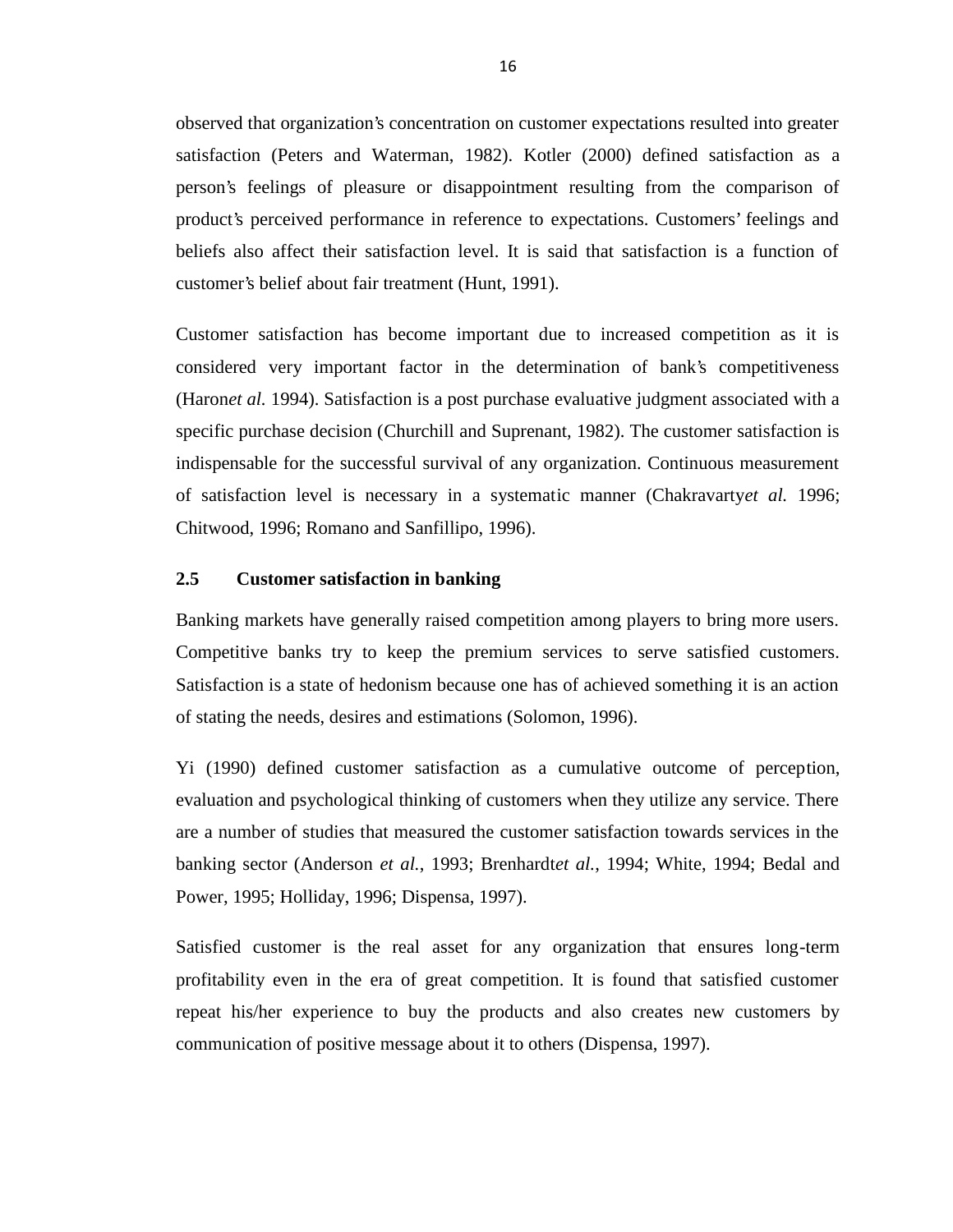On the other hand, dissatisfied customer may switch to alternative products/services and communicate negative message to others. So, organizations must ensure the customer satisfaction regarding their goods/services (Gulledge, 1996).

#### **Figure 2.1**

T-diagram – outcome experience of customers



Figure 2.1 reflects expectation-outcome experiences of customers among bank customers. Customer satisfaction leads to better profitability by retaining existing customers and to attract new ones. Every organization deploys a reasonable amount to have satisfied customers. Satisfied customer leads to delighted customers that eventually create the sense of brand loyalty among customers.

The sequence of customer satisfaction in reference to satisfied customers, delighted customers and loyal customers can be express customers and loyal customers can be expressed in figure 2.2.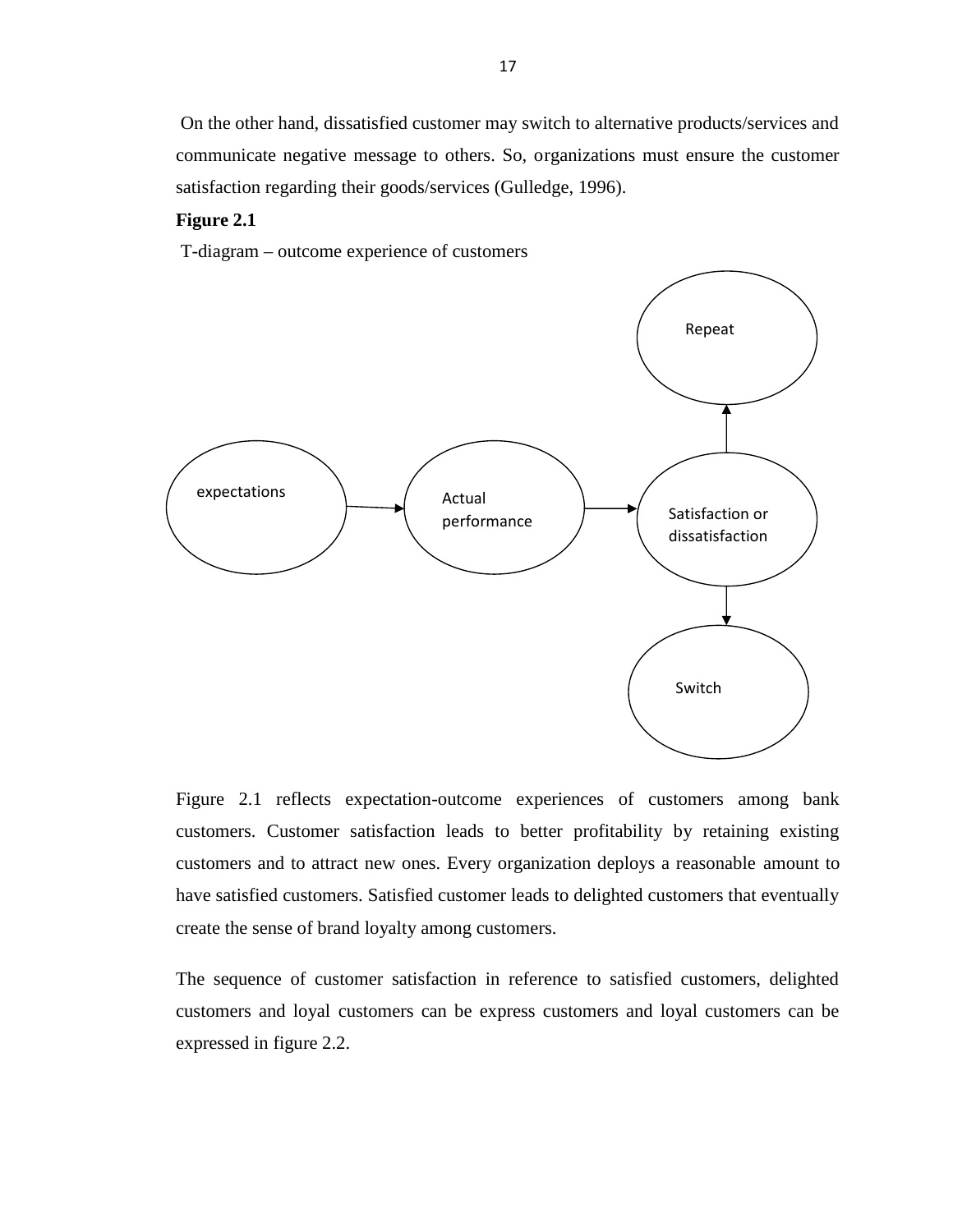

**Figure 2.2 Customer Satisfaction for better Performance (generated)**

Cheng *et al. (*1996) argue that organizations should convey an attractive message to their customers about their product mix on rationale basis because exaggeration and unrealistic promises may result in dissatisfaction among customers. Customer satisfaction became the centre of organizational efforts. Financial institutions have experienced an intense competition and changing expectations of the customers).

#### **2.6 Determinants of customer satisfaction**

Banking industry expanded over a number of years due to the introduction of new products and services. Both streams of banks are striving to attract the potential customers at any cost. This increased competition requires the provision of quality services to have satisfied customers for sustainable benefits. It is reported that delivery of high quality services is the key to sustain competitive advantage to have satisfied customers (Shemwell*et al.*, 1998).

Customer satisfaction is the central tenet to compete in the market successfully. It is prerequisite to retain customers to generate economic benefits. Customer satisfaction is crucial to realize greater profitability, larger market share and more returns on investments etc. (Hackl and Westlund, 2000).Customer satisfaction is a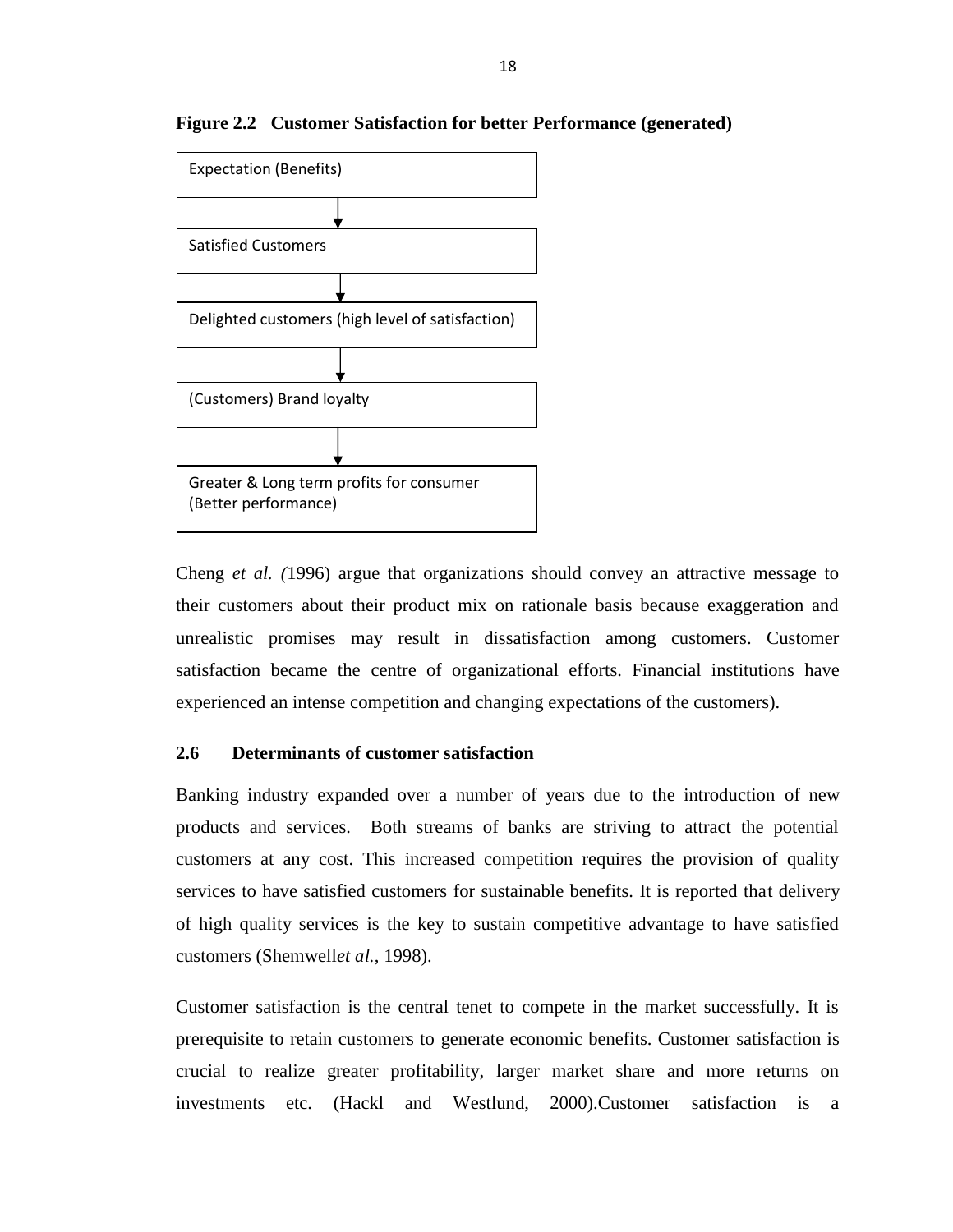multidimensional construct that requires multi-item scale for its measurement. Researchers agree with the multidimensional nature of customer satisfaction and measured it accordingly (Westbrook and Oliver, 1981; Crosby and Stephens, 1987; Supernant and Soloman, 1987; Oliver and Swan, 1989; Oliva*et al.* 1992; Bitner and Hubert, 1994; Shemwell*et al.*, 1998; Sureshchander*et al.*, 2002).

Cronin and Taylor (1992) used a single item scale to measure the customer satisfaction. They asked customers to report overall feeling of satisfaction regarding a specific service experience. This approach proved insufficient due to concentration on only one item. Customers' overall satisfaction is investigated by using a four-item scale with reference to service provider (Bitner and Hubert, 1994). Another study investigated customers' satisfaction by developing a five-item scale to test their model (Shemwell*et al.*, 1998). Similarly, customer satisfaction was investigated in banking sector by using a six-item scale (Prince *et al.*, 1995).

Sureshchander*et al.* (2002) investigated customer satisfaction by using a forty one-item scale that is further summed up into five dimensions. They investigated the relationship between service quality and customer satisfaction in the banking industry. They suggested five dimensions of customer satisfaction i.e. core service or service product; human element of service delivery; systematization of service delivery (nonhuman element); tangibles of service (services capes) and social responsibility.

Customer satisfaction appears as the cumulative result of customer's internal feelings about their experiences related to products/services. It is suggested that organizations especially banks should concentrate on customer satisfaction. It could result into repeated purchase behaviour that is inevitable for long-term business success. An empirical study indicates a strong relationship between perceived service quality, customer satisfaction and other variables in Australian and Korean banks (Kayos, Kim and Shin, 2003).

Matawan and Almossawi (1998) investigated the banking behaviour of Islamic banking customers in Oman by collecting data from 300 customers. They aimed to find out the awareness and satisfaction level among customers of Islamic banks by considering their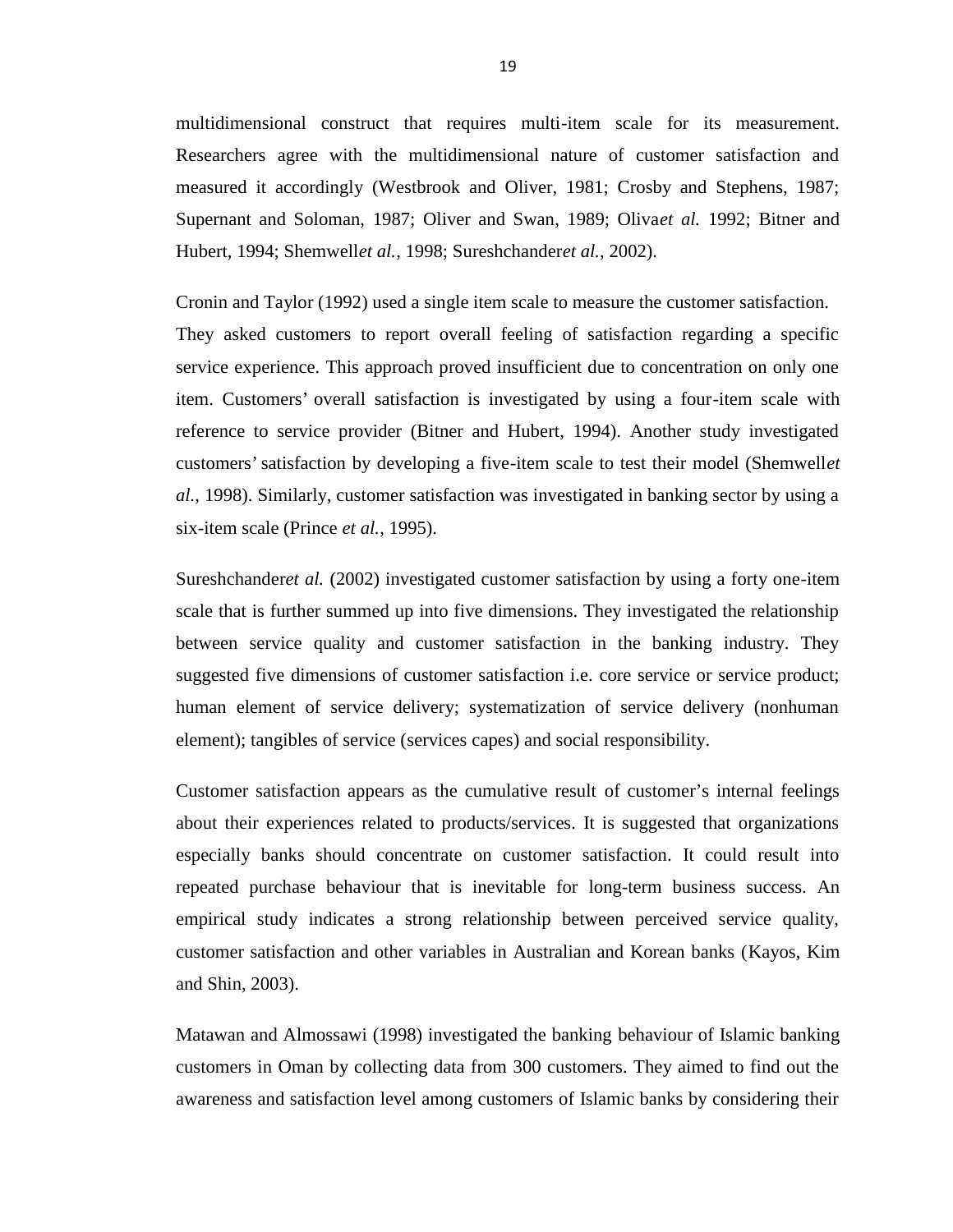demographic data. The findings showed that the most of the customers are highly satisfied with products and services of Islamic banks. They suggested that bankers should develop professionalism and competency to maintain profitable relations with customers.

Naseer, Jamal and Al-Khatib (1999) examined customer awareness and satisfaction by using a sample of 206 respondents towards Islamic banking in Jordan. It is investigated that how customer satisfaction affects the customers' behavioural consequences. The findings showed a strong impact of customer satisfaction on their decision to stay with the existing service provider and restrain their negative behavioural intentions. It is reported that there is a positive association between customer satisfaction and word of mouth communication (Athanassopoulos*et al.*, 2001).

Khalifa and Liu (2003) said that satisfaction is measured by the discrepancy between perceived performance and cognition like expectations or desires. There are several factors that yield customer satisfaction but service quality is one of them. It is reported that customer satisfaction helps to retain customers for greater profitability, increase in market share and more return on investment (Hackle and Westlund, 2000). It is investigated that service quality works as input to appear as customer satisfaction. It is found that customer satisfaction generates several outcomes like repeat purchase; loyalty, positive word of mouth and long term profitability (Wirtz, 2007).

Gustafsson (2005) defined satisfaction as a customer's overall evaluation pertaining to offer. The study found that overall satisfaction has a strong positive impact on customer loyalty regarding a wide range of products and services. It is explored that there is direct and positive relationship between perceived quality and level of satisfaction (Iglesias and Guille´n, 2004). It is suggested that the bank can create customer satisfaction by incorporating trustworthy behaviour, proper communication of information, reflection of genuine commitment to provide quality services, settlement of conflicts and improvement in the quality of overall customer relations (Nelson and Chan, 2005).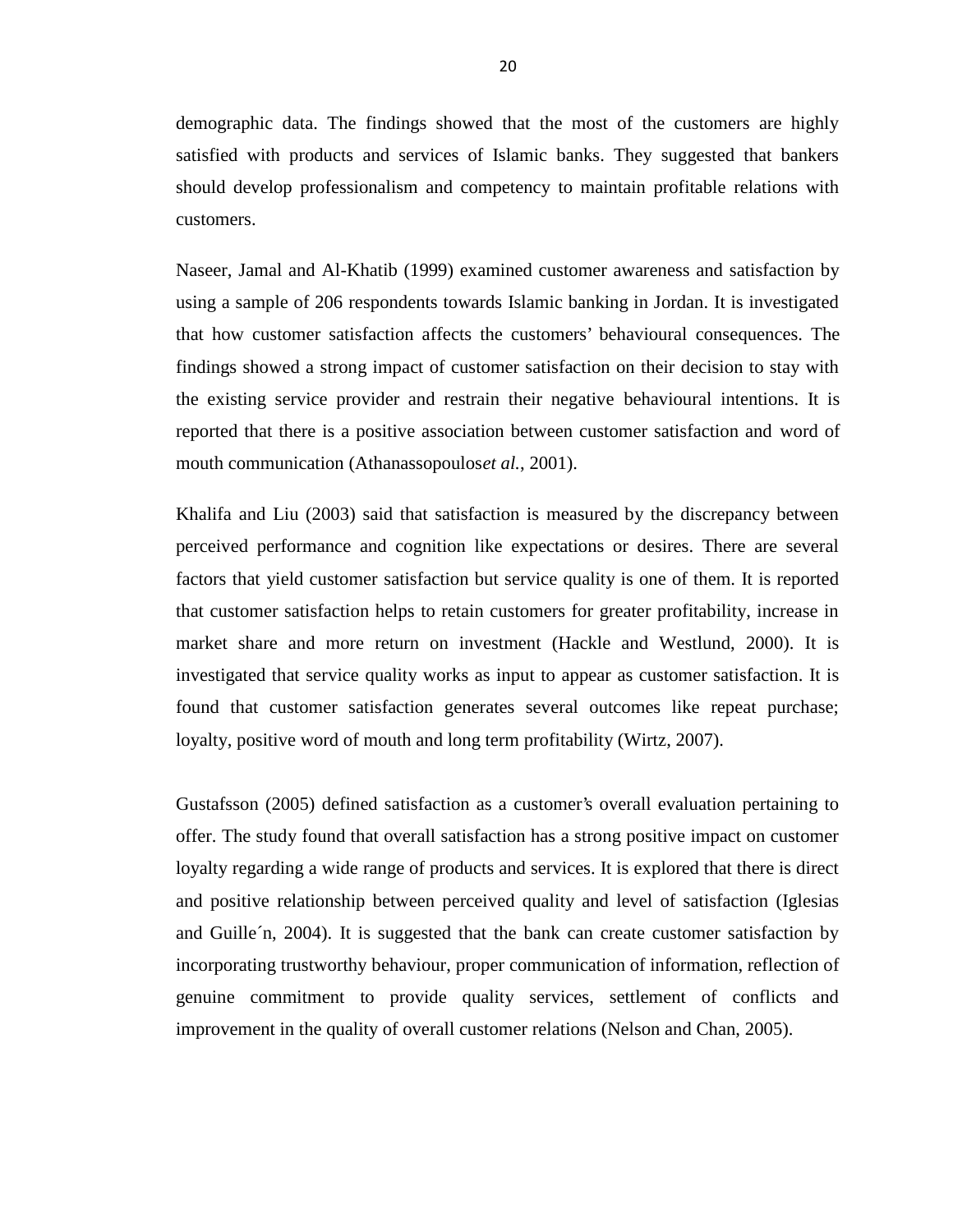Ting (2006) investigated the impact of customer satisfaction in Malaysian banking industry and found a U-shaped relationship between customers' perception of satisfaction and positive word of mouth referrals in the existence of changing ownership. Structural equation modelling is one of the statistical tools applied to measure customer satisfaction. The study was based on 220 customers from 15 retail banks. It was found that overall customer satisfaction is the key determinant of relationship quality. The main indicators of customer satisfaction were listed as trust, commitment, communication, service quality, service satisfaction and service handling (Nelson, 2006). Cohen *et al.* (2006) investigated the customer satisfaction in the banking sector in New Zealand. Findings showed that customer satisfaction is the most important factor that influences customer decisions. Customers' age groups and educational level also contributed to their decision whether to stay with a current bank or not. It is evident from a survey of 230 retail-banking customers that responsiveness and reliability showed greatest impact on customer satisfaction in United States (Lopez, Hart and Rampersad, 2007).

Molina, Marty and Esteban (2007) investigated the customer satisfaction in retail banking by an empirical analysis of 204 bank customers. They found a direct relationship between confidence benefits and customer satisfaction. Morazán and near (2007) investigated perceived service quality and satisfaction as a key determinant for retention of customers in retail banking in United Arab Emirates. They found that satisfaction is important for retention of retail banking customers in UAE. It was found that supplier-customer relationships are critical in banking sector for delivery of quality services to have loyal customers for long-term profits (Ndubisi*et al.*, 2007).

#### **2.7 Bank performance**

A bank is an organization that presents a range of service propositions to a target market to achieve the objectives of marketing profit. Organization of their instruments through rending legal activities. An organization may concentrate on constructing programs for customers to meet their objectives that should not cause any harm to the society as whole (Aldrich, 1979). Management will always try to decrees Over heads, fixed cost,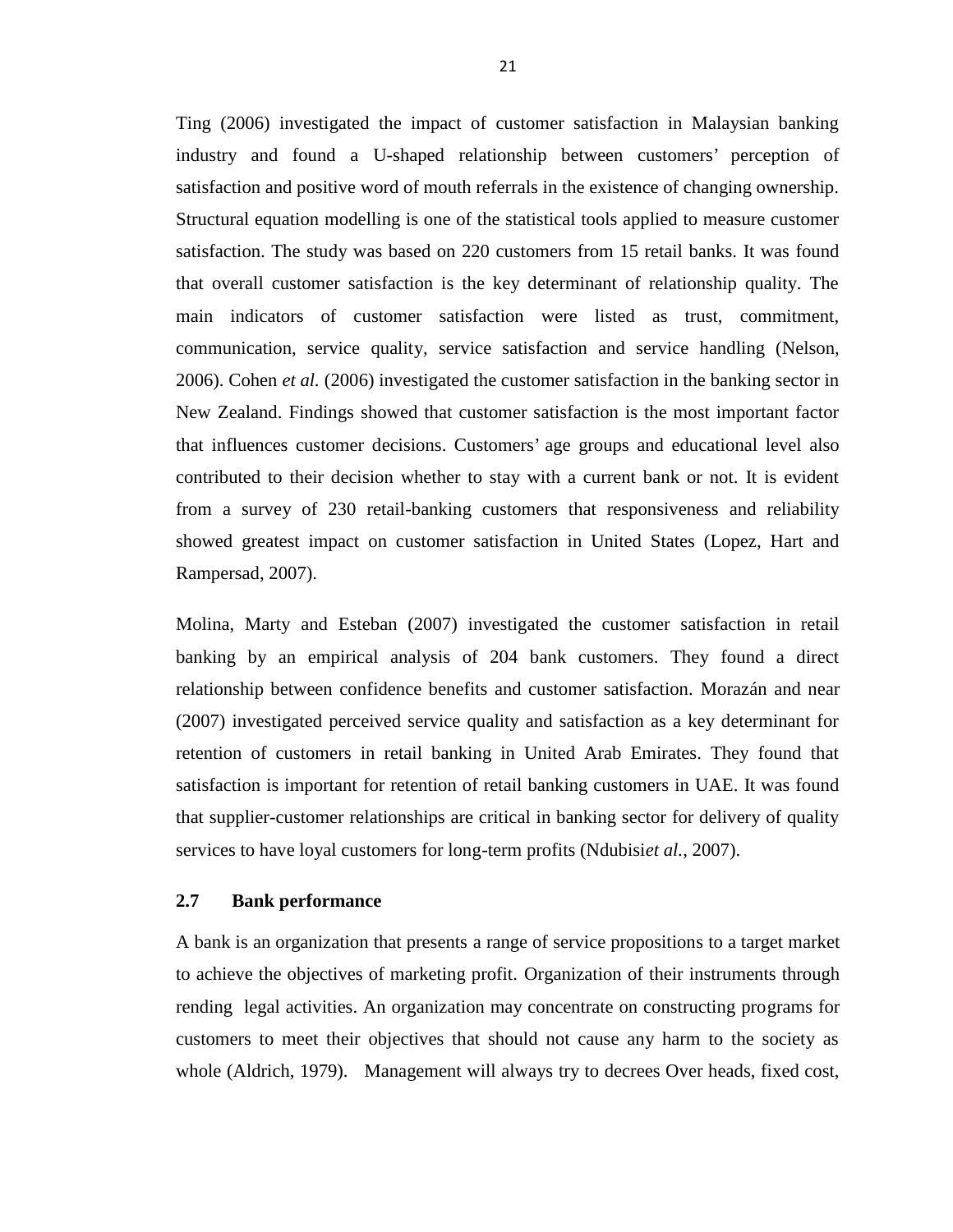variable cost and maximize return through performance assessment to keep them in business (Dess and Robinson, 1984).

There are several criteria to evaluate the performance of banks for successful survival in the era of globalization and competition. Multiple aspects like profitability, liquidity, management performance, leverage, market share, productivity, innovation, quality of products, human resources and sales volume etc. can evaluate any organization.

Tvorik and McGivern (1997) investigated performance by comparing economic and organizational factors. They concluded that organizational factors influenced the profitability more than that of the economic factors. Successful organizations realized the importance of ongoing performance measurement practices (Weiss and Hartle, 1998).

Organization's performance could be assessed by resource-based view as explored by a number of researchers (Wernerfelt, (1984). It may be shown by varied combination in the literature. Organizational performance could be linked with market orientation, organization learning, human resource productivity, quality improvement or any other component (Day, 1994; Banker and Sinkula, 1999; Santos-Vijande*et al.*, 2005).

Organizational performance reflects an organization's understanding and knowledge regarding customer needs and expectations (Kohli and Jaworski, 1990; Deshpande *et al.*, 1993; Slater and Narver, 1995). It is reported that an organization can maximize the customer satisfaction for better profitability, increased sales volume that ultimately improves its performance for long term benefit (Baker and Sinkula, 1999). Generally, organizational performance is assessed by the application of financial measures. There are a number of studies in the literature that used non-financial measures to evaluate the effectiveness and performance of organization (Quinn and Rohrbaugh, 1983; Venkatramanand, 1986). It is suggested that four models i.e. human relations; internal process; open system and rationale goal model could represent the organizational performance (Quinn and Rohrbaugh, 1983).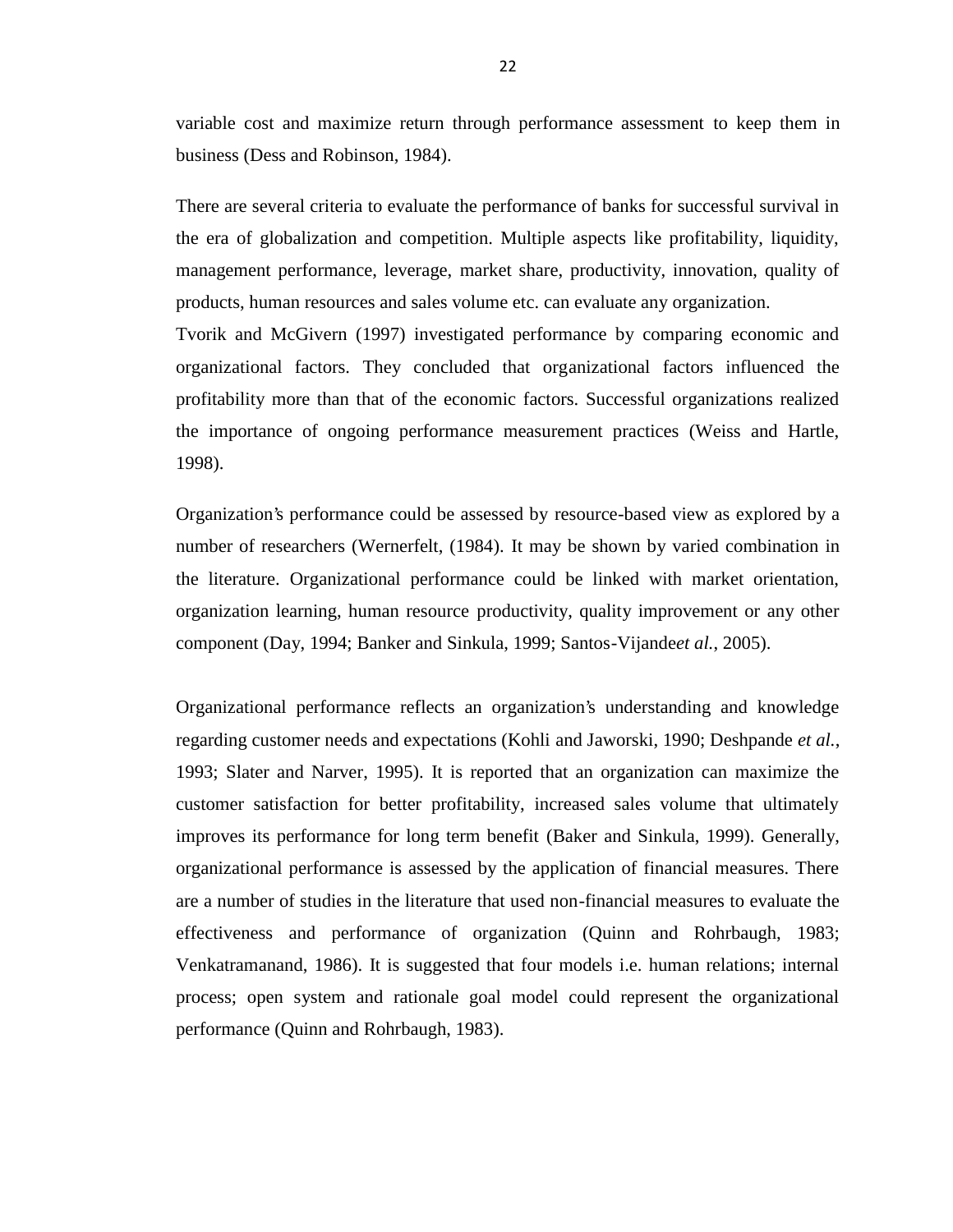Wheelen and Hunger (1998) argue that appropriate performance measures depend on the organizations and their objectives i.e. profitability, market share and cost reduction. Financial indicator like return on investment (ROI), earning per share (EPS) and return on equity (ROE) etc. are used by number of organizations to measure their progress. Return on investment is used to reflect the profitability while corporate performance was measured by operating cash flows and return on investment capital (Sorenson, 2002).

Rashid *et al.* (2003) measured firm's financial performance using the financial indicators such as return on assets, return on investments and current ratios. Financial ratios reflect the financial performance of the organization by an examination of financial statements as indicated by profitability, liquidity, leverage, asset utilization and growth ratios (Ho and Wu, 2006). The relationship between organizational innovation and performance was investigated by application of return on sales, return on assets, and return on equity and market-to-book ratio (Kuo and Wu, 2007).

#### **2.8 Service quality and customer satisfaction in banking**

Mishkin (2001) reported that banking and financial services are the integral part of services industry and its contribution is increasing with the passage of time. However, expansion of global and integrated banking sector has to face many challenges of legislation, technological and structural changes (Angur*et al.* 1999). The relationship between service quality and customer satisfaction is investigated by a number of researchers across the globe. It is concluded that there is strong association between dimensions of service quality and overall customer satisfaction (Anderson and Sullivan, 1993). It is found that the banking industry has a link between service quality and customer satisfaction (Avkiran, 1994).

Levesque and McDougall (1996) investigated the influence of key determinants of service quality on customer satisfaction in financial institutions. They found a substantial impact of service problems on customer satisfaction and their intensions to switch. It is suggested that service quality is an essential determinant of customer satisfaction.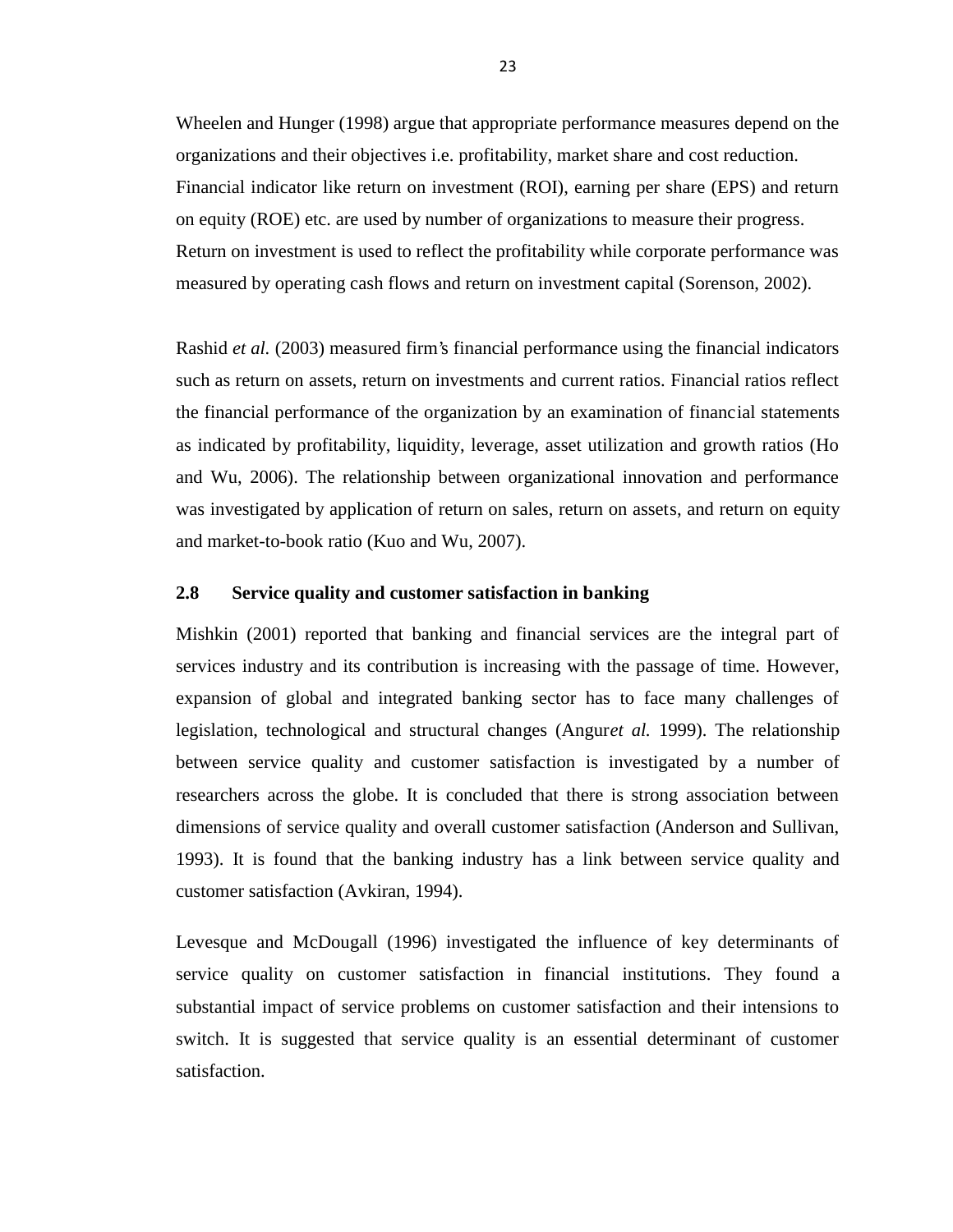(Yavas*et al.*, 1997; Bahia and Nantel (2000) developed an alternative scale for measurement of service quality in retail banking. They developed BSQ and compared with SERVQUAL. They found that BSQ dimensions are more reliable than SERVQUAL dimensions. In another study SERVQUAL is compared with Technical/Functional quality of services in private banks. Results showed that Technical/Functional quality model is better (Lassar et.al, 2000). A survey of 801 customers indicated that customers' perception of service quality differs in terms of demographic characteristics (gender, ethnicity, education and income) of the respondents (Urban and Pratt, 2000).

Oppewal and Vriens (2000) empirically investigated the relationship between service quality and customer satisfaction by using original SERVQUAL instrument with 10 dimensions as devised by Parasuraman*et al.* (1985). This study gave a direction to relate service quality and customer satisfaction. Service quality gained significance with the passage of time due to increased competition among service firms. It was examined that how customer satisfaction affects the customers' behavioural consequences. The study found a strong impact of customer satisfaction on their decision to stay with the existing service provider; and restrain their negative behavioural intentions. (Athanassopoulos, Gounaris and Stathakopoulos, 2001).

Kayos, Kim and Shin (2003) conducted a comparative analysis of Australian and Korean banks to find out the quality management practices and its outcomes. They found a meaningful relationship between perceived service quality and customer satisfaction. They suggest that organizations should focus on service quality as an input to customer satisfaction for long-term benefits and business success. Now banks have realized the importance of service quality for successful survival in today's global and highly competitive environment (Wang *et al.* 2003).

Jamal (2004) investigated the customer behaviour in retail banking by considering service quality its outcomes. It was observed that customers have varied experiences of satisfaction and dissatisfaction for utilization of self-service technologies. Financial sector is becoming more conscious about the performance evaluation regarding quality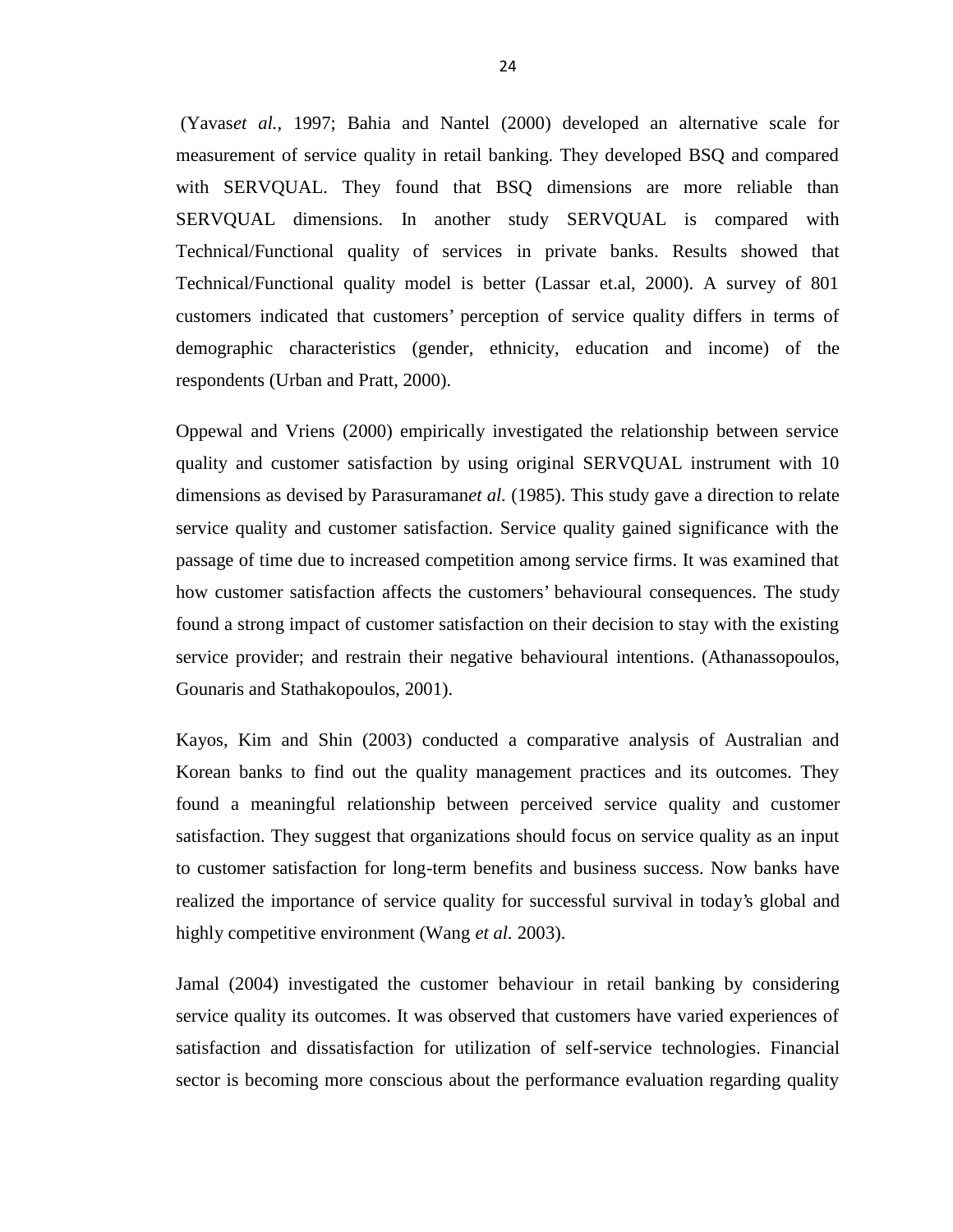of products/services according to customers' expectations. In another study, findings reveal a positive correlation between financial performance and customer service quality scores (Duncan and Elliott, 2004).

Curry and Penman (2004) reported that service quality is inevitable for differentiation to compete in the banking sector. They suggested that the right service could retain the customers for long-term benefits. So, banks should maintain the level of services by proper allocation of resources to meet customer requirements. Findings indicated that financial institutions require reasonable procedures to evaluate the overall satisfaction of their customers. However, understanding of changing needs and expectations of customers is an essential prerequisite for the financial sector (Joseph *et al.* 2005).

Jabnoun and Khalifa (2005) proposed and tested a measure of service quality to compare conventional and Islamic banks in UAE. The study found that four dimensions were significant in case of conventional banks. While only personal skill and values were crucial in determining service quality in Islamic banks. It is found that bank-customer relationship quality is evident between satisfied and dissatisfied customers. Both types of customers have clearly distinctive feelings regarding their service experience (Nelson and Chan, 2005).

Al-Hawari and Ward (2006) found that customer satisfaction plays an inter-mediator role in the relationship between service quality and financial performance of the banks. In another study, overall customer satisfaction was investigated in Malaysian banking industry by collecting data from 220 customers of 15 retail banks. It was found that overall customer satisfaction is one of the key determinants of relationship quality (Nelson, 2006). It is suggested that bank should start service quality improvement programs to enhance customer satisfaction and customer loyalty (Razak*et al.*, 2007).

## **2.9 Service quality, customer satisfaction and bank performance**

There are few studies available in the literature that investigated the relationship between service quality, customer satisfaction and bank performance. Banks are dominant players of financial market having multiple opportunities in the recent age. It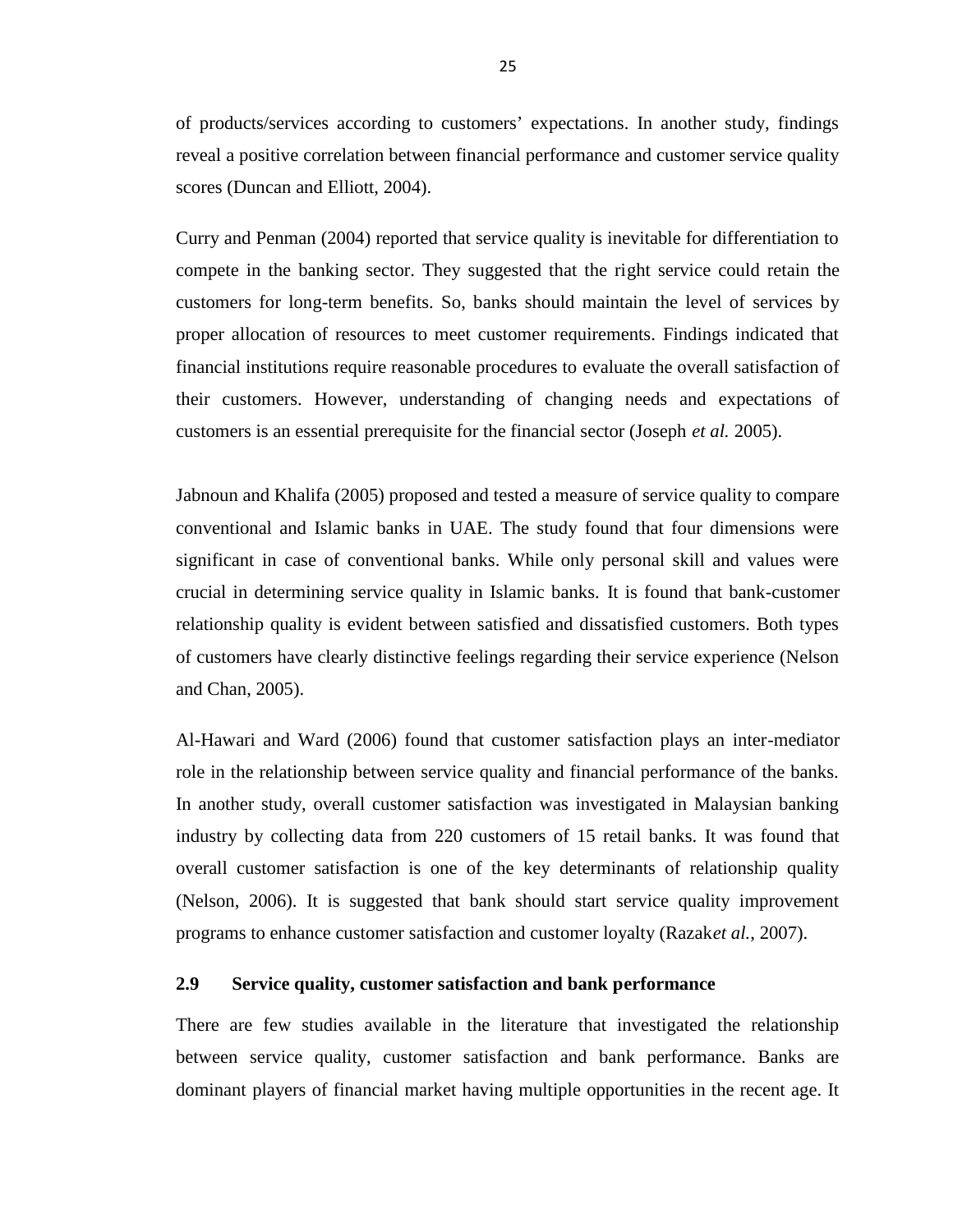is suggested that service performance appraisal system of the organization should be improved in line with customer satisfaction in the banking sector (Kayos, Kim and Shin, 2003). Financial performance of banks and other financial institutions could be measured by using the conventional method of accounting as well as latest measures of risk and expected returns (Duncan and Elliott, 2004).

Swan and Combs (1976) stated that satisfaction could be linked with performance because people feel satisfied when products perform according to their expectations. But they experience dissatisfaction when performance is below than their expectations. It is found that service firms show poor performance due to lack of knowledge about customers' expectation (Zeithmal*et al.* 1993). There are few studies that investigated direct and positive relation between service quality and profitability (Zahorik and Rust, 1992; Heskett*et al.*, 1994; Rust *et al.*, 1995).

The expansion of the banking industry requires a study to assess the service quality offered by banks and customers' feelings regarding their experience and how it affects bank performance. It was documented that an increase in service quality and professional behaviour resulted greater customer satisfaction and reduced customer erosion (Leeds, 1992). Heskett*et al.* (1994) reported that there is an evident relationship between services and profitability. The study suggested that customer satisfaction affects customer loyalty that leads to greater profitability. It is concluded that customer satisfaction resulted into profitability, so banks must focus on each customer to maximize their profits (Hallwell, 1996).

Newman and Cowling (1996) examined service quality in retail banking by comparing two banks in UK. They found that service quality is essential for banks due to link between quality, productivity and profitability. They also found that service quality helps to reduce the costs. It is suggested that the performance of banks can be measured as how they develop and maintain relations with their customers. The success of banks depends upon customers' willingness to stay with them (Ennew, 1996). It is concluded that the success of banks could be evaluated by the implementation of service quality programs to retain customers as satisfied with services (Yavas, and Shemwell, 1997).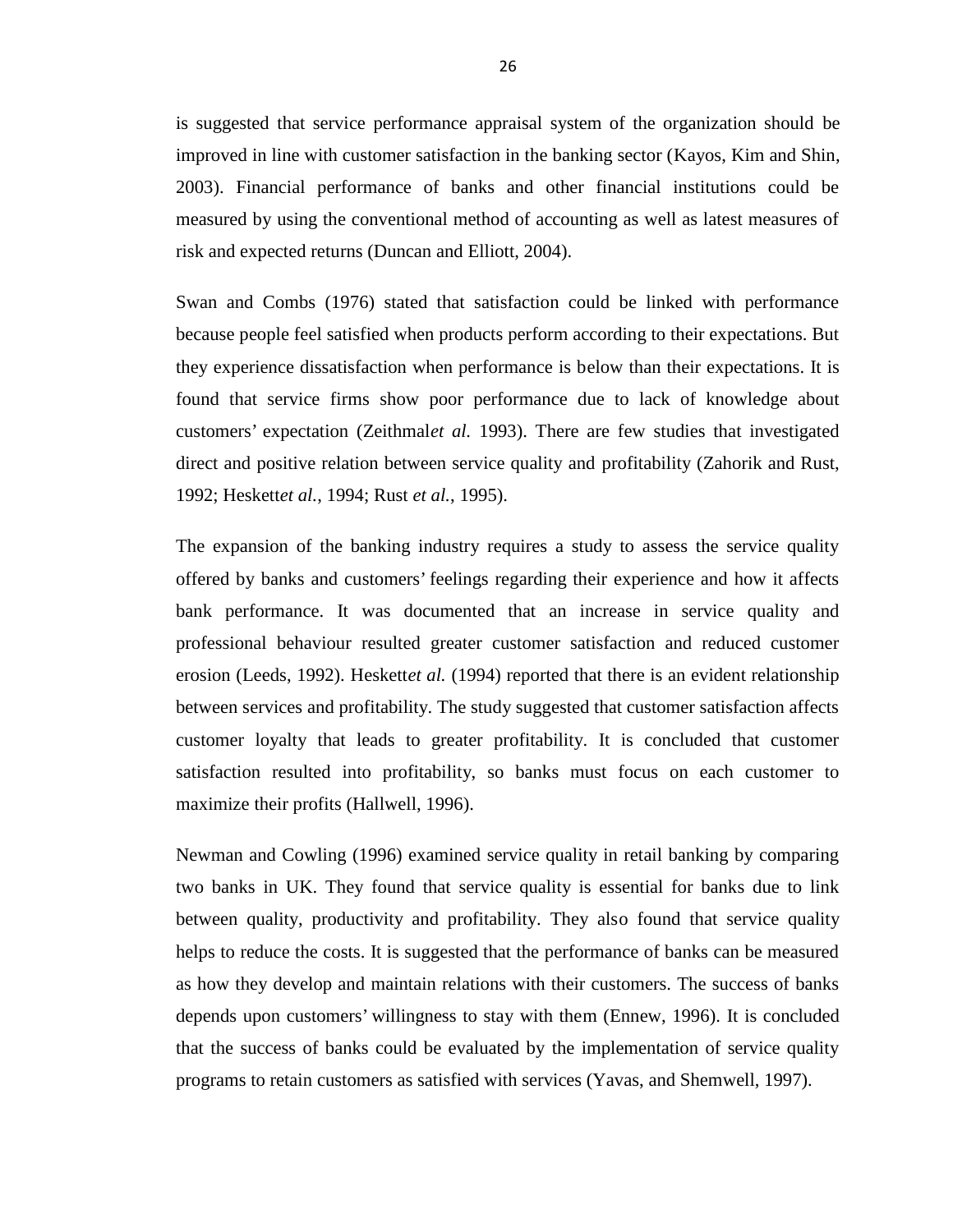Starkey, Williams and Stone (2002) examined the customer management performance in Malaysia by comparing banking industry with other industries. Findings showed that customer management performance is very poor in retail banking and insurance industry as compared to other industries under the study. In another study, 1000 retail banking customers were analyzed in Malta and it is found that customer satisfaction played a mediating role between service quality and service loyalty (Caruana, 2002). Similarly, service quality has significant influence on bank reputation (Wang *et al.*, 2003). It was found that there is significant relationship between service quality and financial performance (Duncan and Elliot, 2002).

Jabnoun and Al-Tamimi (2003) measured service quality in the UAE commercial banks by using a modified version of SERVQUAL. The study found three dimensions as reliable and valid namely empathy, human skills and tangibles. Similarly, findings of another study suggested that organizations should concentrate on service quality and customer satisfaction to gain competitive position in the market for long-term business success (Kayos, Kim and Shin, 2003).

Mukherjee, Nath and Pal (2003) examined efficiency of banking services by considering service quality, resources and the performance triad in India. Findings proved that there is a relationship between resources, service quality and performance of banks. Customers analyze different aspects of services to repeat their experiences in the future. It is found that superior delivery of services results into superior profitability (Kotler, 2003). It is reported that customer satisfaction partially mediates the relationship between effect of justice and word of mouth in the banking sector (Maxham, 2003). Islamic banking practices in developing economies helped to minimize risk and inflation. The study concluded that profit and loss sharing option is very attractive for the bank. Equity based ventures help the bank to reduce risk and monitoring costs (Ghanaian and Goswami, 2004).

Gao, Jia and Zhao (2006) examined the service quality and its attributes to measure the performance of retail banks in China. They conducted statistical analysis of the national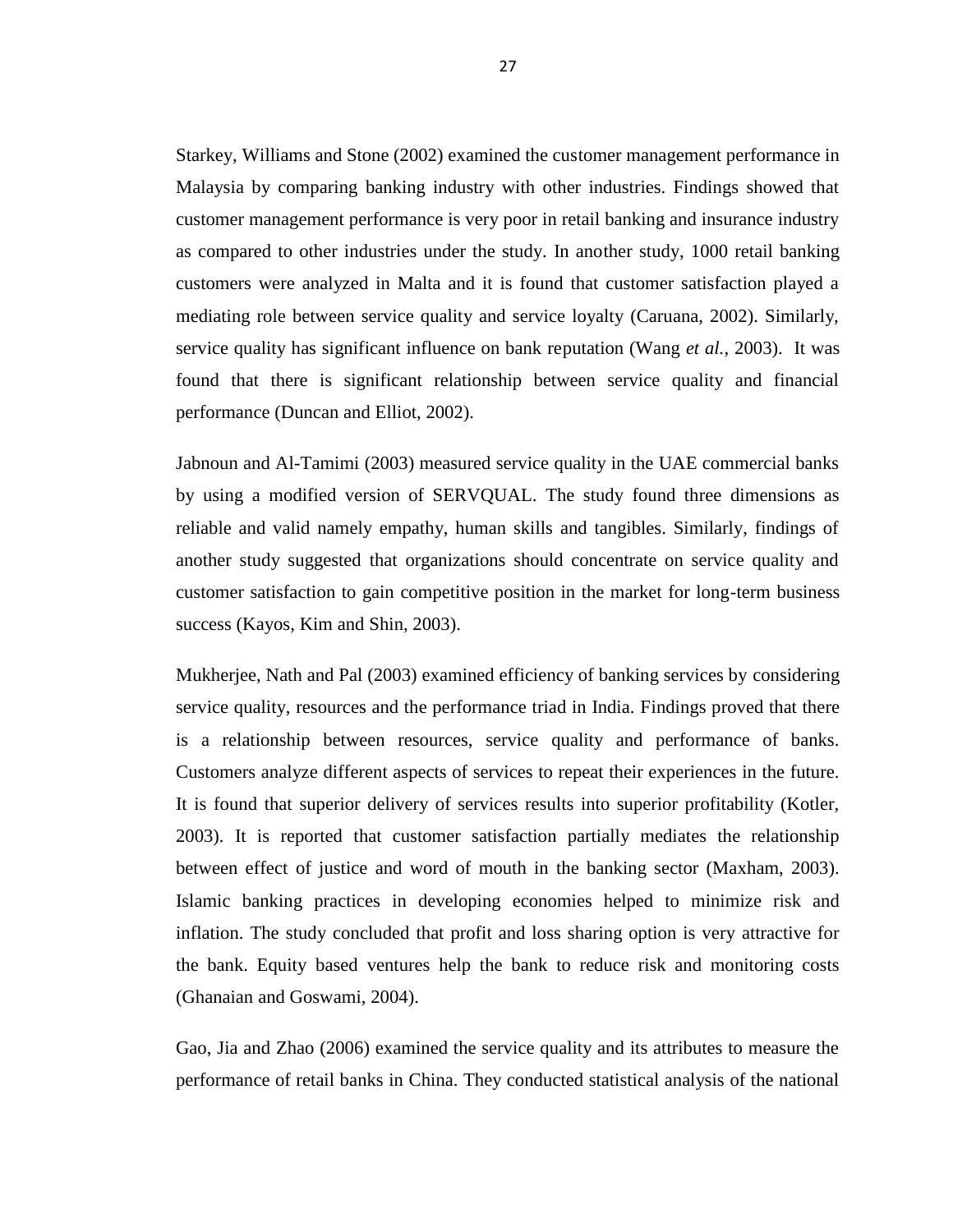survey to identify existing obstacles and their solutions to improve service quality and customer satisfaction for six major local banks in China. They suggested that provision of better service quality than competitors could result into satisfied and loyal customers for greater benefits.

Gritti and Foss (2007) empirically investigated the relationship between customer satisfaction and loyalty and its impact on profitability in Italian banking sector. They found that customer satisfaction influences loyalty that results into direct effect on financial and non-financial customer value. It is reported that bank efficiency and shareholders' value is the outcome of customer satisfaction score. It is suggested that customer satisfaction scores require an adjustment for branch locations for customer service. It could increase the bank efficiency by reducing divergence in efficiency scores (Tripe, 2007). In another study, the service quality and bank performance examined in Jordan based on a sample of 346 respondents. Findings showed that dimensions of service quality have a positive impact on bank performance (Akroush, 2008).

# **2.10 Service quality, customer satisfaction and bank Performance in Northern Cyprus conceptual model and theoretical framework**

The following model was generated for this research study in parallel with the research objective and the literature review carried out in this chapter.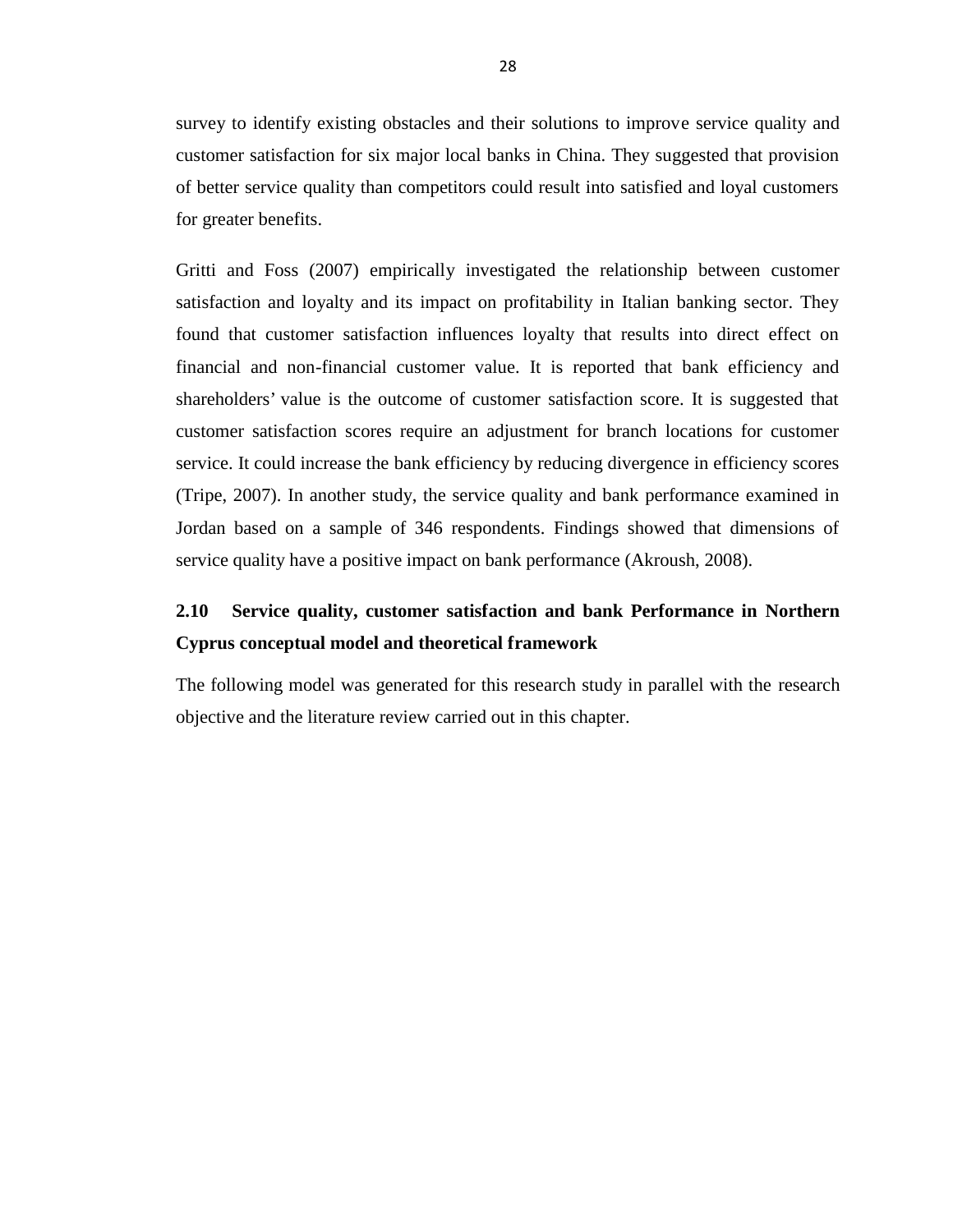

**Figure 2.7 Expectation**-Outcome Experience of Customers (generated)

## **2.11 Conclusion**

This chapter examined the influence of different dimensions of service quality on the customer's feelings of satisfaction and its influence on bank performance. A model of service quality, customer satisfaction and bank performance was developed to identify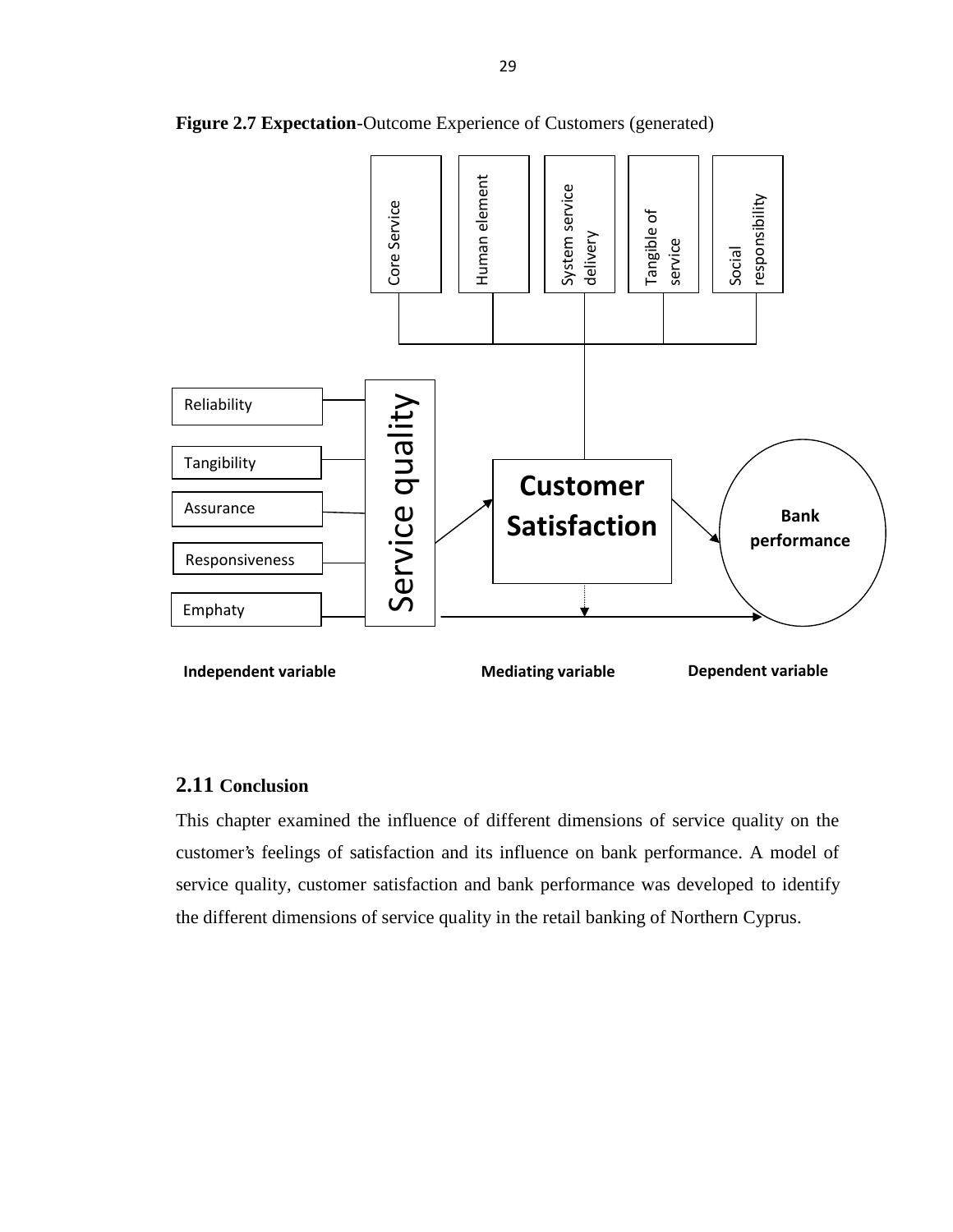# **CHAPTER 3**

## **CONTEXTUAL FACTORS**

#### **3.1 Introduction**

This chapter portrays the contextual situation that this study took place. It provides country information and the retail banking sector in Northern Cyprus.

#### **3.2 Northern Cyprus**

Northern Cyprus, officially Turkish Republic of Northern Cyprus curved out from the olden day Republic of Cyprus, a country with a total population estimate of 300,000(2014), a total GDP nominal estimate of \$3.9 billion, per capita income of \$16.158. The economy of Northern Cyprus is dominated by the services sector (60 % of GDP in 2007) comprises of public sector, tourism, and education, hence the emergence and dynamic growth of universities in the last two decades have been the major force in the transformation of the economy of north from traditional agrarian base to export oriented services industries, such unprecedented structural changes in the economy, initiated by the foundation of the Higher Technological Institute in 1979, and fuelled by the rapid growth of student population from 150 in 1979 to almost 34000 in 2005, have made universities the engines of growth of the major cities, namely Nicosia, Famagusta, Kyrenia and Lefke-Guzelyurt; with these development the universities become "growth poles" of the majorities in the North by changing the physical environment and contributing to social, cultural and economic development of major population centres in North Cyprus.

The revenues gained by the education sector in 2011 was \$400 million, industry (light manufacturing) contributes 22% of GDP and agriculture 9%. While the nominal GDP growth rates of the economy in 2001-2005 were 5.4%, 6.9%, 11.4%, 15.4% and 10.6%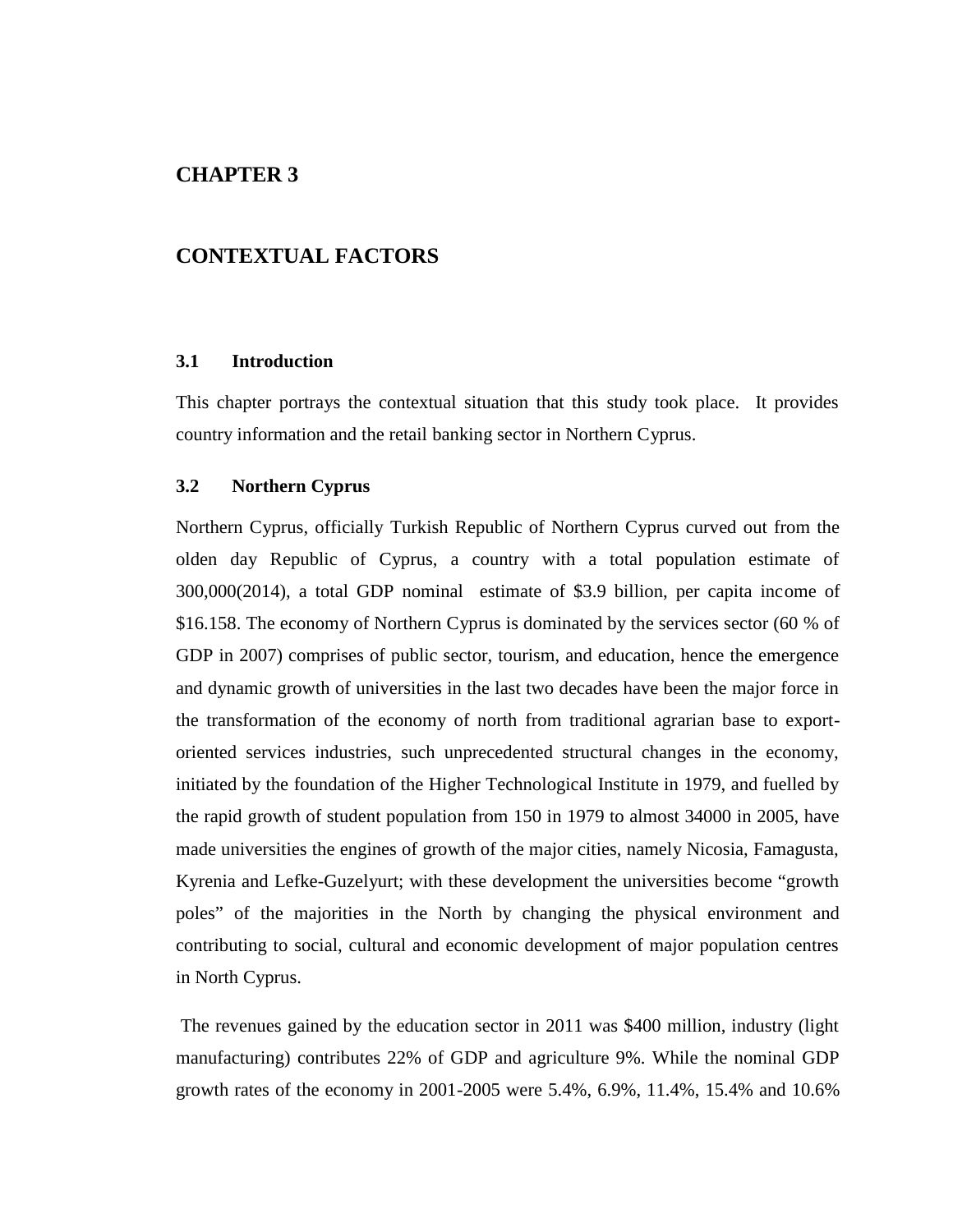respectively. The real GDP growth rate in 2007 is estimated at 2%, this growth has been buoyed by the relative stability of the Turkish Lira and a boom in the education and construction sectors Meanwhile, like many other typical small economies, the economic prospect of the Northern Cyprus is based on the sectors listed above.

Banking sector has shown a remarkable development in North Cyprus despite the political isolation, the innovation that banks and financial institution exposed had made the banks to have new face, majority adopts electronic banking technology since 2008, and currently there are 17 commercial banks operating domestically, one of which is public, 1 development bank, 7 branch banks from Turkey, and 14 off-shore banks operating in North Cyprus (Central Bank of TRCN, 2009). generated total deposits by banking sector in North Cyprus were about 11.4% of GNP and total amount of loans provided by banking sector was 56.2% of GNP in 2007, it is important to see that amount of deposits is more than national income of North Cyprus.

## **3.3 Retail banking in Northern Cyprus**

The central bank of Northern Cyprus state that there are 23 banks in the fourth quarter of 2014, all the banks in the Northern Cyprus including branches of foreign banks, private banks the international banking units most controlled by the central bank of Turkish republic of Northern Cyprus, In general, Cyprus has 23 banks that consist of one public bank, seven foreign branch bank, fourteen privately owned by equity organization and also are development and investment bank ,Also seven bank are under savings deposit insurance fund (S.D.F.I.) In the fact that most bank in North Cyprus are privately owned.

#### **3.4 Conclusions**

This section has provided information on Northern Cyprus and the retail banking sector as the contextual scene of this study.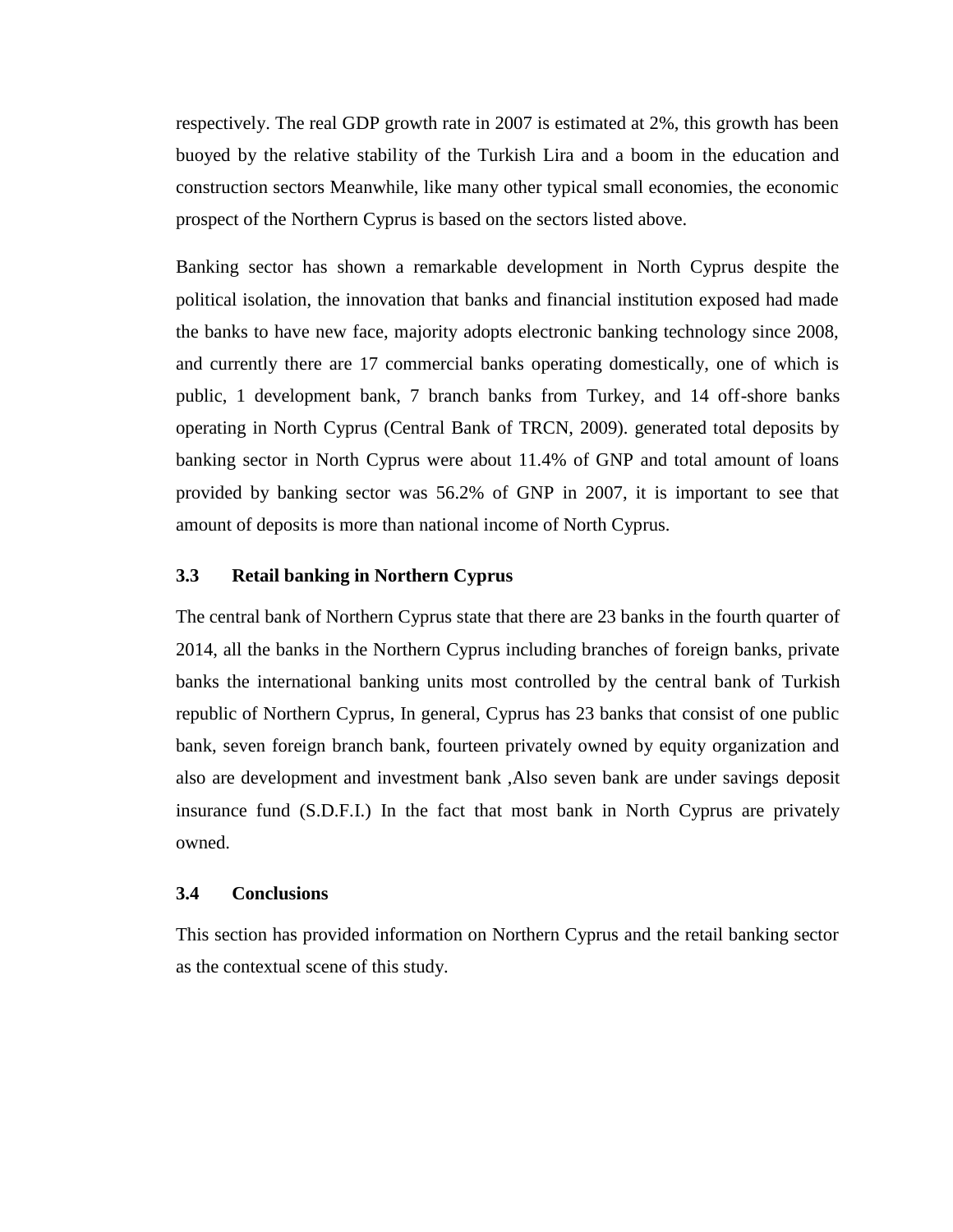# **CHAPTER 4**

# **METHODOLOGY**

## **4.1 Introduction**

This chapter explains the steps that were taken during the empirical investigations of this study. It includes the description of the measuring instrument, validating the instrument, the sampling method and the method used in the analysis of data collected.

#### **4.1 The measuring instrument**

Data collected from the customers of the different bank in Cyprus, that I have been working and outside the bank from randomly selected respondents. Four places where visited which are Nicosia, Famagusta, Kyrenia and Lefke-Guzelyurt respectively. A sample of 200 customers from the different bank in these cities where interviewed after the bank service. Respondents and banks were randomly selected during the last quarters of 2014. Questionnaire of this research was presented in both Turkish and English.

This was a two-section survey questionnaire asking the respondents personal details in the first section and measuring the respondents' level of customer satisfaction in the second section. The measuring of customer satisfaction was based on 22 attitude statements measured on a 5-point Likert Scale where "5" was "strongly agree" and "1" was "strongly disagree".

The questioner used in this study was adopted from study on customer satisfaction in Indian retail banking (Anubhan, Anand Mishra 2009).

## **4.2 Validity of the measuring instrument**

A face validity approach was used to validate the measuring instrument. Face validity is concerned with whether a test looks as if it measures what it is supposed to measure.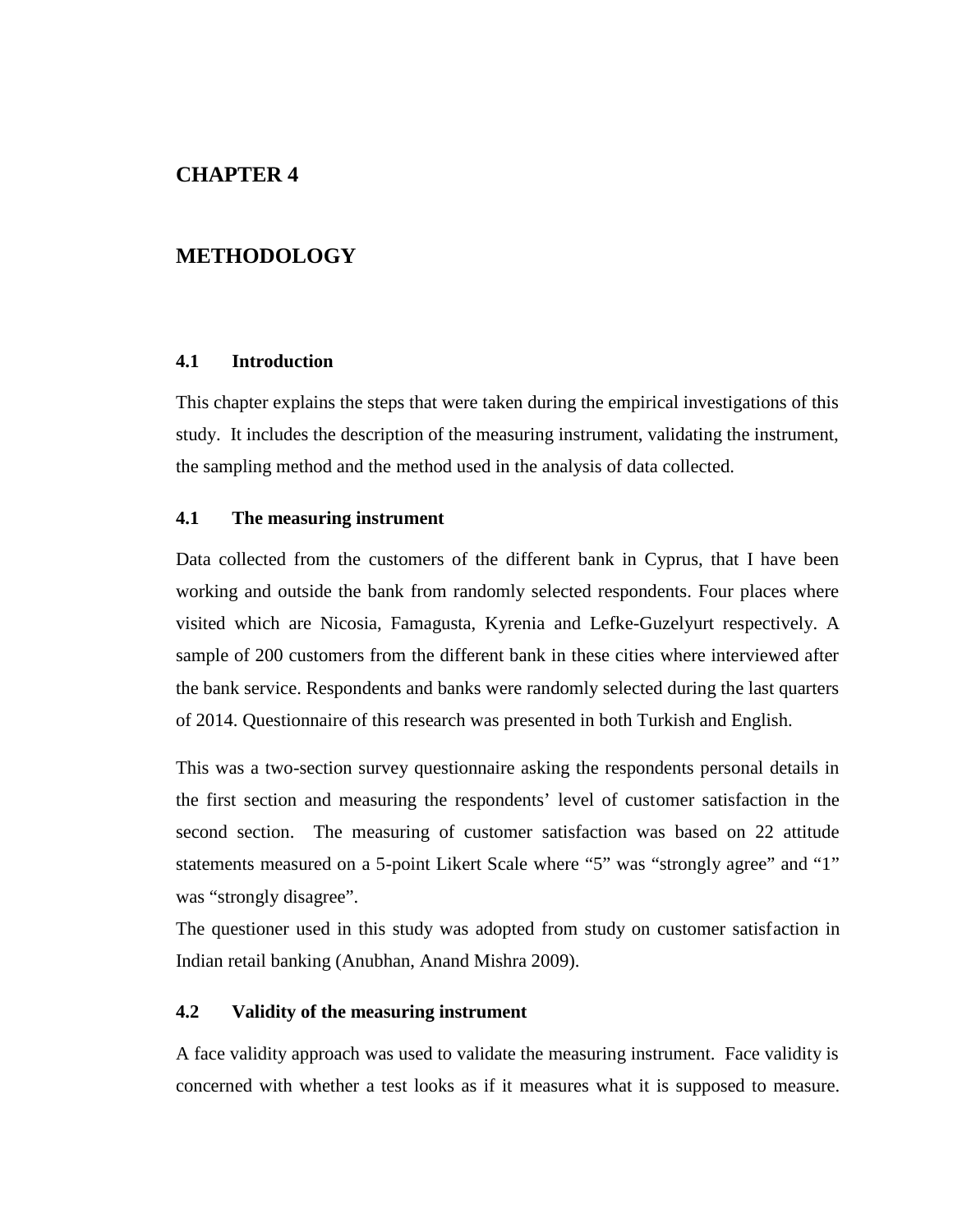Expert opinion from the academia was taken followed by pilot tests to ensure the validity of the measuring instrument.

## **4.3 Sampling**

A convenience sampling approach was used to collect information using the described survey questionnaire from 200 customers of various retail banks in Northern Cyprus. A convenience sample is simply one in which the researcher uses any subjects that are available to participate in the research study. This could mean stopping people in a street corner as they pass by or surveying passersby in a mall. It could also mean surveying friends, students, or colleagues that the researcher has regular access to.

### **4.4 Data analysis**

Factor analysis method was used to analyse the data in line with the aims of this study that is to identify the major factors determining customer satisfaction in there retail banking services in Northern Cyprus. This method explains a pattern of similarity between observed variables. Questions which belong to one factor are highly correlated with each other. Factor analysis in market research is often used in customer satisfaction studies to identify underlying service dimensions, and in profiling studies to determine core attitudes.

#### **4.5 Conclusion**

This chapter has explained the steps that were taken during the empirical investigations of this study.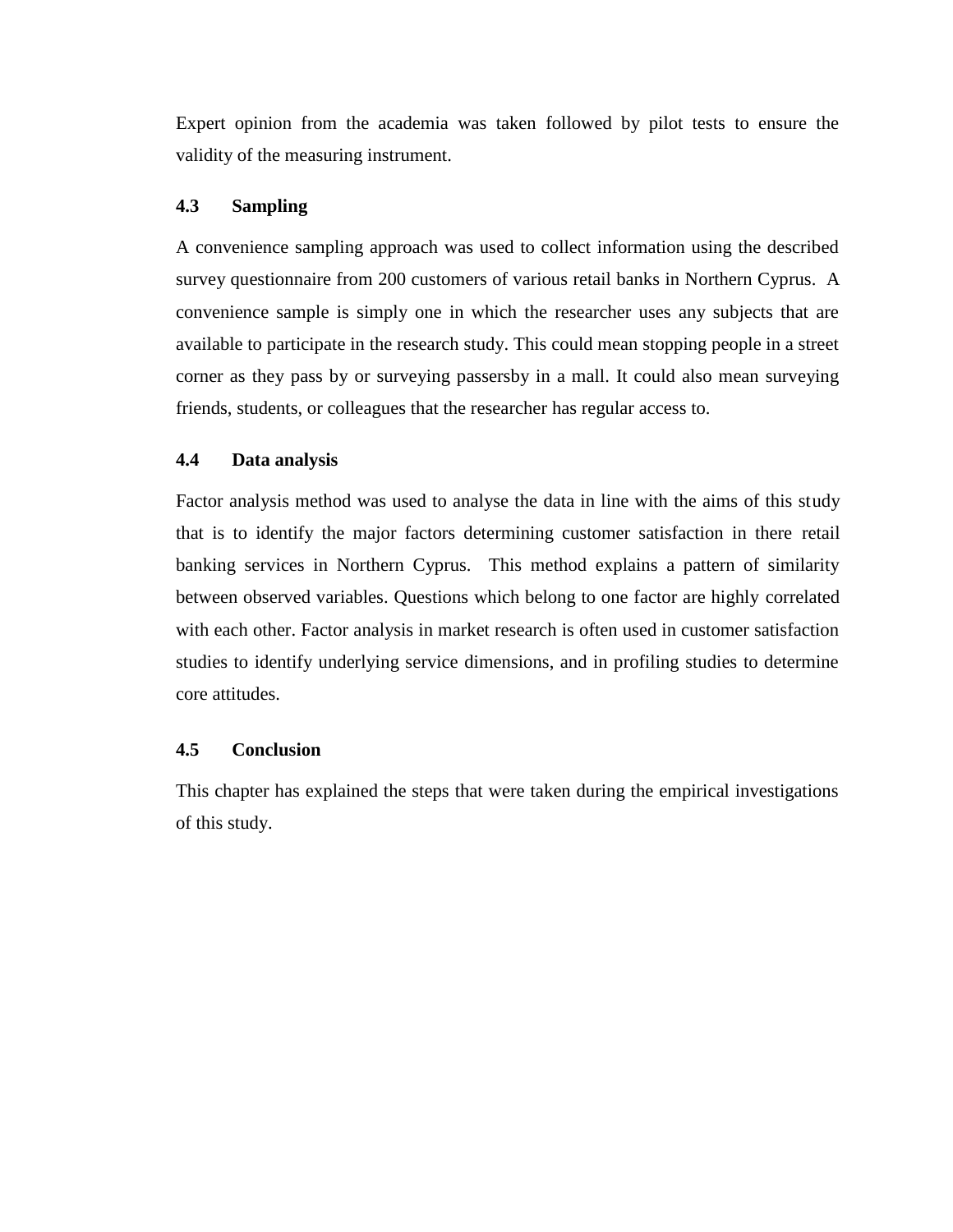# **CHAPTER 5**

# **FINDINGS**

### **5.1 Introduction**

This section of the study report includes the analysis of the data collected during the empirical investigations. Personal characteristics of the participants were presented followed by a factor analysis of the survey questions.

### **5.2 Analysis of data**

The data collected on the questionnaire forms were transferred first to SPSS 21 Statistical Package program before being analyzed. The following are the results:

#### **5.2.1 Consistency of the measure (questionnaire)**

The cronbach's coefficient alpha 30 items is .847, suggesting that the items have relatively high internal consistency is shown below. This is the most popular test for consistency reliability and a coefficient above 0.60 is sufficient for most social science studies (sekaran and bougie 2009).

**Case Processing Summary**

|       |                       |     | $\%$  |
|-------|-----------------------|-----|-------|
| Cases | Valid                 | 200 | 100.0 |
|       | Excluded <sup>a</sup> |     |       |
|       | Total                 |     | 100.0 |

### **Reliability Statistics**

| cronbach's |            |
|------------|------------|
| Alpha      | N of Items |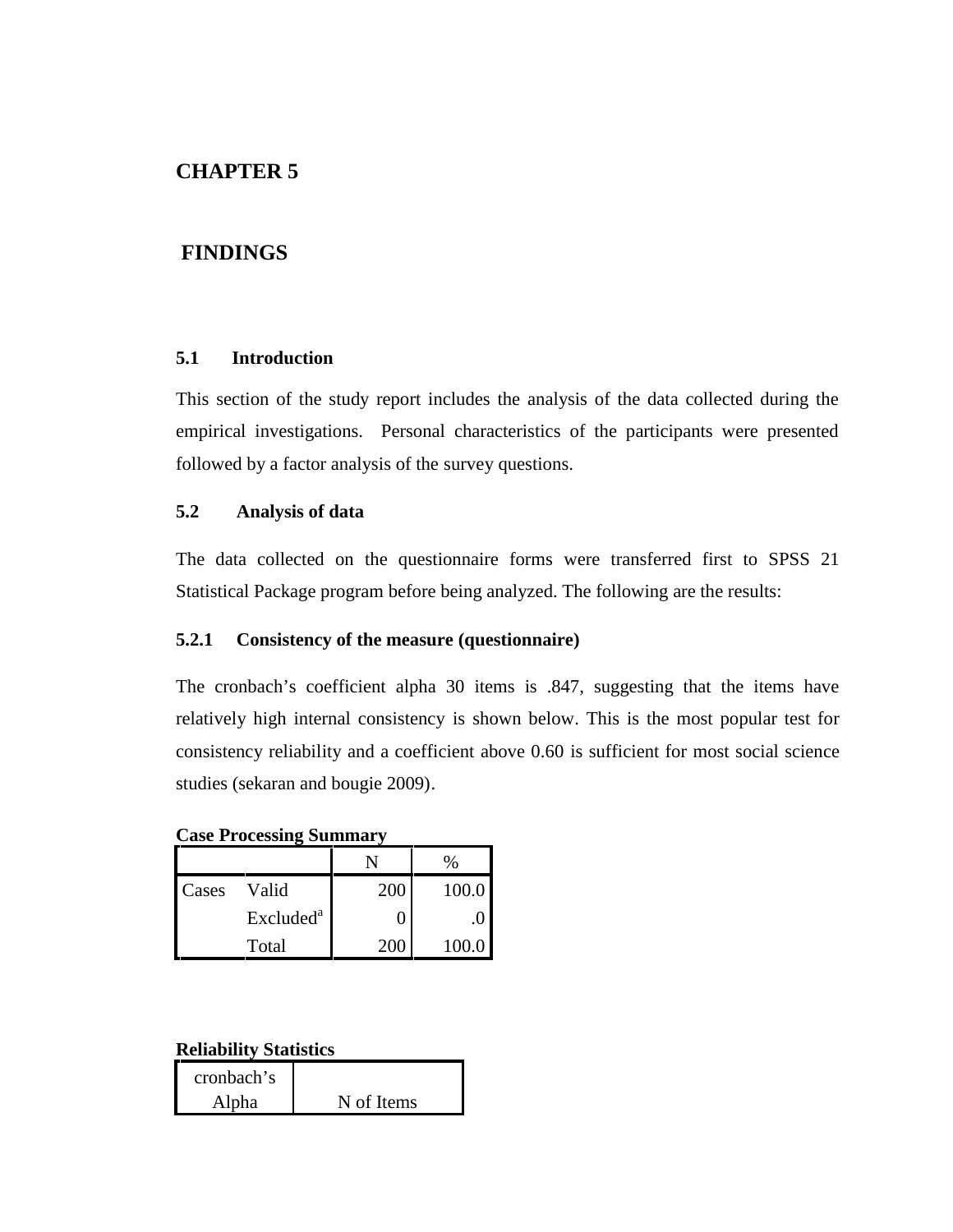| .847 | nη<br>21<br>υc |  |
|------|----------------|--|
|------|----------------|--|

#### **5.2.2 Personal characteristics of the participants**

As mentioned in the previous chapter a total of 200 questionnaire forms were completed with 200 participants. In the identification of the personal characteristics of the participants questions in five sections were asked in parallel to the objectives of this research project. The responses were depicted as in the Tables 5.1a, 5.1b, 5.1c, 5.1, d, and 5.1e below:

| Gender |             | Frequency | $\%$ |     | Valid %   Cumulative % |
|--------|-------------|-----------|------|-----|------------------------|
|        | Female   82 |           | 41   |     | 100                    |
|        | Male        | 118       | 59   | 59  | 100                    |
|        | Total       | 200       | 100  | 100 |                        |

**Table 5.1a Information on the participants**

There were more female participants then male. There were 59% male and 41% female. In other words, for every 3 male were two female participants.

**Main finding: Majority of the bank customers are male.**

**Table 5.1b Information on the participants**

| Age (years) |           | Frequency | $\%$ | Valid % | Cumulative % |
|-------------|-----------|-----------|------|---------|--------------|
|             | Below 25  | 112       | 65   | 65      | 65           |
|             | $26 - 35$ | 44        | 22   | 22      | 78           |
|             | 36-45     | 27        | 13,5 | 13,5    | 91,5         |
|             | $45+$     | 17        | 8,5  | 8,5     | 100          |
|             | Total     | 200       | 100  | 100     |              |

The majority of the participants were at the4 age 25 and below. When we look at the cumulative results we can see that an almost 80% of the applicants are under 35 years of age.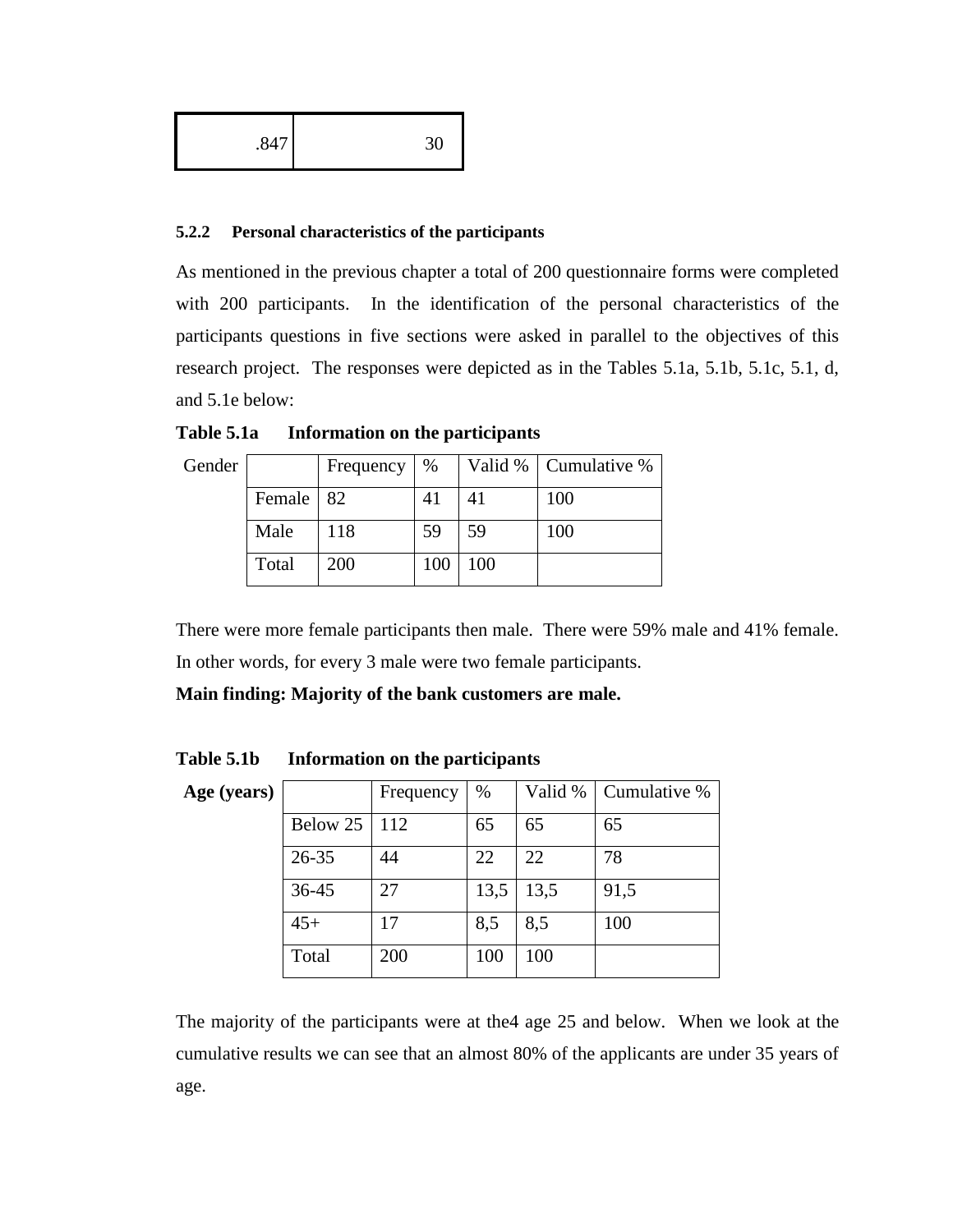**Main finding:According to the sample we can say that the majority of the banks' customers are less than 35 years of age.**

| <b>Marital status</b> |         | Frequency  | %    |      | Valid %   Cumulative % |
|-----------------------|---------|------------|------|------|------------------------|
|                       | Single  | 137        | 68,5 | 68,5 | 68,5                   |
|                       | Married | 36         | 31,5 | 31,5 | 100                    |
|                       | Total   | <b>200</b> | 100  | 100  |                        |

**Table 5.1c Information on the participants**

It was interesting to find out that an almost 70% of bank customers are single. As seen from the table above, the married customers only constituted the 30% of the sample population.

**Main finding:Most bank customers are single, not married.**

| <b>Education levels</b> |               | Frequency | %   | Valid % | Cumulative % |
|-------------------------|---------------|-----------|-----|---------|--------------|
|                         | Graduate      | 128       | 64  | 64      | 64           |
|                         | Post-graduate | 44        | 22  | 22      | 86           |
|                         | Others        | 28        | 14  | 14      | 100          |
|                         | Total         | 200       | 100 | 100     |              |

**Table 5.1d Information on the participants**

When asked about level of education it was observed that more than 60% of the participants have classified themselves as graduates. The post-graduates and others constituted a 30% in total.

**Main finding: More than half of the bank customers are university graduates.**

# **Table 5.1e Information on the participants**

| <b>Employment</b> |                 | Frequency | %    | Valid         | Cumulative |
|-------------------|-----------------|-----------|------|---------------|------------|
| status            |                 |           |      | $\frac{0}{0}$ | %          |
|                   | Self-employment | 25        | 10,1 | 10,1          | 10.1       |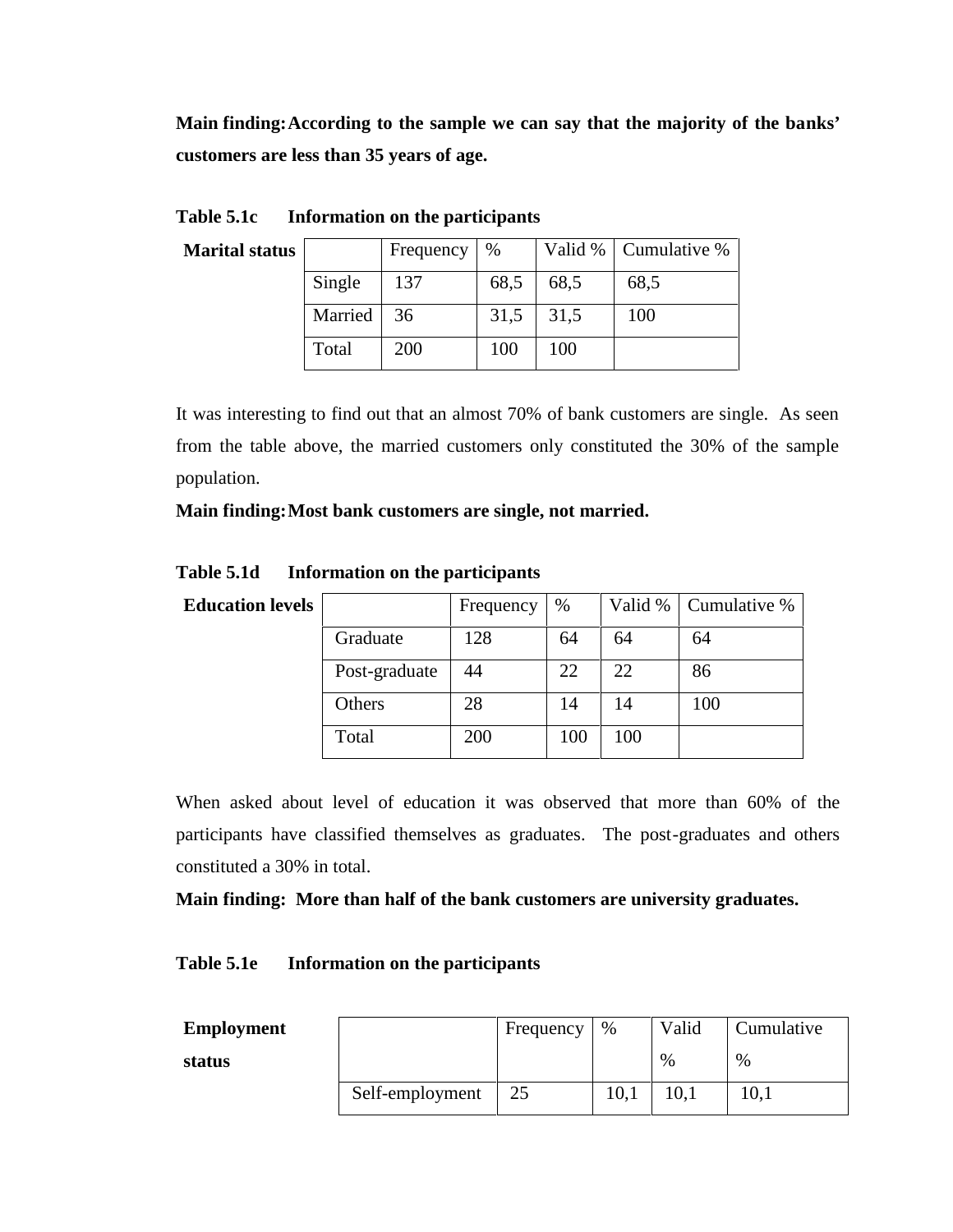| Wage-           | 28  | 24,7 | 24,7 | 34,8 |
|-----------------|-----|------|------|------|
| employment      |     |      |      |      |
| Professional    | 22  | 7,9  | 7,9  | 42,7 |
| <b>Students</b> | 102 | 12,4 | 12,4 | 55,1 |
| Others          | 23  | 11,5 | 11,5 | 100  |
| Total           | 200 | 100  | 100  |      |

Looking at the employment status of the applicants it was observed as above in Table 5.1e that they are almost equally distributed amongst the applicants. The wage employment status, however, was more than the other statuses defined.

**Major finding: Most bank customers work as wage-employed.**

# **5.3 Factor analysis**

Factor analysis is usually described as a set of procedures used to simplify complex sets of quantitative data by analyzing the correlations between variables to reveal the small number of factors which can explain the correlations. In this study we have a reasonable number of variables that have been observed. In any case some variables can be left out unnoticed and some of which can be joint variables .Thus the use of factor analysis will help us to search for such joint variation in response to unobserved latent variables. We can then model the observed variables as a linear combination of potential factors and that of the error terms.

The raw data collected by this research study were factor analyzed using SPSS 21 statistical package program to summarize the 21 variables into smaller sets of linear composites that preserved most of the information in the original data set. The data was subjected to principal component analysis, a method categorized under the broad area of factor analysis.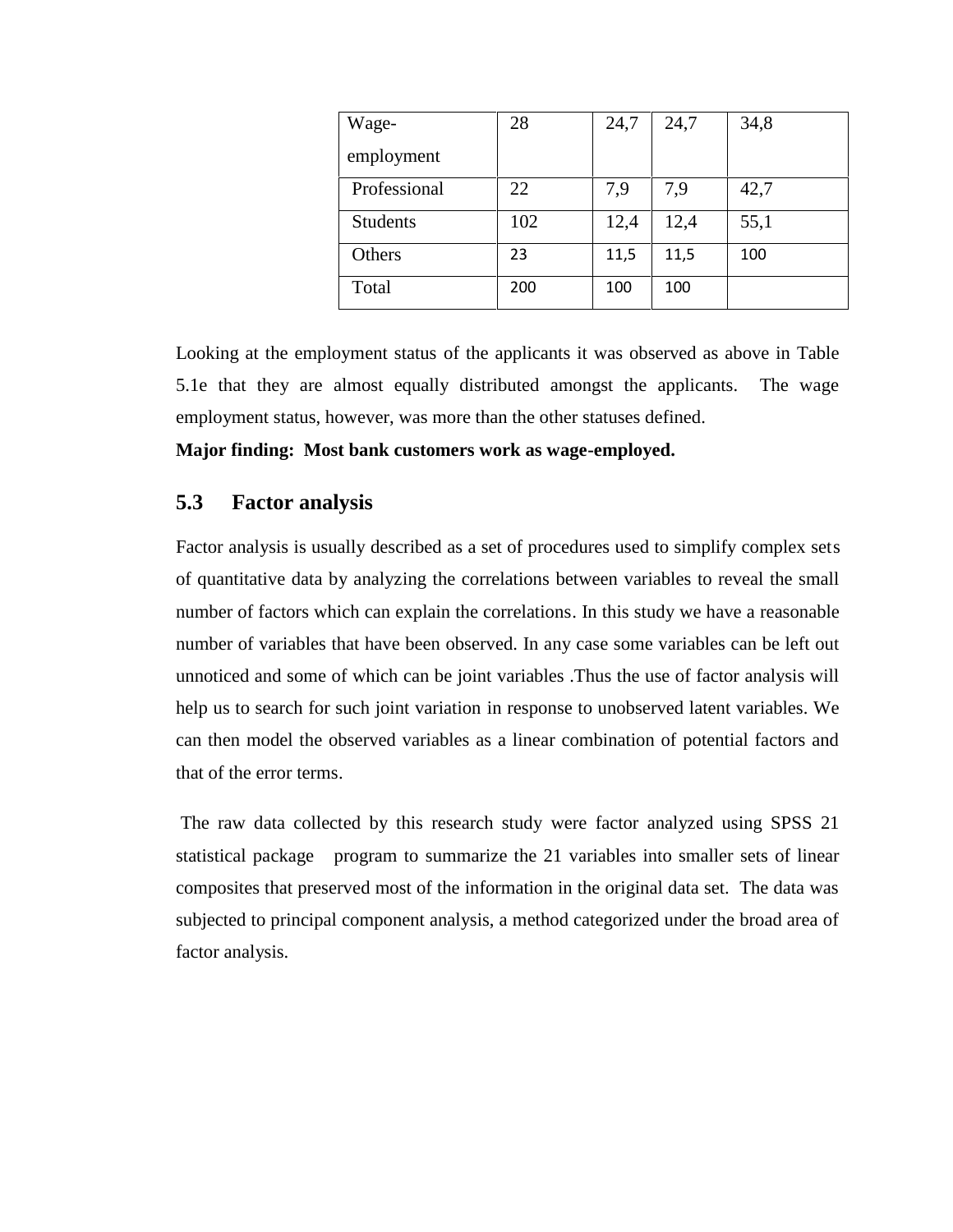| Eigen-                          | <b>Factor</b>   | <b>Variance</b> | <b>Cumulative</b> |
|---------------------------------|-----------------|-----------------|-------------------|
| value                           | <b>Loadings</b> | (%)             | Variance (%)      |
| 1.762                           |                 | 35.235          | 35.235            |
|                                 |                 |                 |                   |
|                                 | 0.722           |                 |                   |
|                                 | 0.638           |                 |                   |
|                                 |                 |                 |                   |
|                                 |                 |                 |                   |
|                                 | 0.616           |                 |                   |
|                                 |                 |                 |                   |
|                                 | 0.550           |                 |                   |
|                                 |                 |                 |                   |
|                                 | 0.389           |                 |                   |
|                                 |                 |                 |                   |
|                                 |                 |                 |                   |
| 1.543                           |                 | 51.423          | 51.423            |
|                                 |                 |                 |                   |
|                                 | 0.875           |                 |                   |
|                                 |                 |                 |                   |
|                                 |                 |                 |                   |
|                                 | 0.705           |                 |                   |
|                                 |                 |                 |                   |
|                                 | 0.530           |                 |                   |
|                                 |                 |                 |                   |
| 0.421                           |                 | 6.014           | 34.023            |
|                                 |                 |                 |                   |
|                                 | 0.612           |                 |                   |
|                                 |                 |                 |                   |
| <b>CUSTCONV</b> (Cronbach Alpha |                 |                 |                   |

# **Table 5.2 Factor analysis results**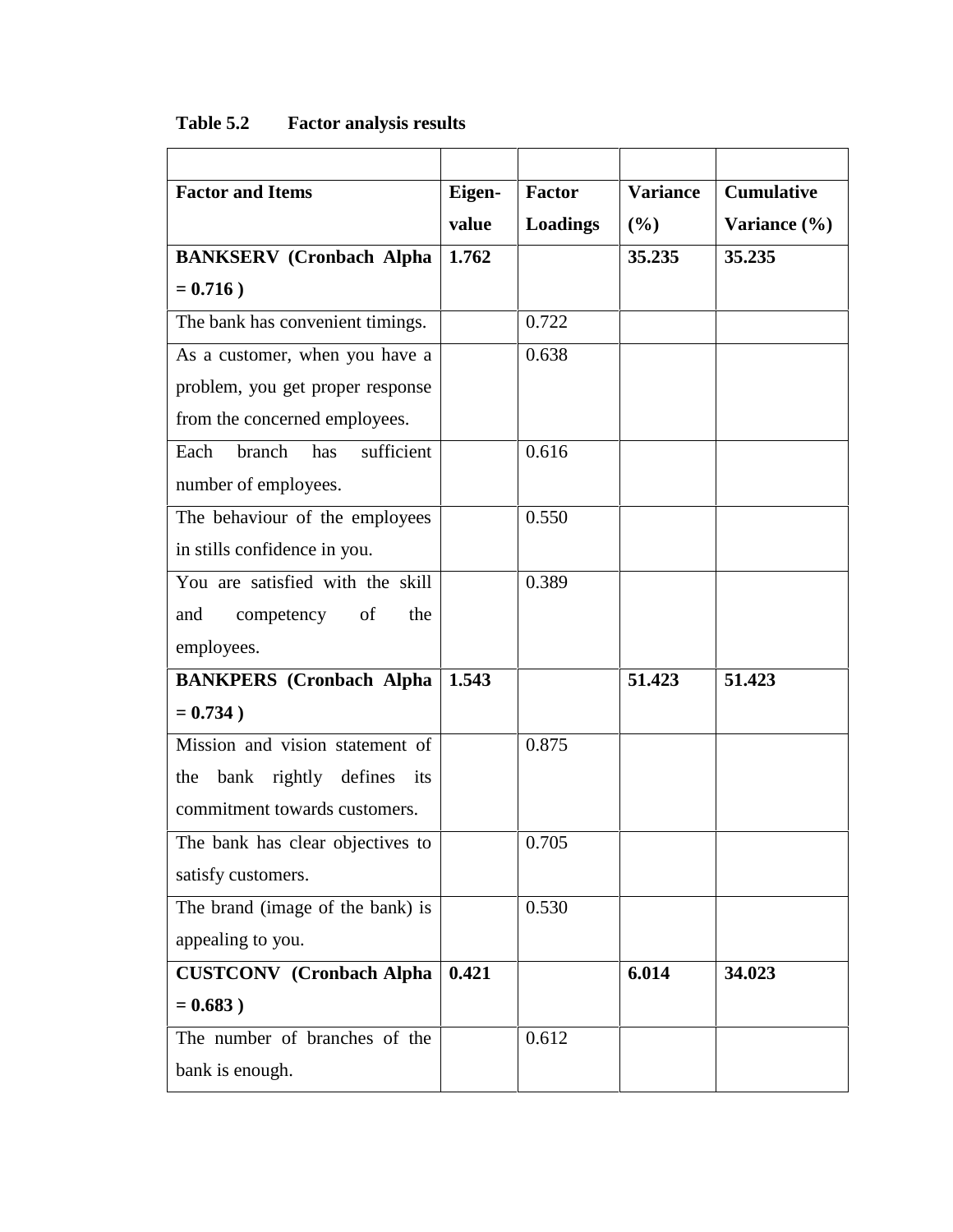| The location of branches of the     |       | 0.578 |        |        |
|-------------------------------------|-------|-------|--------|--------|
| bank is convenient.                 |       |       |        |        |
| general ambience<br>The             |       | 0.576 |        |        |
| satisfactory.                       |       |       |        |        |
| Comfort level of the bank is        |       | 0.571 |        |        |
| satisfactory.                       |       |       |        |        |
| You usually have to stand in a      |       | 0.556 |        |        |
| long queue in the bank for any      |       |       |        |        |
| transaction.                        |       |       |        |        |
| The bank provides ATMs at           |       | 0.521 |        |        |
| several prominent locations.        |       |       |        |        |
| The location of the ATMs is         |       | 0.112 |        |        |
| convenient to you.                  |       |       |        |        |
| (Cronbach<br><b>BANKPRICPOL</b>     | 1.008 |       | 33.599 | 33.599 |
| Alpha = $0.659$ )                   |       |       |        |        |
| The interest rate offered by the    |       | 0.778 |        |        |
| bank on various deposits is         |       |       |        |        |
| competitive enough.                 |       |       |        |        |
| The rate of interest charged on the |       | 0.490 |        |        |
| loans is satisfactory.              |       |       |        |        |
| bank has a number of<br>The         |       | 0.404 |        |        |
| categories to charge its customers  |       |       |        |        |
| or to impose penalties.             |       |       |        |        |
| <b>BANKCRM</b> (Cronbach Alpha      | 0.204 |       | 6.800  | 37.354 |
| $= 0.607$ )                         |       |       |        |        |
| It takes a long time to resolve     |       | 0.851 |        |        |
| your problems.                      |       |       |        |        |
| The products and services offered   |       | 0.438 |        |        |
| by the bank are satisfactory.       |       |       |        |        |
| You wish to continue with the       |       | 0.036 |        |        |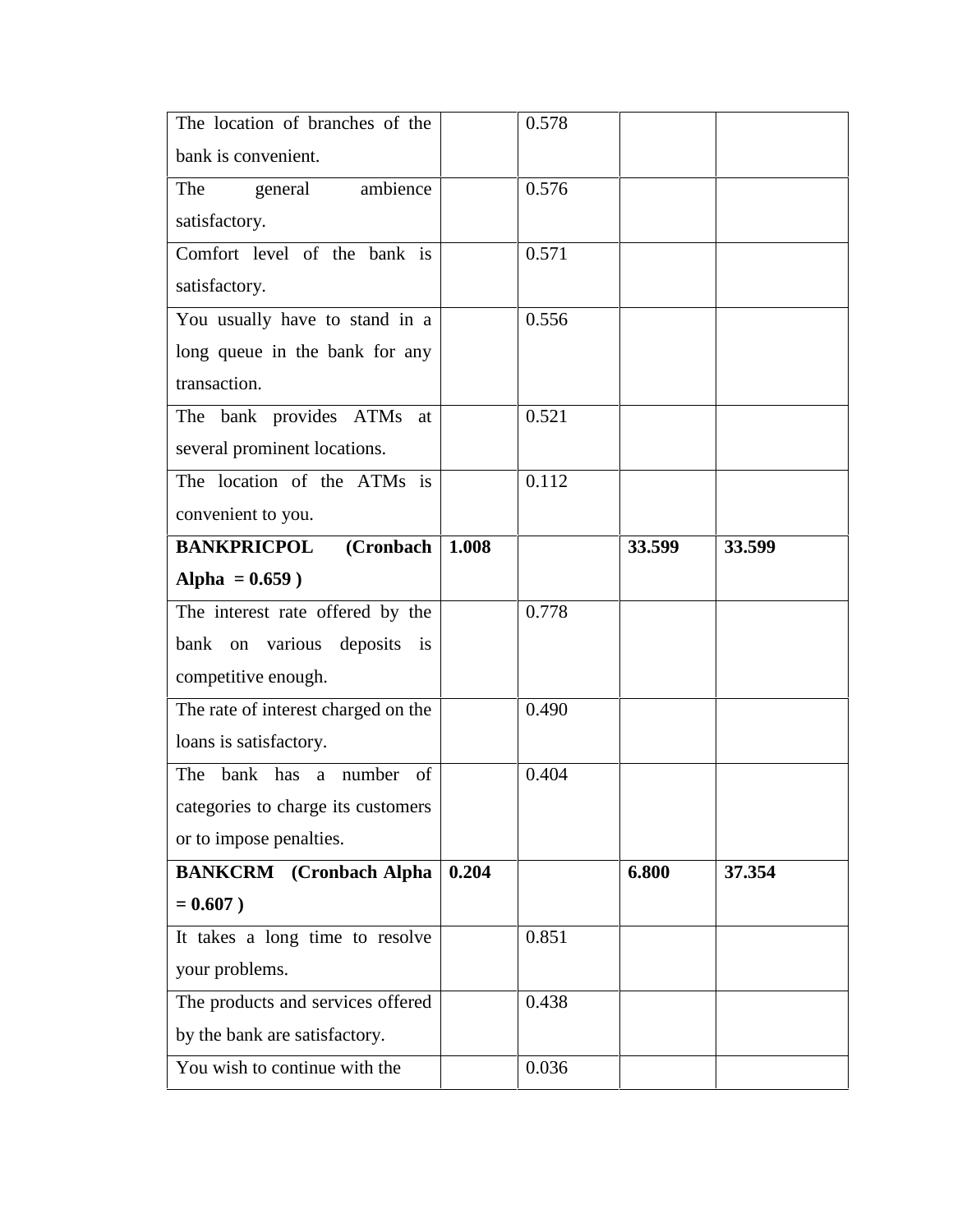The 22 variables were reduced into seven principal components of as illustrated in table 5.2 above.

The factor analysis carried out three factors with eigenvalues greater than 1.0 was obtained. Cronbach's Alpha for the seven factors was above 60% each which is regarded sufficient in social scientific research (Chronbach, 1951).

The factors reached from the responses to the 22 attitude statements can be said to represent the different elements of commercial, retail banking.

Factor 1 is labelled as "BANKSERV" as it represented the components of the bank services provided. These components comprised the number of employees in relation to service sufficiency, the convenience of the timing of services, the skills and the competency of the employees, and their confidence instilling behaviour, and the response given by employees when needed.

Factor 2 is labelled as "BANKPERS". This is because it comprised all the components related to the image of the banks in the eyes of the customers. These components included the vision/ mission statements, well defined objectives aimed at satisfying customers, and the brand image.

Factor 3 is labelled as "CUSTCONV". This is labelled as it comprises of the components that is concerned for the providing customer comfort and convenience in reaching services. Naturally, these included the location and the number of the ATMs provided the number and the location of branches.

Factor 4 is labelled as "BANKPRICPOL". This comprised of the components that referred to the pricing policies of the bank. These included interest rates on loans and deposits and other fixed categories like penalties.

Factor 5 is labelled as "BANKCRM". This represented the extent of customers' relations management carried out. Components under this label were queuing times, time taken to resolve disputes, the product and services offered and finally staying with the bank despite level of satisfaction.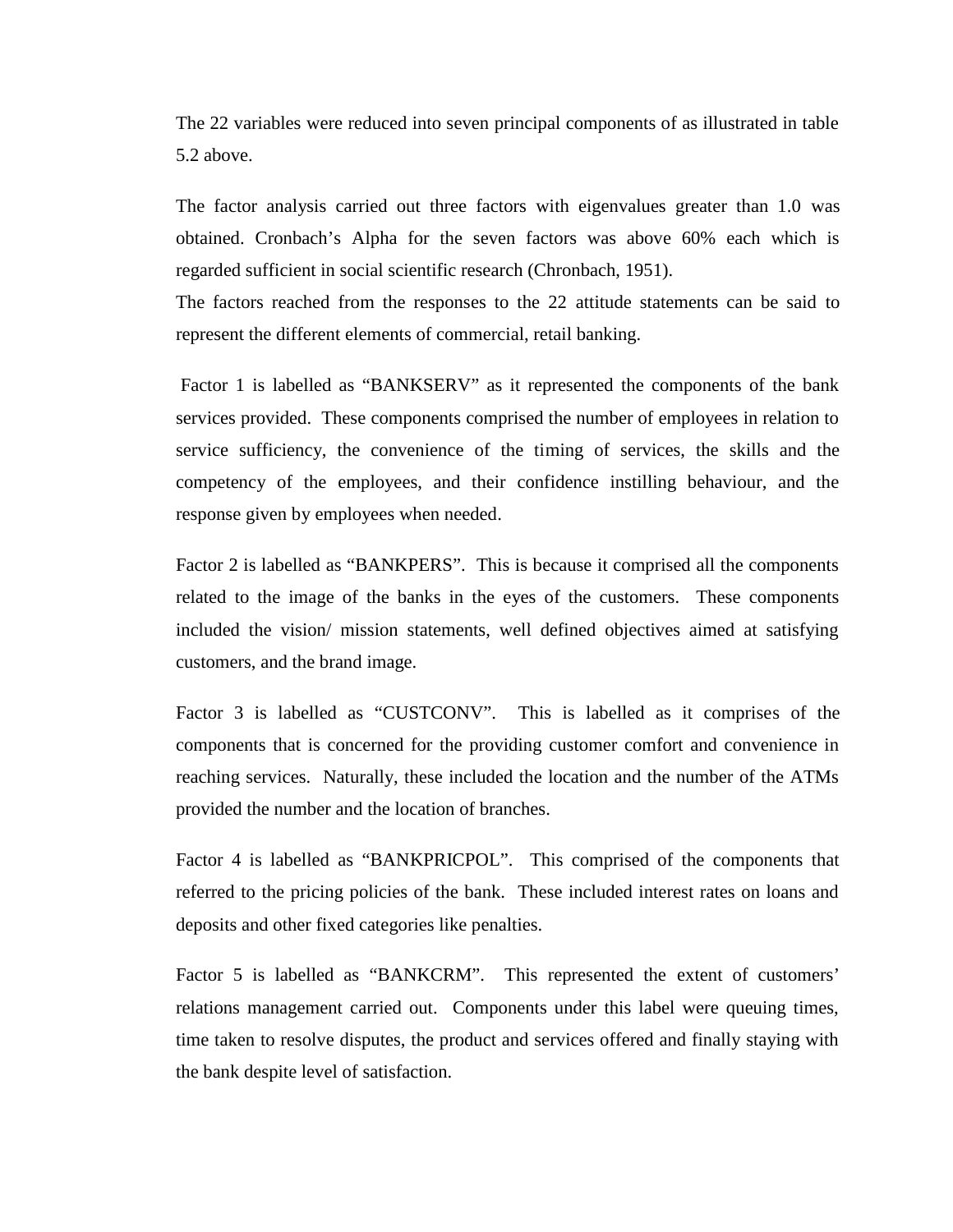# **5.4 Descriptive statistics**

Descriptive statistics from SPSS output is shown below.

| <b>BANKESRV</b>             | N   | Minimum | Maximum | Mean | Std. Deviation |
|-----------------------------|-----|---------|---------|------|----------------|
| The bank offers office      | 200 | 1       | 3       | 1.97 | .808           |
| quality banking services    |     |         |         |      |                |
| The bank has convenient     | 200 | 1       | 5       | 2.81 | 1.218          |
| timings.                    |     |         |         |      |                |
| As a customer, when you     |     |         |         |      |                |
| have a problem, you get     | 200 | 1       | 5       | 3.03 | 1.266          |
| proper response from the    |     |         |         |      |                |
| concerned employees.        |     |         |         |      |                |
| Each branch has sufficient  | 200 | 1       | 5       | 2.79 | 1.235          |
| number of employees.        |     |         |         |      |                |
| The behavior of the         |     |         |         |      |                |
| employees instills          | 200 | 1       | 5       | 2.86 | 1.162          |
| confidence in you.          |     |         |         |      |                |
| You are satisfied with the  |     |         |         |      |                |
| skill and competency of the | 200 | 1       | 5       | 2.97 | 1.236          |
| employees.                  |     |         |         |      |                |
|                             |     |         |         |      |                |
|                             |     |         |         |      |                |
| Total                       |     |         |         | 3.28 | 1.38           |

The table above shows that the total mean of the (BANKESRV) factor is (3.28) meaning the average of the answers are neither disagree nor agree and the standard deviation is (1.38).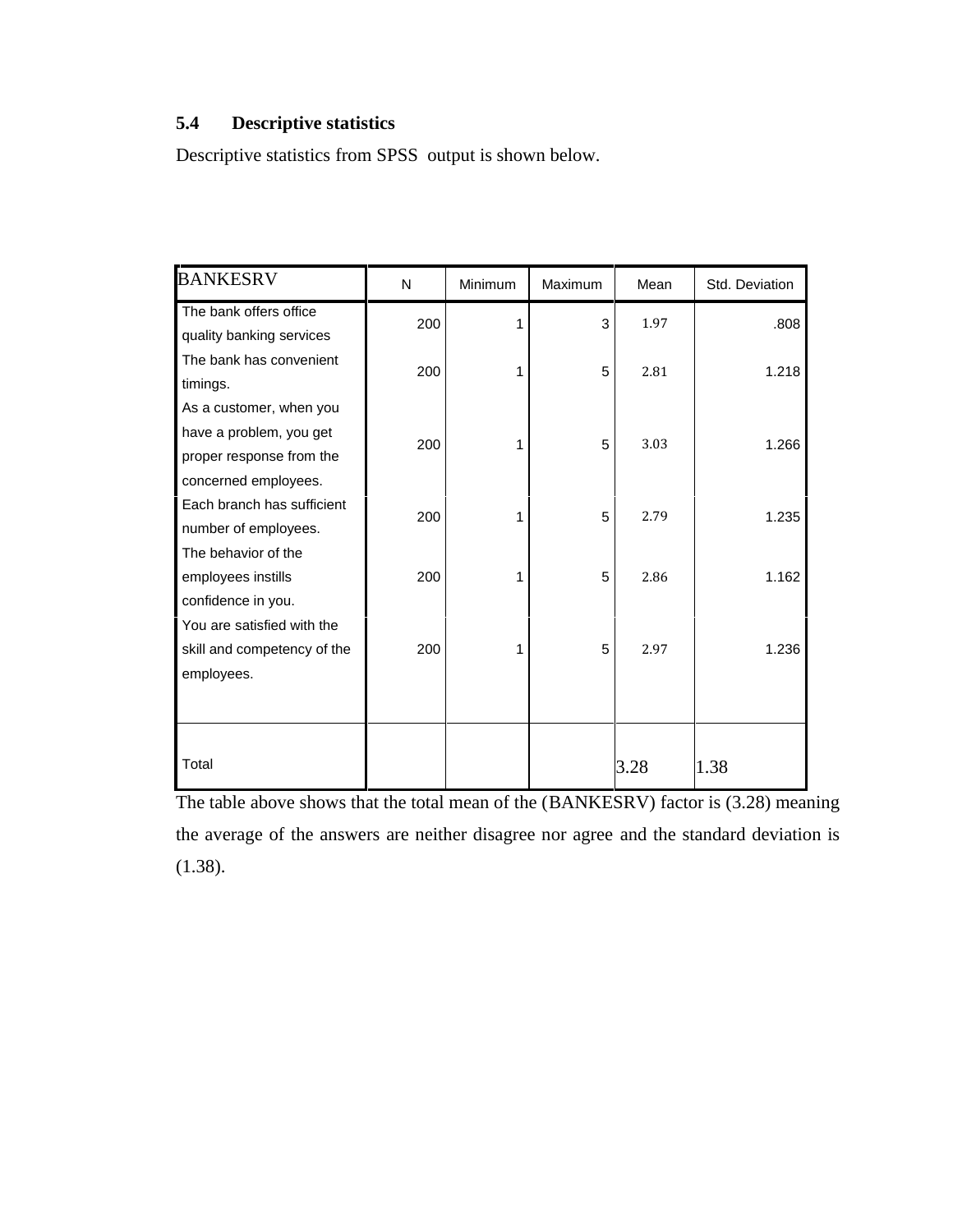| <b>BANKPERS</b>               | N   | Minimum | Maximum | Mean | Std. Deviation |
|-------------------------------|-----|---------|---------|------|----------------|
| Mission and vision            |     |         |         |      |                |
| statement of the bank rightly | 200 |         | 5       | 2.95 | 1.194          |
| defines its commitment        |     |         |         |      |                |
| towards customers.            |     |         |         |      |                |
| The bank has clear            |     |         |         |      |                |
| objectives to satisfy         | 200 |         | 5       | 3.20 | 1.140          |
| customers.                    |     |         |         |      |                |
| The brand (image of the       | 200 |         | 5       | 3.07 | 1.288          |
| bank) is appealing to you.    |     |         |         |      |                |
|                               |     |         |         |      |                |
|                               |     |         |         |      |                |
| Total                         |     |         |         | 3.07 | 1.207          |
|                               |     |         |         |      |                |

The table above shows that the total mean of the (BANKPERS) factor is (3.07) meaning the average of the answers are neither disagree nor agree and the standard deviation is  $(1.2).$ 

| <b>CUSTCONV</b>              | N   | <b>Minimum</b> | Maximum | Mean | Std. Deviation |
|------------------------------|-----|----------------|---------|------|----------------|
| The number of branches of    | 200 |                | 5       | 2.88 | 1.262          |
| the bank is enough.          |     |                |         |      |                |
| The location of branches of  | 200 |                | 5       | 3.03 | 1.196          |
| the bank is convenient.      |     |                |         |      |                |
| The general ambience         | 200 |                | 5       | 3.12 | 1.126          |
| satisfactory.                |     |                |         |      |                |
| Comfort level of the bank is | 200 |                | 5       | 3.23 | 1.293          |
| satisfactory.                |     |                |         |      |                |
| You usually have to stand in |     |                |         |      |                |
| a long queue in the bank for | 200 |                | 5       | 3.51 | 1.299          |
| any transaction.             |     |                |         |      |                |
|                              |     |                |         |      |                |
| Total                        |     |                |         | 3.15 | 1.23           |

The table above shows that the total mean of the (CUSTCONV) factor is (3.15) meaning the average of the answers are neither disagree nor agree and the standard deviation is (1.23).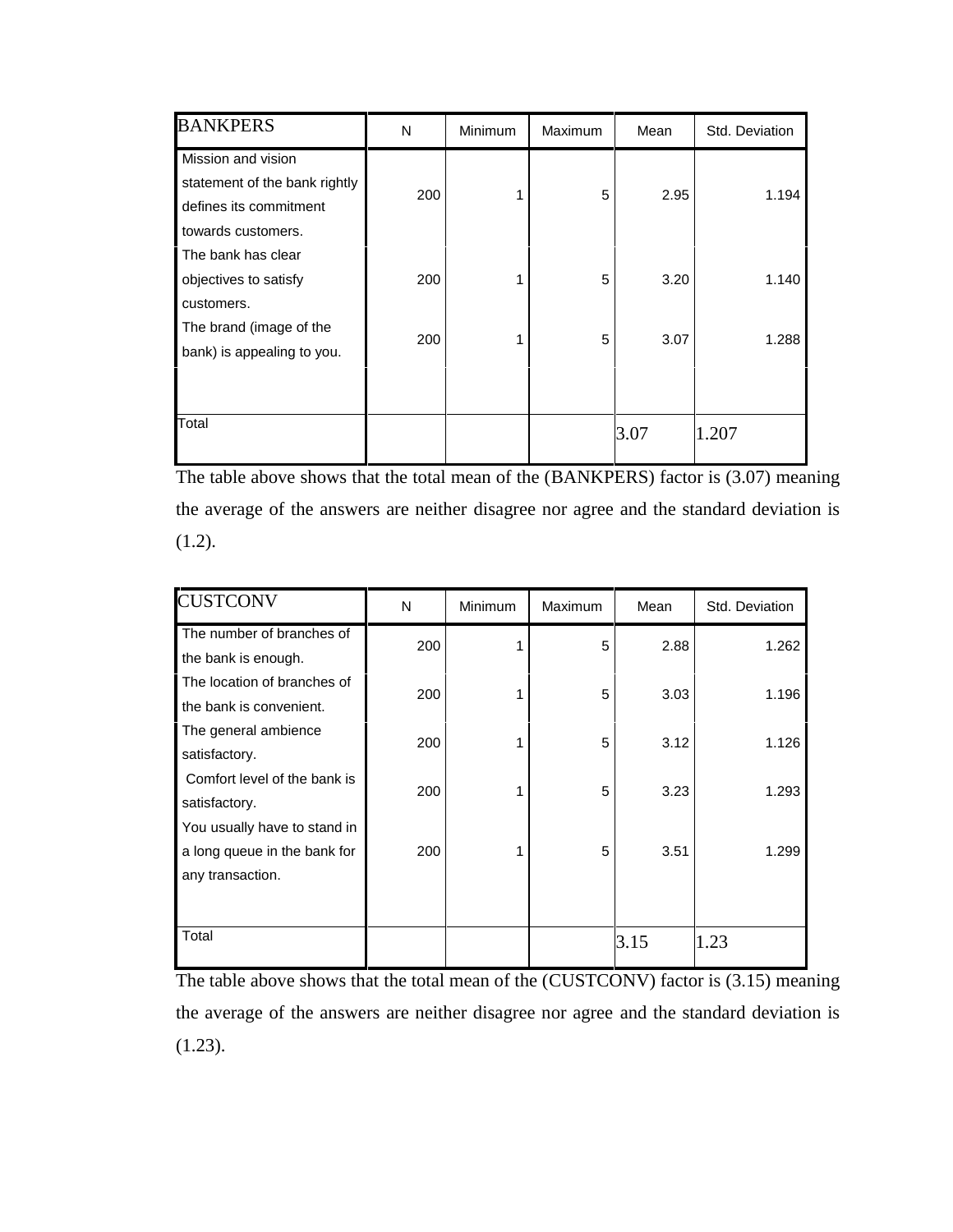| <b>BANKPRICOPL</b>            | N   | <b>Minimum</b> | Maximum | Mean | Std. Deviation |
|-------------------------------|-----|----------------|---------|------|----------------|
| The interest rate offered by  |     |                |         |      |                |
| the bank on various           | 200 |                | 5       | 3.00 | 1.154          |
| deposits is competitive       |     |                |         |      |                |
| enough.                       |     |                |         |      |                |
| The rate of interest charged  | 200 |                | 5       | 2.73 | 1.129          |
| on the loans is satisfactory. |     |                |         |      |                |
| The bank has a number of      |     |                |         |      |                |
| categories to charge its      | 200 |                | 5       | 3.04 | 1.118          |
| customers or to impose        |     |                |         |      |                |
| penalties.                    |     |                |         |      |                |
|                               |     |                |         |      |                |
|                               |     |                |         |      |                |
| Total                         |     |                |         | 2.92 | 1.13           |

The table above shows that the total mean of the (BANKPRICOPL) factor is (2.92) meaning the average of the answers are neither disagree nor agree and the standard deviation is (1.13).

| <b>BANKCRM</b>                                                          | N   | Minimum | Maximum | Mean | Std. Deviation |
|-------------------------------------------------------------------------|-----|---------|---------|------|----------------|
| It takes a long time to<br>resolve your problems.                       | 200 |         | 5       | 3.16 | 1.318          |
| The products and services<br>offered by the bank are<br>satisfactory.   | 200 |         | 5       | 2.91 | 1.214          |
| You wish to continue with<br>the bank, as you are<br>satisfied with it. | 200 |         | 5       | 3.05 | 1.271          |
| Total                                                                   |     |         |         | 3.04 | 1.26           |

The table above shows that the total mean of the (BANKCRM) factor is (3.04) meaning the average of the answers are neither disagree nor agree and the standard deviation is (1.26).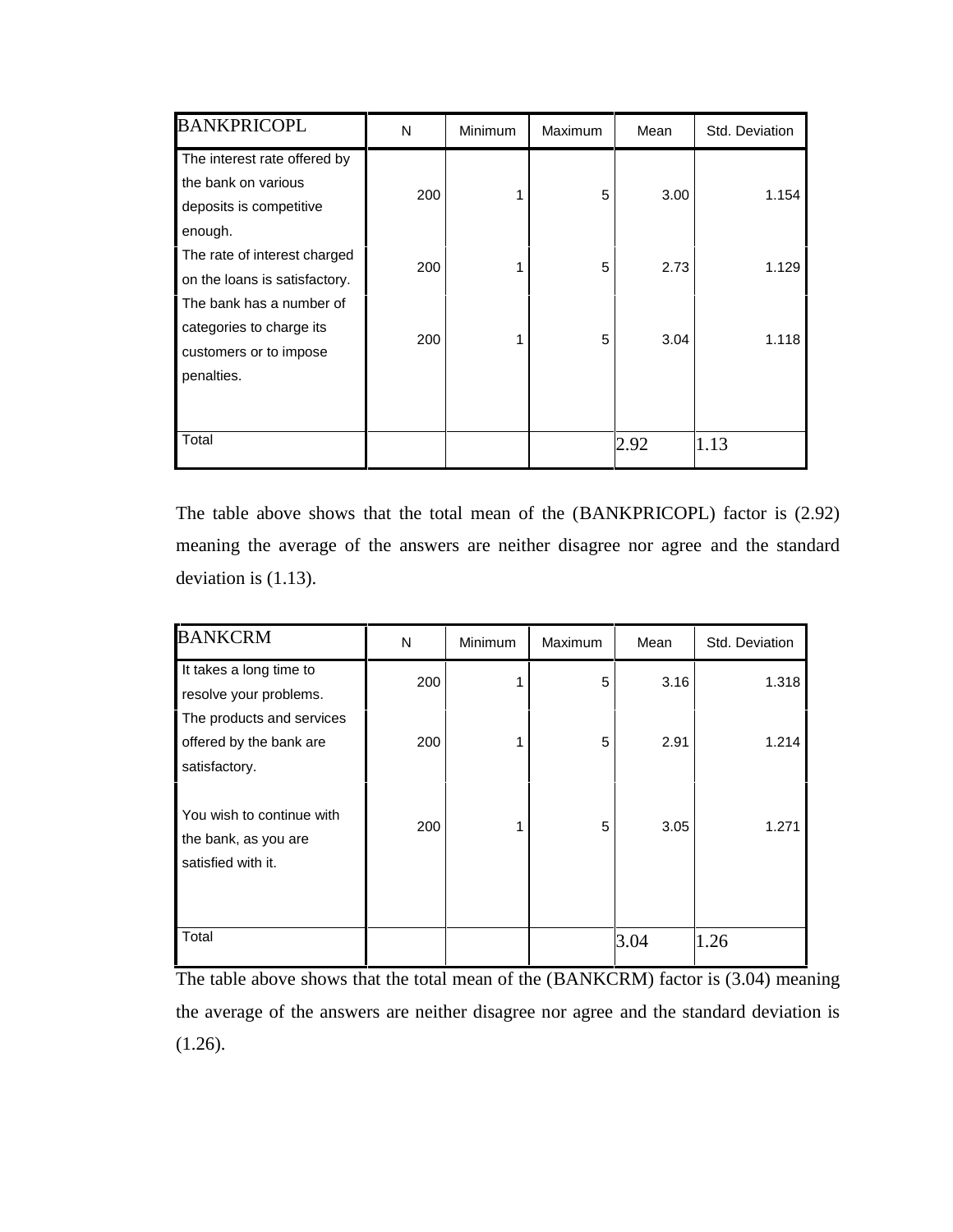# **5.5 Conclusion**

This chapter has depicted the findings on demographic data and the factor analysis of the results.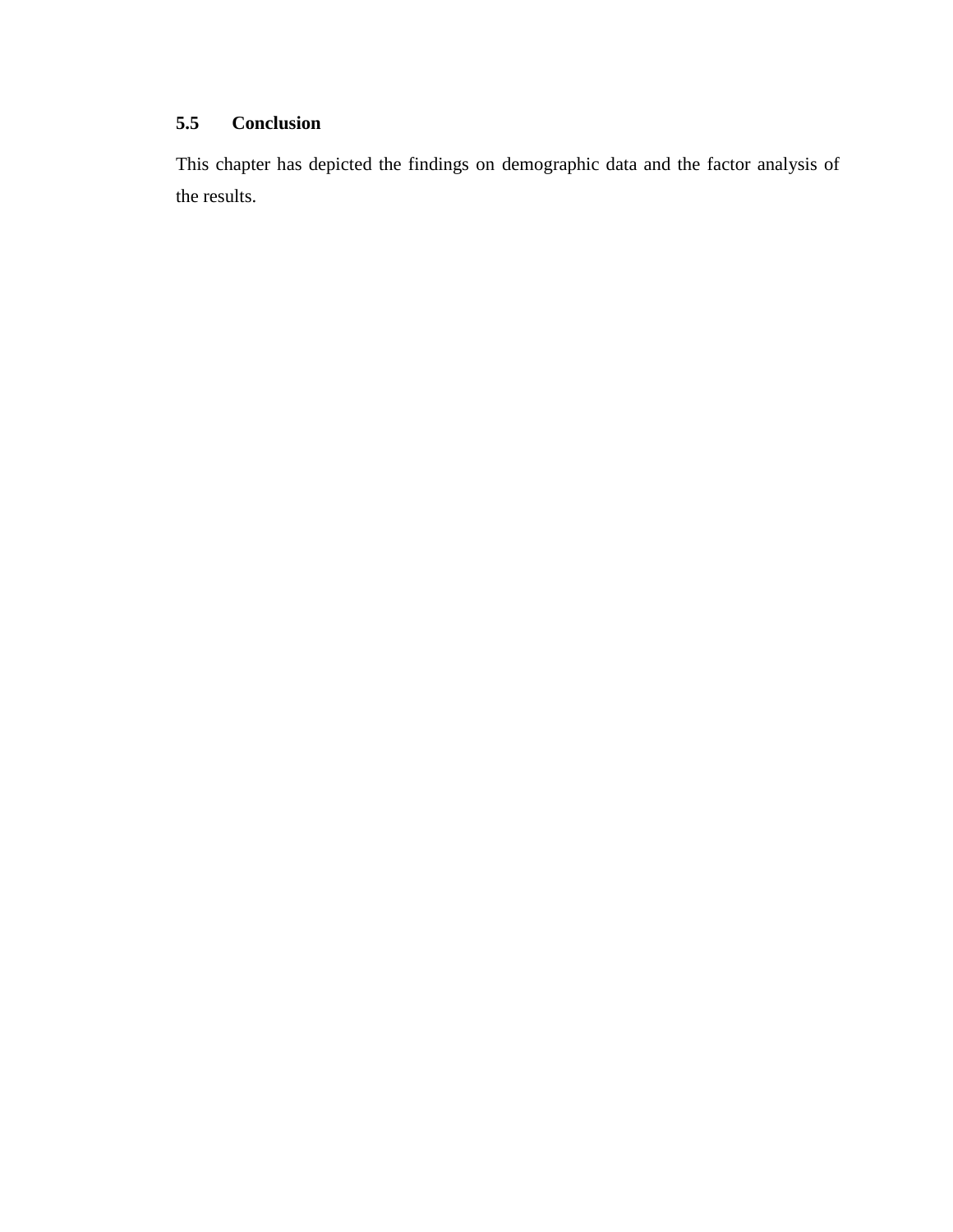# **CONCLUSION**

## **6.1 Introduction**

This chapter depicts the theoretical and empirical findings of the study and responded to the research questions. It further explained the limitations of the study and made recommendations for future research.

#### **6.2 Theoretical findings**

- **6.2.1** Banks provide financial services that are diversified to offer solutions to customer's financial problems. Service is defined as a set of benefits delivered from a service provider to the service consumer. The service firm provides benefits to customers for their needs. Service quality shows the organization's ability to meet customers' desires and needs. Quality is an ability of any product to meet customers' expectations and requirements. It is a set of features, characteristics or attributes that are required or expected by the customers Service quality and customer satisfaction became core issues for the successful survival of any service organization. It contributes a lot to gain competitive advantage to maintain long-term relationship with customers.
- **6.2.2** Satisfaction is a feeling of pleasure because one has something or has achieved something. It is an action of fulfilling a need, desire, demand or expectation, The customer satisfaction is indispensable for the successful survival of any organization.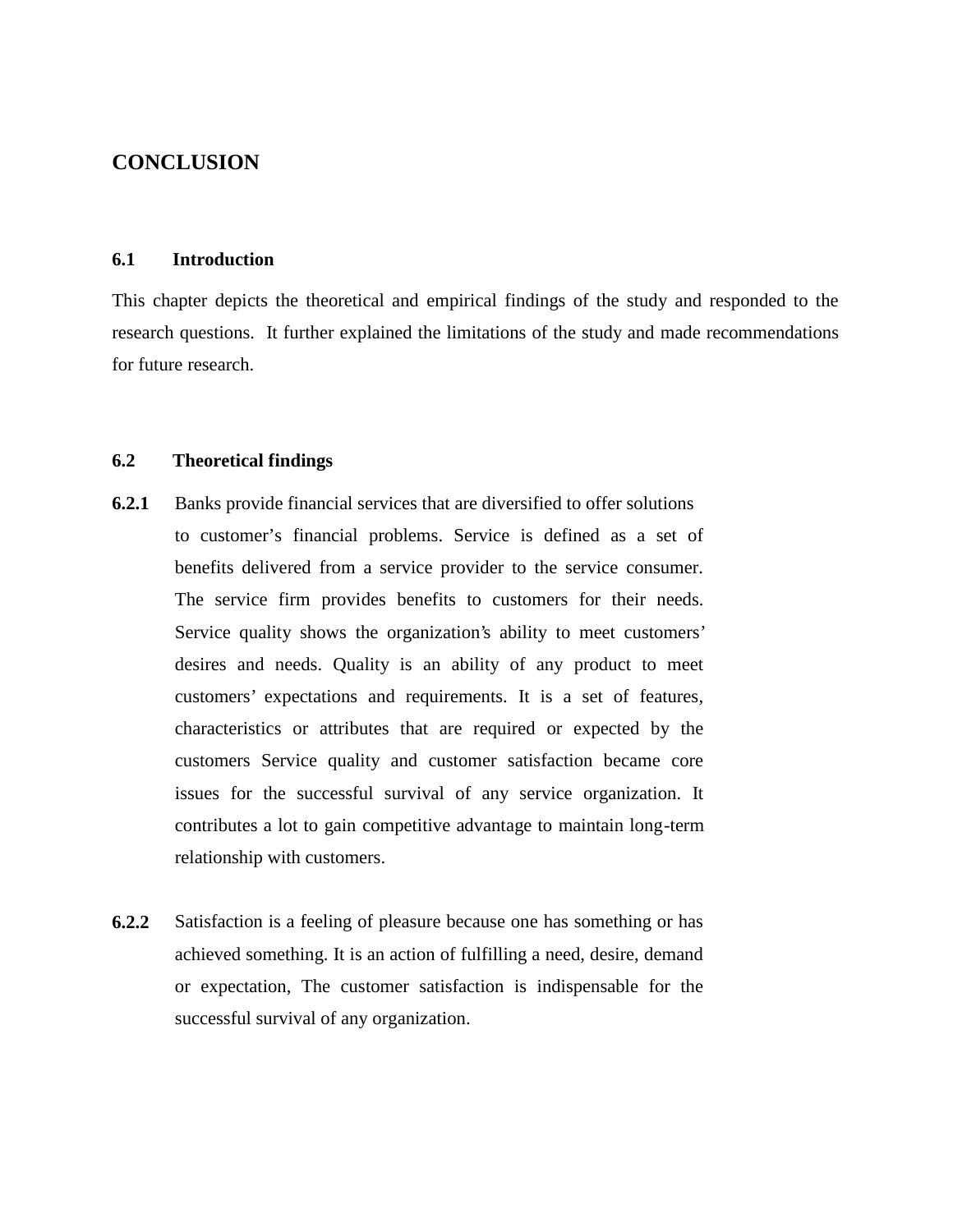- **6.2.3** Every banker tries to provide superior services to keep satisfied customers. Customer satisfaction is a set of feelings or outcome attached with customer's experience towards any product/service. Satisfied customer is the real asset for any organization that ensures long-term profitability even in the era of great competition. Customer retention leads to better profitability by retaining existing customers and attract new ones.
- **6.2.4** There are numerous studies that identify different dimensions of service quality and measures that are frequently used by researchers. These are compiled into five dimensions: tangibility; reliability; responsiveness; assurance and empathy.
- **6.2.5** Banking industry expanded over a number of years due to the introduction of new products and services. Both streams of banks are striving to attract the potential customers at any cost. This increased competition requires the provision of quality services to have satisfied customers for sustainable benefits. It is reported that delivery of high quality services is the key to sustain competitive advantage to have satisfied customers.
- **6.2.6** Banking industry expanded over a number of years due to the introduction of new products and services. Both streams of banks are striving to attract the potential customers at any cost. This increased competition requires the provision of quality services to have satisfied customers for sustainable benefits. It is reported that delivery of high quality services is the key to sustain competitive advantage to have satisfied customers also it's explored that there is direct and positive relationship between perceived quality and level of satisfaction.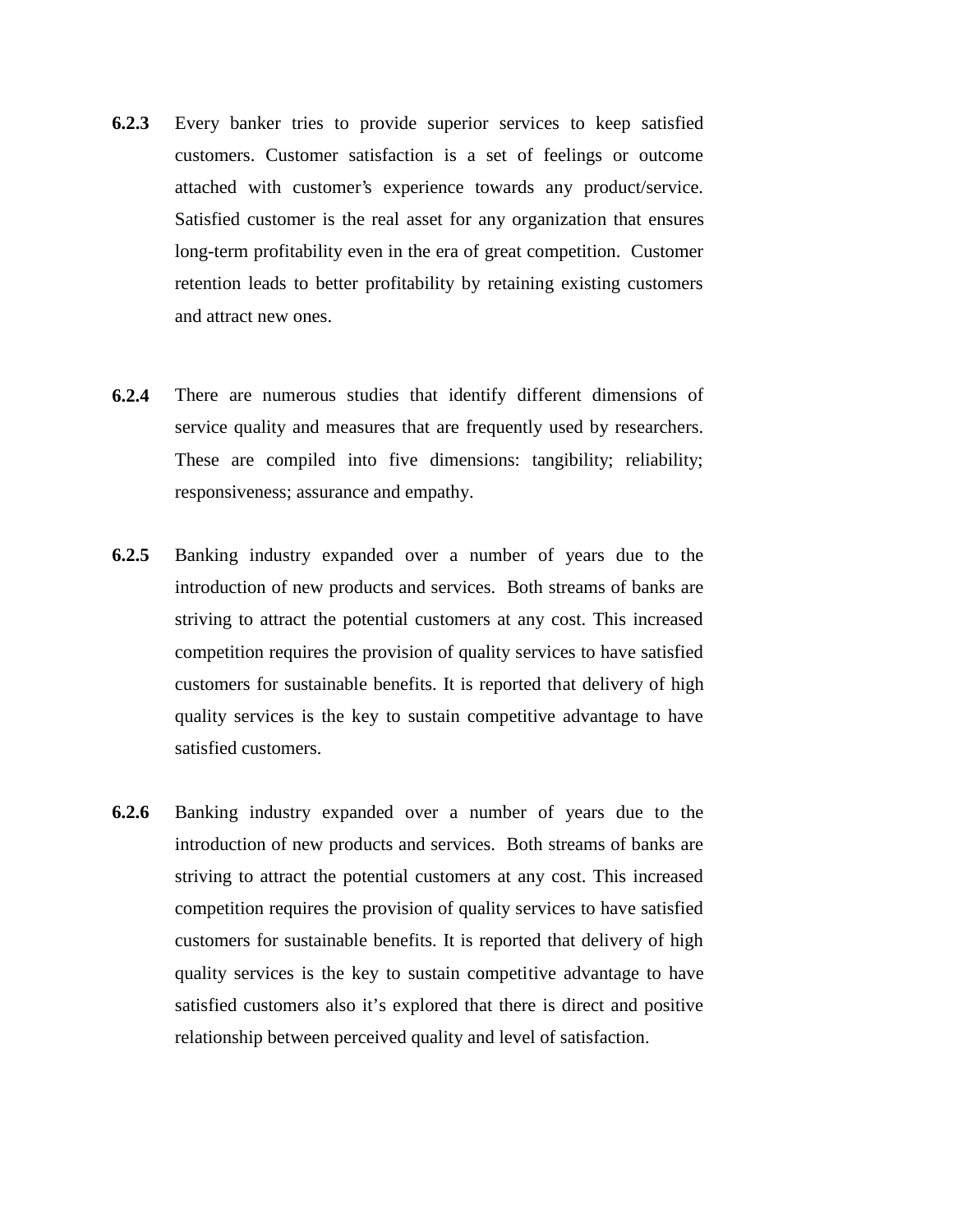- **6.2.7** Every organization is trying to enhance the performance of individuals for overall improvement of the whole organization. Performance evaluation enables the organization to assess its efficiency and effectiveness over a period of time by comparing with its objectives or with market leader to overcome its weaknesses. There are several criteria to evaluate the performance of banks for successful survival in the era of globalization and competition. Multiple aspects like profitability, liquidity, management performance, leverage, market share, productivity, innovation, quality of products, human resources and sales volume etc. can evaluate any organization.
- **6.2.8** Banking and financial services are the integral part of services industry and the contribution is increasing with the passage of time. However, expansion of global and integrated banking sector has to face many challenges of legislation, technological and structural changes, The relationship between service quality and customer satisfaction is investigated by a number of researchers across the globe. It is concluded that there is strong association between dimensions of service quality and overall customer satisfaction
- **6.2.9** There are few studies available in the literature that investigated the relationship between service quality, customer satisfaction and bank performance. Banks are dominant players of financial market having multiple opportunities in the recent age. It is suggested that service performance appraisal system of the organization should be improved in line with customer satisfaction in the banking sector, that satisfaction could be linked with performance because people feel satisfied when products perform according to their expectations. The expansion of the banking industry requires a study to assess the service quality offered by banks and customers' feelings regarding their experience and how it affects bank performance.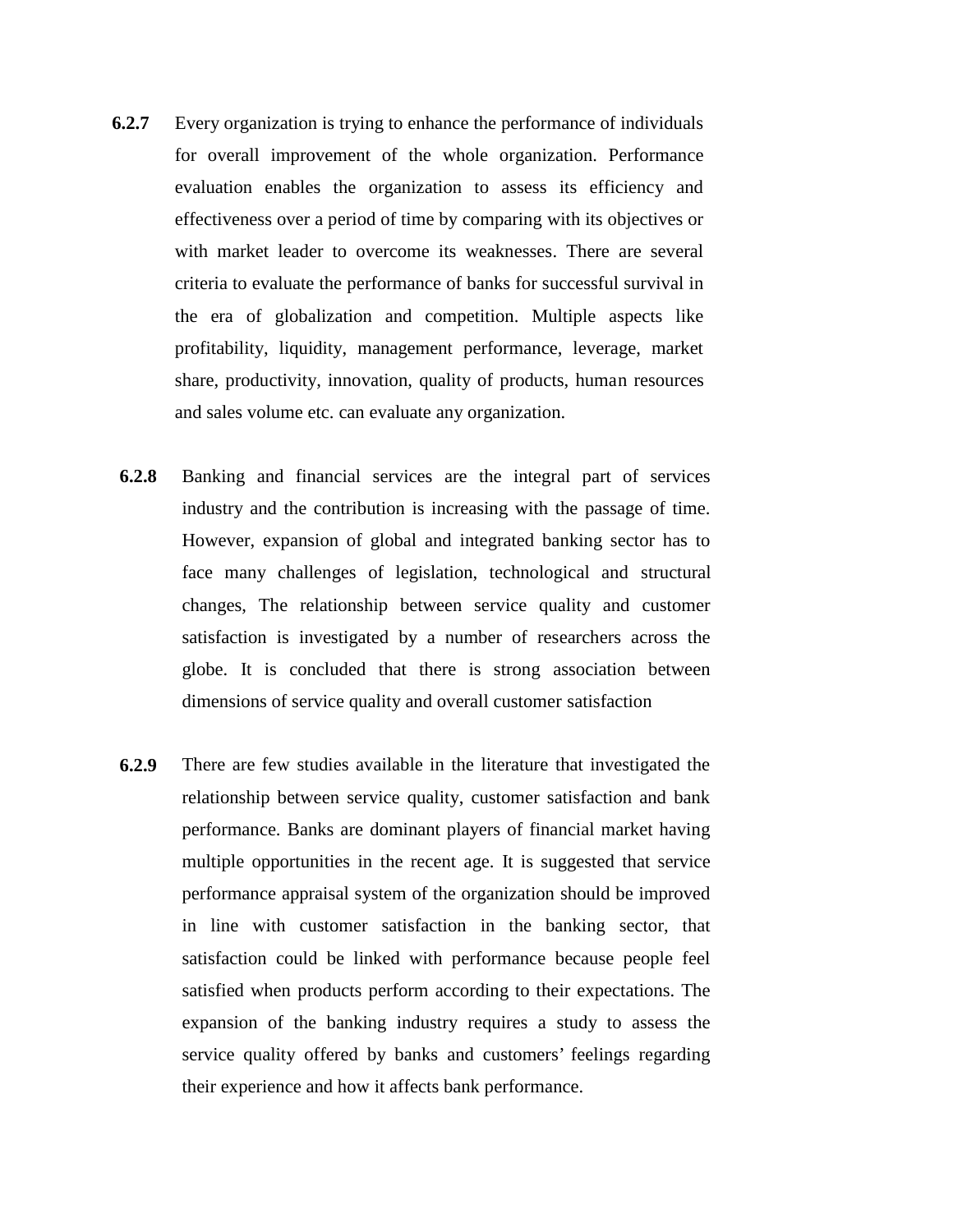#### **6.3 Empirical findings**

- **6.3.1** Majority of the bank customers in the sample are male.
- **6.3.2** According to the sample we can say that the majority of the bank customers are less than 35 years of age.
- **6.3.3** Most bank customers are single, not married.
- **6.3.4** More than the half of the bank customers is university graduates.
- **6.3.5** Most the bank customers work as wage-employed.
- **6.3.6** The factors derived from the factor analysis carried out represented the 5 different elements of retail banking in Northern Cyprus. They included the following:

**Factor 1** was labelled as "BANKSERV" as it represented the components of the bank services provided. In our finding in this factor showed that the correlation between the questions is correlated. For example the bank manager must increase the employees in all the branches of the bank and be convenient at their schedule time.

**Factor 2** was labelled as "BANKPERS". This is because it comprised all the components related to the image of the banks in the eyes of the customers. In our finding in this factor showed that the correlation between the questions is correlated. That is an important point to the bank manager to take into consideration in order to enhance the image of the bank and have a competitive advantage.

**Factor 3** was labelled as "CUSTCONV". This is labelled as it comprises of the components that is concerned for the providing customer comfort and convenience in reaching services. In our finding in this factor showed that the correlation between the questions is correlated. So, the manager must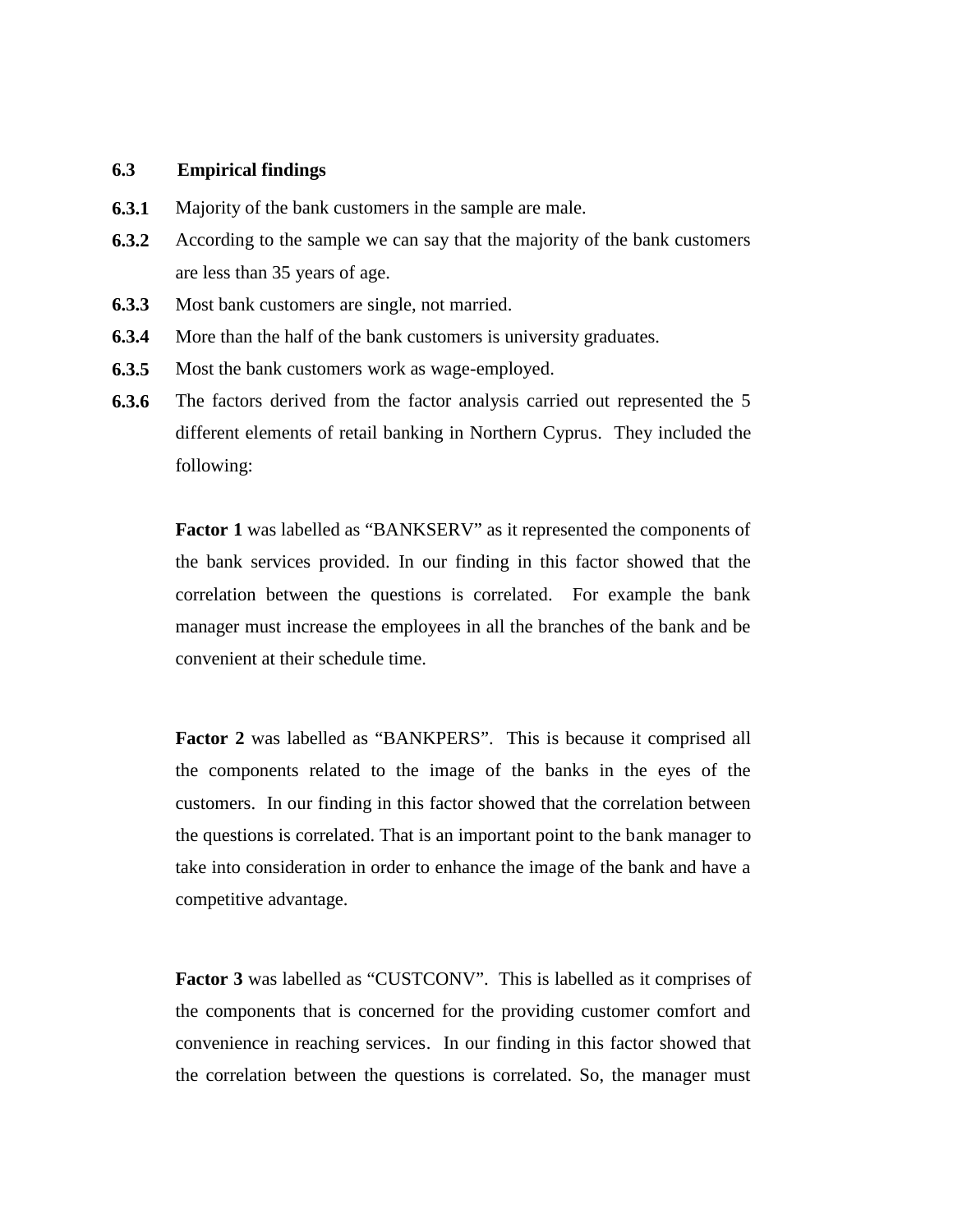provide this service in a several prominent location which is convenient to their customers.

**Factor 4** was labelled as "BANKPRICPOL". This comprised of the components that referred to the pricing policies of the bank. In our finding in this factor showed that the correlation between the questions is correlated. So, that is a serious point for the managers in the bank. For example the rate of interest charged on the loans is satisfactory.

**Factor 5** was labelled as "BANKCRM". This represented the extent of customers' relations management carried out.. In our finding in this factor showed that the correlation between the questions is correlated. So, employment can play important role to keep their customers satisfied for example employee must have the ability to listen to customers problems.

#### **6.4 Research aim realized**

The aim of this research thesis was to identify the factors of customer satisfaction in retail banks that would help the management of retail banks to evaluate and design marketing strategies that will improve customer satisfaction, retention and loyalty, and inadvertently increases profitability and business performance. The said factors were identified as BANKSERV, BANKPERS, CUSTCONV, BANKPRICPOL, BANKCRM, and BANKPARK as explained in section above. Their implications and recommendations are discussed in 6.6 below.

#### **6.5 Limitations of the study**

This study has been limited by its case-study nature. The findings, therefore, may not be generalized. It is recommended that future research is conducted to obtain a more generalisable result through larger sampling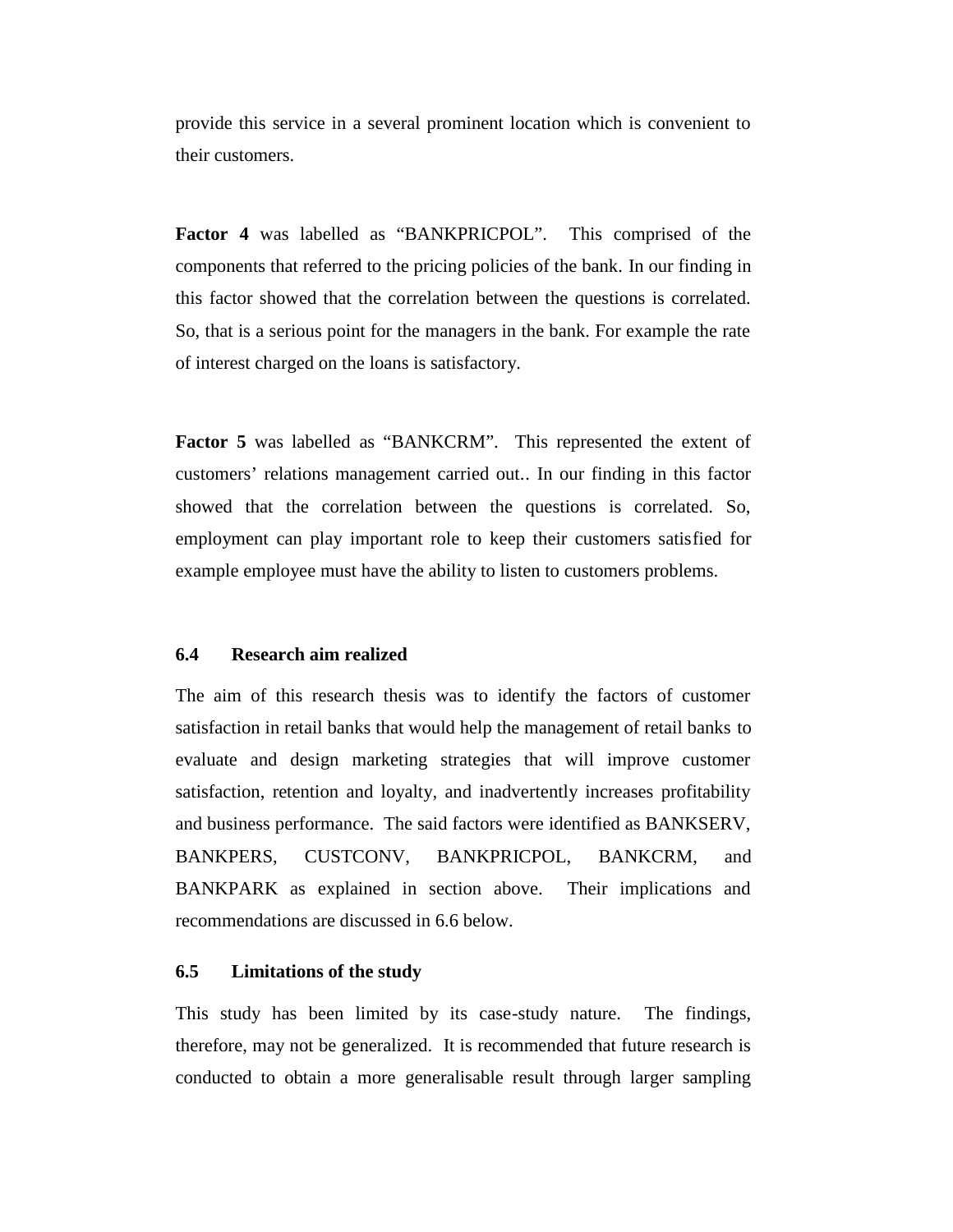methods.

## **6.6 Recommendations for future studies**

Researchers should use the variables identified by this research to conduct similar studies with larger samples to attain more generalizable results.

#### **6.7 Discussion**

There is an escalating competition amongst the retail banks in North Cyprus. Many bank managers are concerned about their competitiveness and are seeking research results that will lead them in the right direction. This study has provided a way of measuring customer satisfaction to bank managers. Increasing customer satisfaction is a way to retain customers and retained customers affects a bank's performance.

Result extracted from the frequency tables (Table 5.1a, 5.2b, 5.1d, 5.1e). According to the result; we can summarize some demographic data and preferences. The majority of the bank customers are male. As we can see, the education level more than the half of bank customers are university graduates, most of them are under 35 years age and most of them are single.

The research has identified the components of customer satisfaction in retail banking sector in northern Cyprus on the sample of 200 customers of different bank. Factors identified by this research it will lead bank managers to right direction with high level of customer satisfaction. The factors derived represent the different elements of retail banking, which form the underlying factors from the original 22 scale response items given.

The services of the bank are the image that satisfies customer's needs and wants. Customer in the bank need special behaves and cares from the employees. They need the employee to be a problem solver. This skill will help the employee to satisfy customer needs, so performance of the bank will be better and that what the manager of the bank are looking to. In our finding in table (5.2) in factor one showed that the correlation between the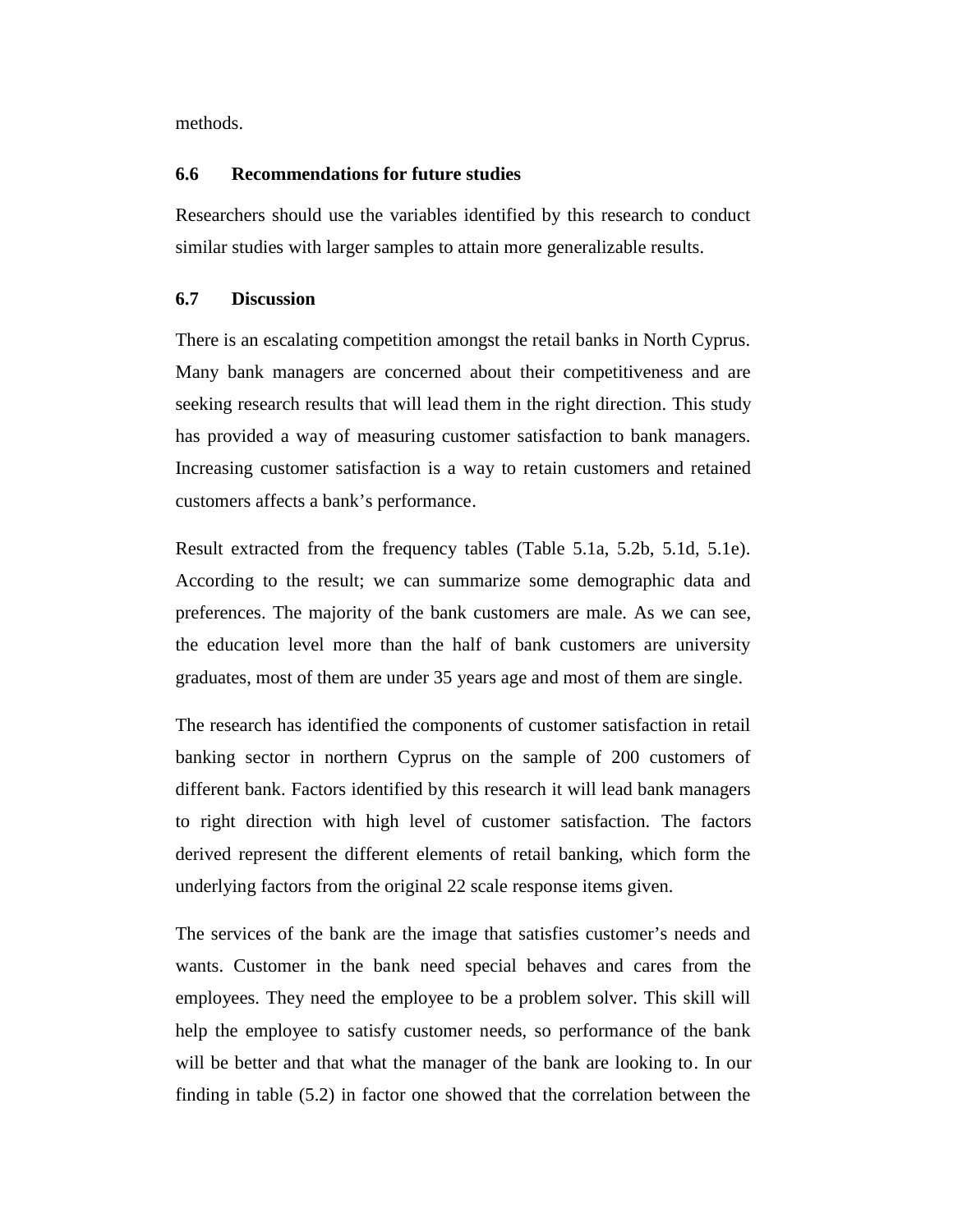questions is correlated. For example the bank manager must increase the employees in all the branches of the bank and be convenient at their schedule time.

Nowadays customer is the manager! Yes, customers are the basic of type of work and sure bank also. Customer loyalty is very important to keep on attracting new customers and keep on the old ones. So to achieve that, the bank must be loyal with the customers with specific clear objectives and mission statement. In our finding in table (5.2) in factor two showed that the correlation between the questions is correlated. That is an important point to the bank manager to take into consideration in order to enhance the image of the bank and have a competitive advantage.

Location is an important factor to take into consideration. So, in bank branches must be convenient in a good number in good location that can be convenient and easy to be seen from the customers. ATMs machine is one of the most important services that the bank are offering. In our finding in table (5.2) in factor three showed that the correlation between the questions is correlated. So, the manager must provide this service in a several prominent location which is convenient to their customers.

There are a lot of banks, but each one has a different way of attraction, that what is called a competitive advantage. Customers are choosing their bank because of different characteristics, one of these characteristics is related to the interest rate. Some banks have competitive advantage than others just because of the lower interest rate they are giving to their customers. In our finding in table (5.2) in factor four showed that the correlation between the questions is correlated. So, that is a serious point for the managers in the bank.

The relationship between customers and manager of the bank are very important and needed. Employments are playing the role of mediator between customers and the manager. So employee must have the ability to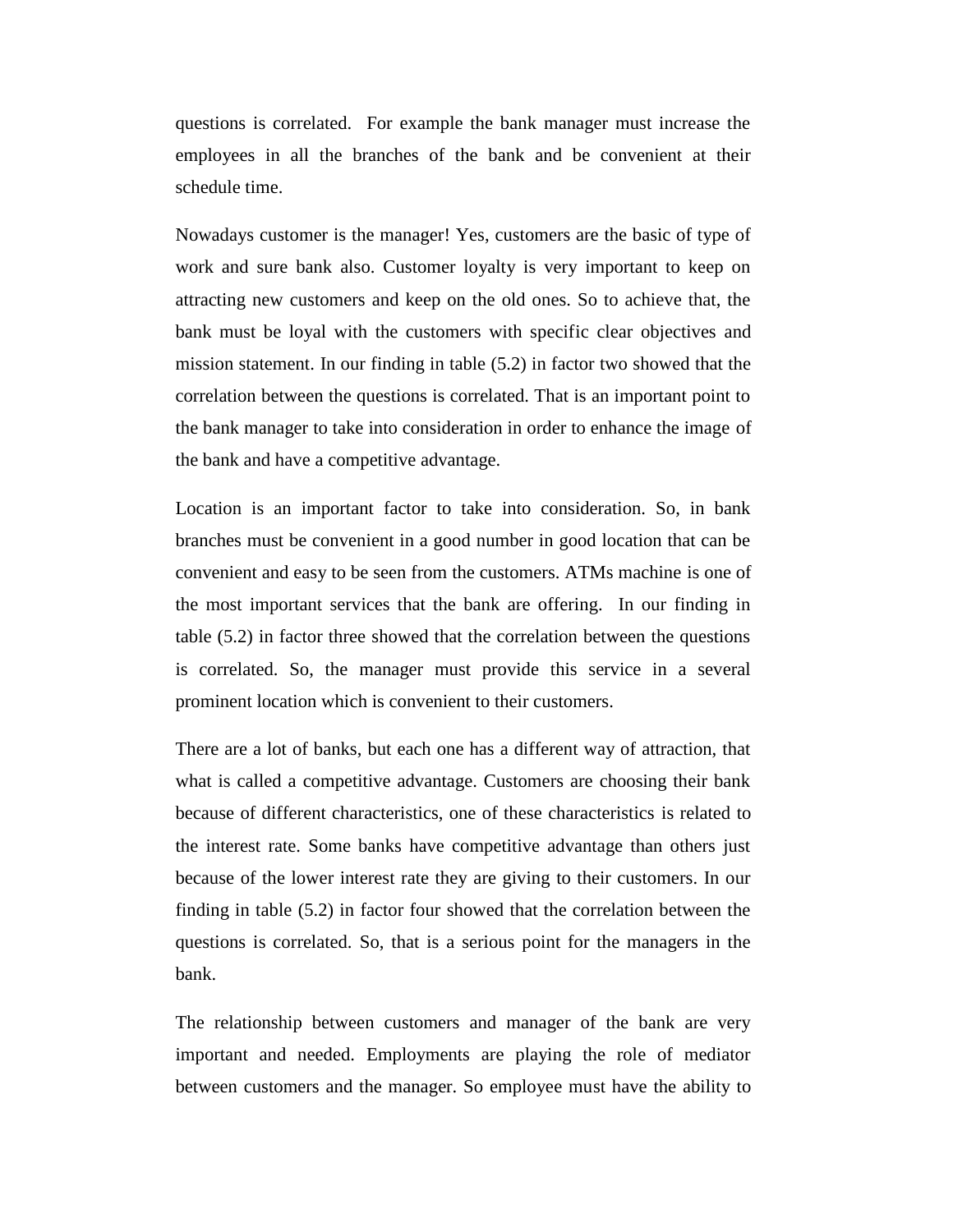listen to customers problems and needs to resolve them in appropriate time. In our finding in table (5.2) in factor five showed that the correlation between the questions is correlated. So, employment can play important role to keep their customers satisfied for example employee must have the ability to listen to customers problems.

These all factors are important to achieve the manager mission in increasing the customer satisfaction that lead to increase the profit of the bank and business performance. So, the manager must provide all of these characteristics in order to keep him right direction. Also researcher should use the variables identified by this research to conduct similar studies with larger samples to attain more generalizable result.

#### **6.8 Conclusion**

This last chapter has summarized the theoretical and the empirical findings and provided answers to the research questions. It explained the limits of the study and finally offered a discussion and recommendations to future researchers interested on the topic.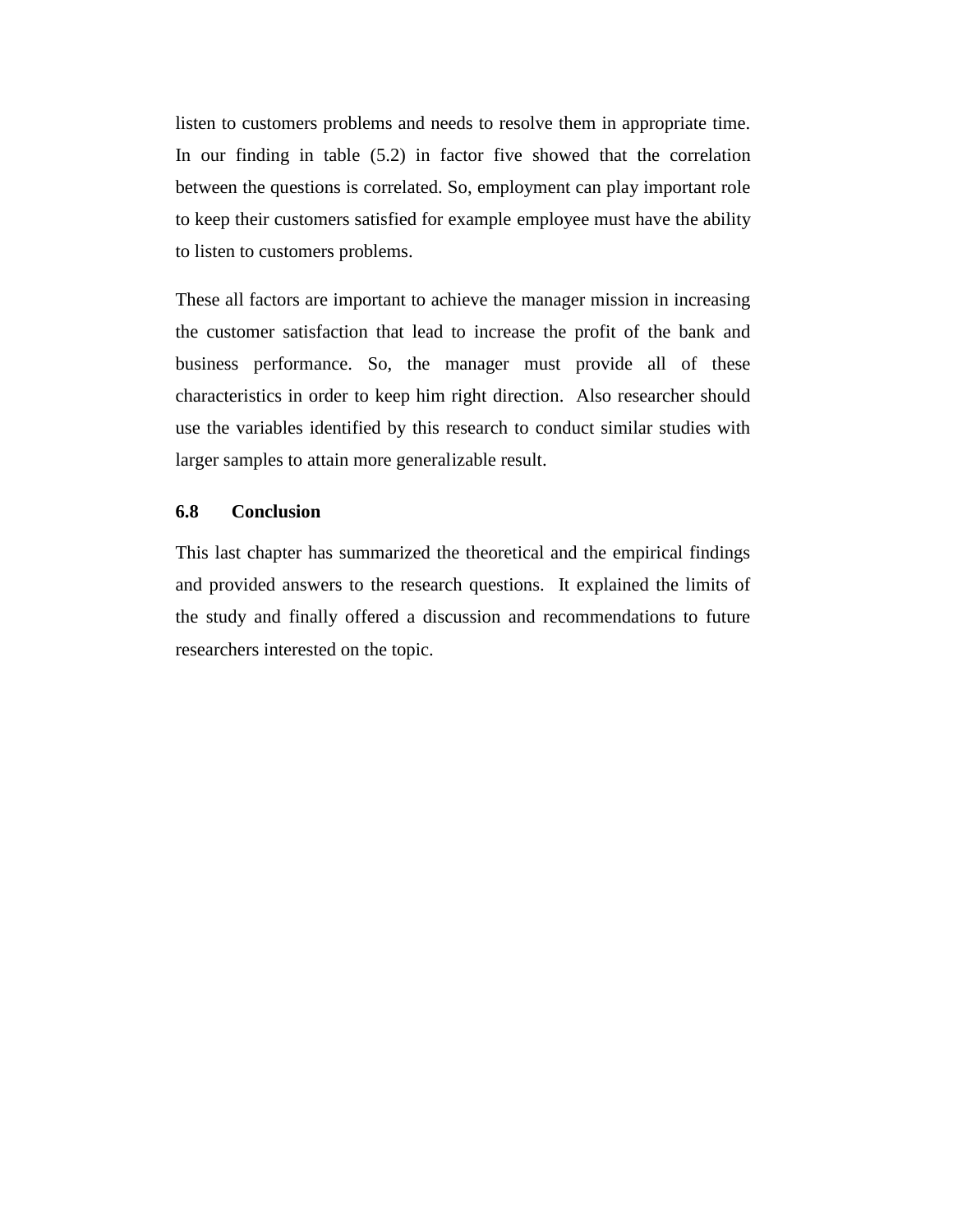## **REFERENCES**

- Akroush, M.N. (2008). Exploring the mediating effect of service quality Implementation on the relationship between service quality and performance in The banking industry in Jordan, *Global Business and Economics Review*, 10 (1), 98-122.
- Aldrich, H.E. (1979), *Organizations and environment,* Englewood Cliffs, NJ: Prentice Hall.
- Al-Hawari, M., &Ward, T. (2006).The effect of automated service quality on Australian banks' financial performance and the mediating role of customer satisfaction, *Marketing Intelligence & Planning*, 24 (2), 127-147.
- Al-Marri, K., Ahmad, A.M.B. &Zairi, M. (2007). Excellence in service: an empirical study of the UAE banking sector, *International Journal of Quality & Reliability Measurement,* 24 (2), 164-176.
- Anderson, E.W., & Sullivan, M.W. (1993). The antecedents *&* consequences of customer satisfaction for firms, *Marketing Science*, 2 (2), 125–143.
- Anderson, E.W., & Sullivan, M.W. (1993). The antecedents *&* consequences of customer satisfaction for firms, *Marketing Science*, 2 (2), 125–143.
- Angur, M., Nataraajan, R. &Jahera, J.S. (1999). Service quality in the banking industry: an assessment in a developing economy. *International Journal of Bank Marketing,* 17, 116–125.
- Arasli, H., Katircioglu, S.T, &Smadi S.M. (2005). A comparison of service quality in the banking industry: Some evidence from Turkish- and Greek- Speaking areas inCyprus, *International Journal of Bank Marketing*, 23 (7), 508-526.
- Asubonteng, P., McCleary, K.J. & Swan, J.E. (1996). SERVQUAL revitalized: a critical review of service quality, *The Journal of Service Marketing,* 10, 62-81.
- Athanassopoulos, A., Gounaris, S., &Stathakopoulos, V. (2001). Behavioral responses to customer satisfaction: an empirical study, *European Journal of Marketing*, 35(5/6), 687-707.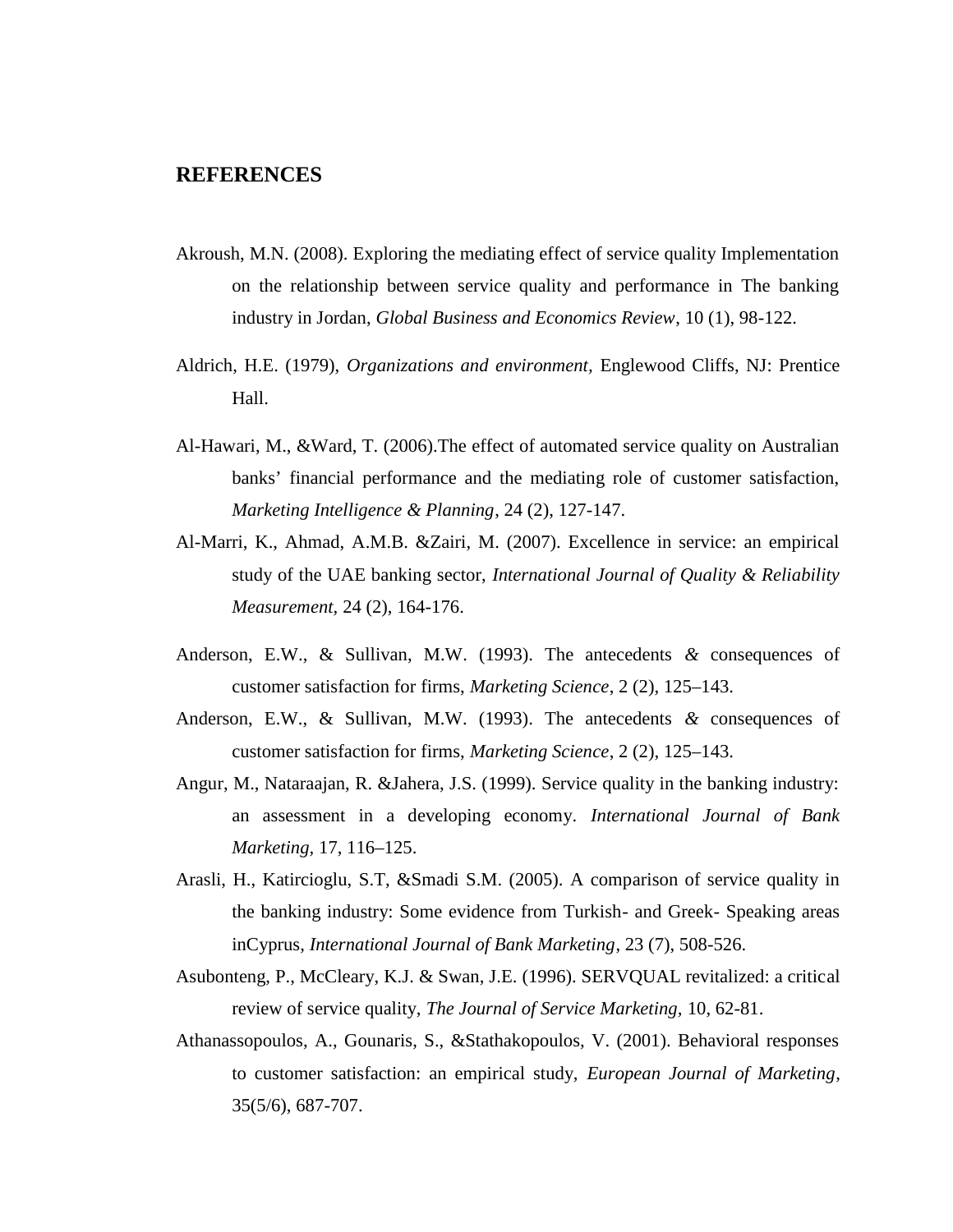- Avkiran, N.K. (1994). Developing an instrument to measure customer service quality in branch banking, *The International Journal of Bank Marketing*, 12, 10–18.
- Bahia k. &Nantel J. (2000). A Reliable *&* Valid Measurement Scale for the Perceived Service Quality of Banks, *the International Journal of Bank Marketing*, 84-91.
- Bahia k. &Nantel J. (2000). A Reliable *&* Valid Measurement Scale for the Perceived Service Quality of Banks, *the International Journal of Bank Marketing*, 84-91.
- Baker, W.E, &Sinkula, J.M. (1999b). The synergistic effect of market orientation *&* Learning orientation on organizational performance, *Journal of Academy of Marketing Science,* 27(4), 411-427.
- Bedal, baker William Baker William, sinkullajames, (1999) The synergistic effect of market orientation *&* learning orientation on organization performance, journal of the academy of marketing science ,vol. 27 no 4 , pp411-427.
- Bedal, D. & Power, T. (1995). Cultivating loyal patients, *Journal of Health Care Marketing,* 15 (4),pp45-97.
- Bitner, M. J. & Hubert, A. R. (1994). Encounter satisfaction versus overall satisfaction Versus quality: the customer's voice, in: R.T. Rust& R.L. Oliver (Eds) Service Quality: New Directions in Theory and Practice, pp. 72–94 (London: Sage).
- Brenhardt, K.L., Donthu, N. & Kennett, P.A., (1994), *the Relationship between Customer Satisfaction, Employee Satisfaction and Profitability: a Longitudinal Analysis,* Department of Marketing, Georgia State University, Atlanta,vol. 27 no 4, pp311-427.
- Caruana, A. (2002). Service loyalty: the effect of service quality and mediating role of Customer satisfaction, *European Journal of Marketing,* 36 (7/8), 811-828.
- Chakravarty, S., Widdows, R. & Feinberg, R. (1996). How moments of truth define Bank-customer relationships, *Journal of Retail Banking Services*, 18 (1), 29-34.
- Cheng, C.H., Madan, M.S. &Motwani, J. (1996). Implementing quality management in The banking sector, *Total Quality Manangement,* 7 (4), 347-356.
- Chitwood, R. (1996). Selling in a non-sales environment, *Bank Marketing,* 28 (7), 41- 42.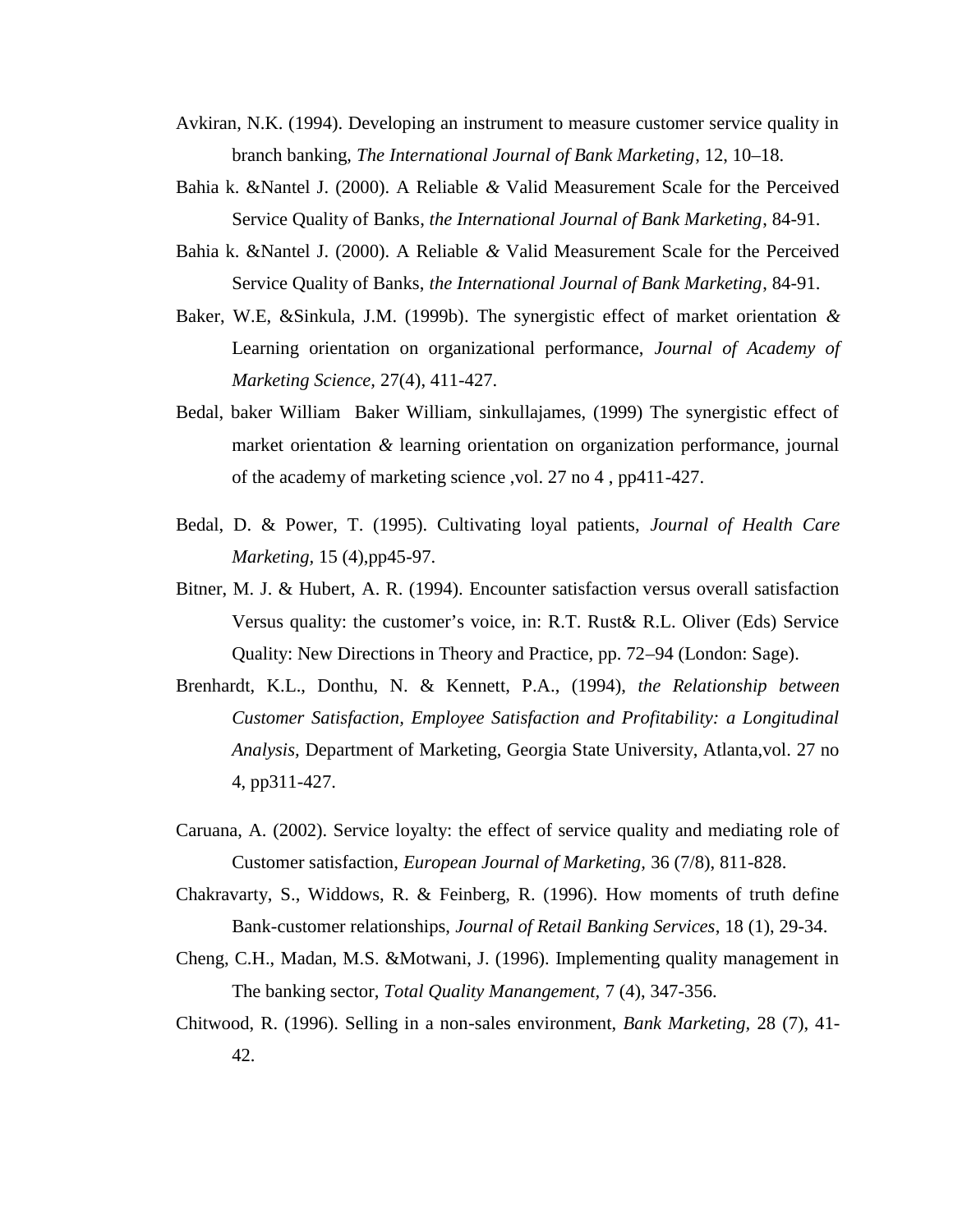- Churchill, G.A. &Surprenant, C. (1982). An investigation into the determinants of customer satisfaction, *Journal of Marketing Research*, 19 (4), 491–504.
- Cohen, D., Gan, C., Yong, A.H. &Choong, E. (2006). Customer Satisfaction: A study Of bank
- Cronin, J. & Taylor, S. (1992) Measuring service quality: a re-examination and Extension, *Journal of Marketing*, 56 (3), 55-68.
- Crosby, L.A. & Stephen, N. (1987). Effects of relationship marketing on satisfaction, retention, *&* prices in life insurance industry, *Journal of Marketing Research,* 24, 404-411.
- Curry, A & Penman, S. (2004). The relative importance of technology in enhancing Customer relationship in banking – a Scottish perspective, *Managing Service Quality,* 14 (4), 331-341.
- customer retention in New Zealand, Commerce Division, Discussion Paper No.109, Lincoln University, Canterbury.
- Day, A. (1994). Continuous learning about markets, *California Management Review,* 36(4), 9 31.
- Deshpande`, R., Farley, J.U, & Webster, F.E. (1993). Corporate culture, Customer Orientation, and innovativeness in Japanese firms: A Quadrat analysis, *Journal Of Marketing,* 57 (1), 23-37.
- Despensa, G. (1997). Use logistic regression with customer satisfaction data, *Marketing News,* January 6, p.13.
- Dess, G.G. & Robinson, R.B.J. (1984). Measuring Organizational Performance in the Absence of Objective Measures: The Case of the Privately-Held Firm *&* Conglomerate Business Unit, *Strategic Management Journal*, 5 (3), 265-273.
- Duncan, E., & Elliott, G. (2004). Efficiency, customer service *&* financial performance Among Australian financial institutions, *The International Journal of Bank Marketing,* 22 (5), 319-342.
- Ennew, C.T. (1996). Good and bad Customers: the benefits of participating in the Banking relationship, *The International Journal of Bank Marketing,* 14 (2), 5-13.
- Furer, O., Ching-Liu, B.S. &Sudharshan, D. (2002). The relationship between cultures *&* service quality perceptions, *Journal of Service Research*, 2 (4), 355-370.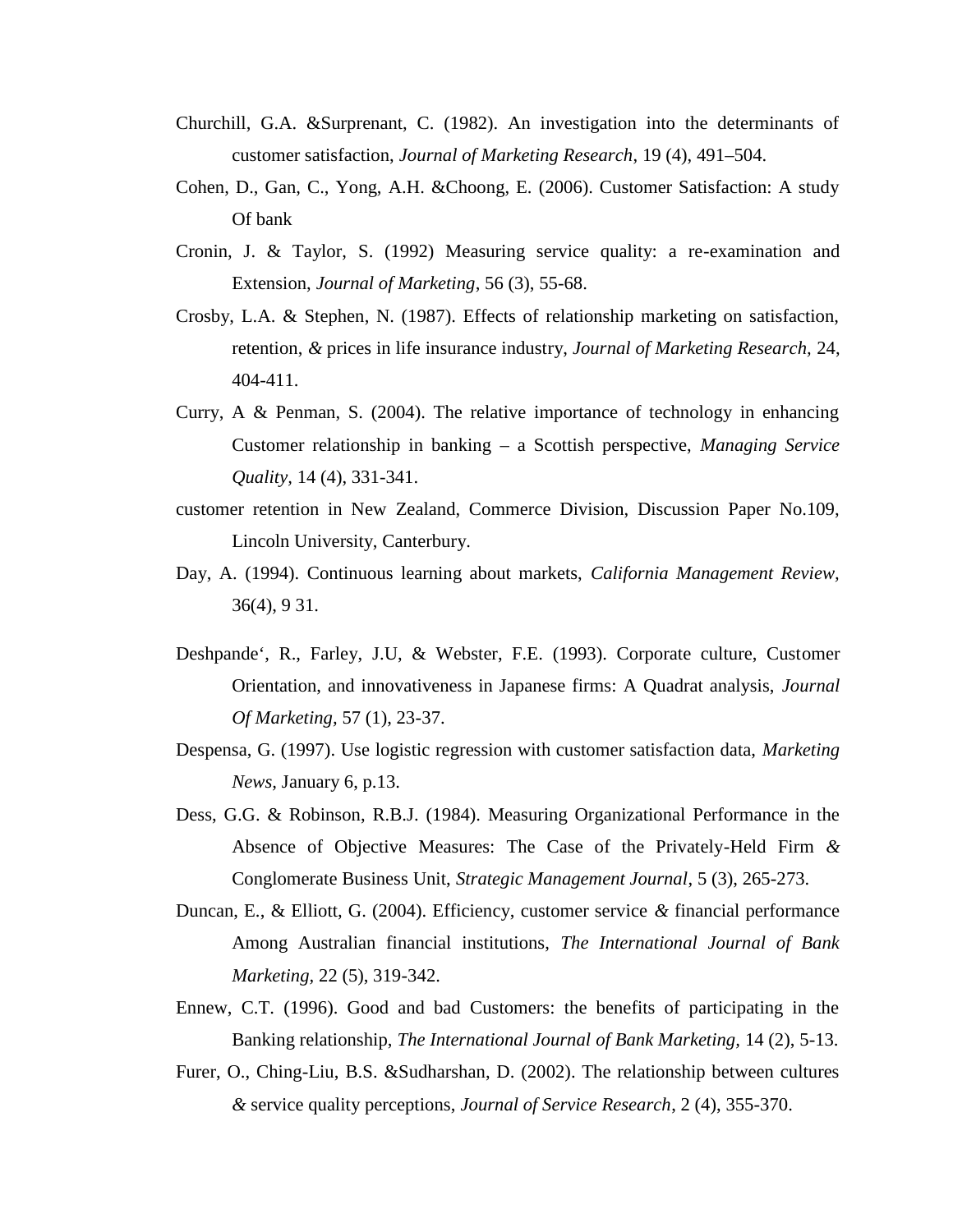- Galloway, L. & Ho, S. (1996). The model of service quality for training, *Training for Quality,* 4 (1), 20-26.
- Gefan, D., Straub, D.W. &Doudreau, M. (2000). Structural Equation Modeling Techniques *&* Regression: Guidelines for Research Practice, *Communications of AIS,* Vol. 4, No. 7. 2 (6), 225-370.
- Ghannadian, F. F. &Goswami, G. (2004). Developing economy banking: The case of Islamic banks, *International Journal of Social Economics,* 31 (8), 740-752.
- Glaveli, N., Petridou, E., Liassides, C. &Spathis, C. (2006). Bank service quality: Evidence from five Balkan countries, *Managing Service Quality,* 16 (4), 380- 394.
- Gounaris, S.P., Stathakopoulos, V. &Athanassopoulos, A.D. (2003). Antecedents to Perceived service quality: an exploratory study in the banking industry, *the International Journal of Bank Marketing,* 21 (4), 168-190.
- Gritti, P. & Foss, N. J. (2007). Customer Satisfaction *&* Competencies: An Econometric Study of an Italian Bank, SMG Working Paper No. 10/2007.
- Gronroos, C. (1982). Strategic Management and Marketing in the Service Sector,Swedish School of Economics and Business Administration, Helsingfors. 2 (3), 455-270
- Gronroos, C. (1984). A service quality model *&* its marketing implications, *European Journal of Marketing*, 18, 35-44.
- Gulledge, L. (1996). Satisfaction measurement is more than doing surveys, *marketing News,* 30 (22), p.8.
- Gustafsson Anders, Johnson Michael, (*2005*) the Effects of Customer Satisfaction, Relationship Commitment Dimensions, *&* Triggers on Customer Retention. Journal of Marketing: October 2005, Vol. 69, No. 4, pp. 210-218.
- Hackl, P. &Westlund, A.H. (2000). On structural equation modelling for customer Satisfaction measurement, *Total Quality Management*, 11 (4/5/6), S820–S825.
- Hallowell, R. (1996). The relationships of customer satisfaction, customer loyalty and Profitability: an empirical study, *International Journal of Service Industry Management*, 7 (4), 27–42.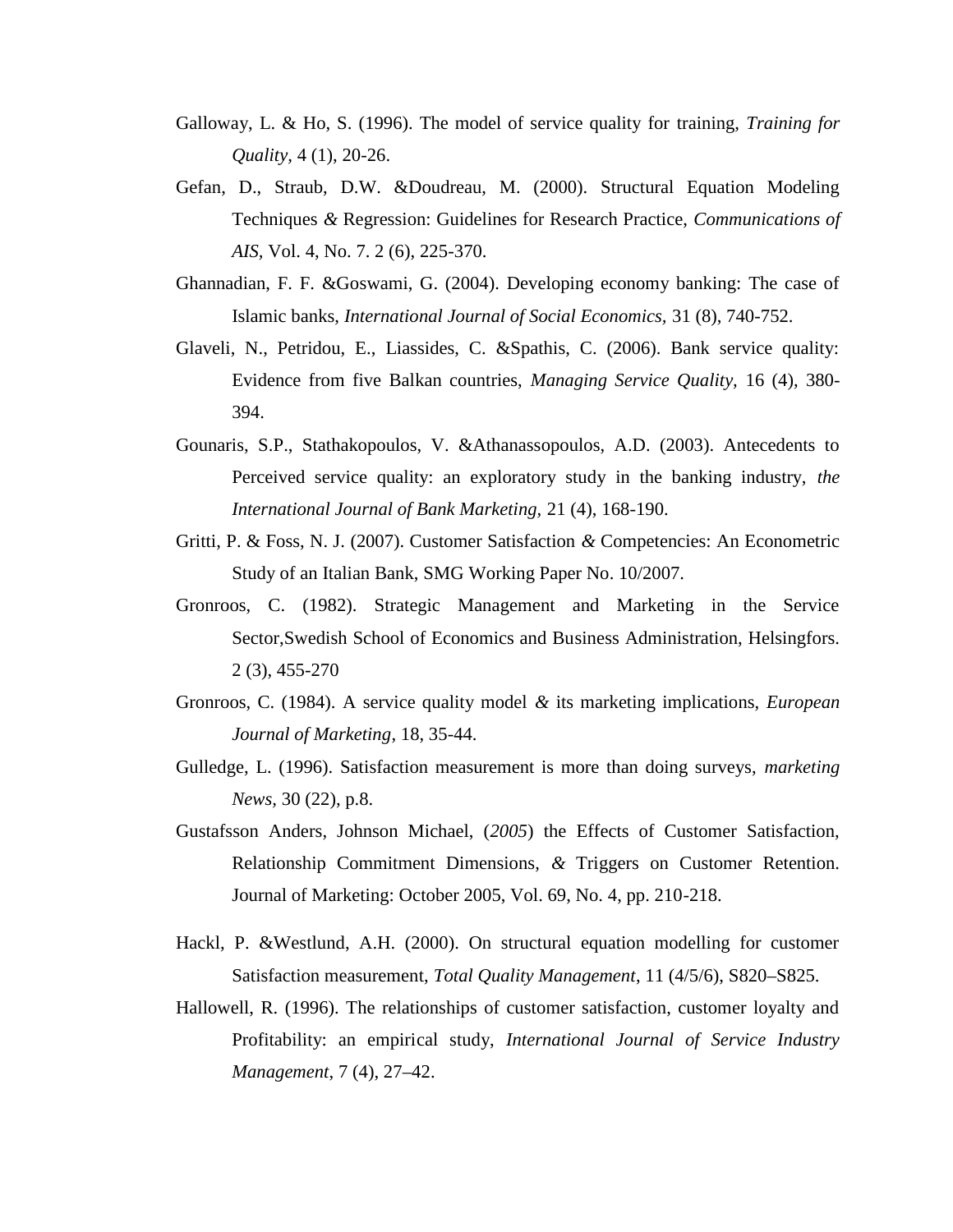- Hanson, W. (2000). The relationships of customer satisfaction, customer loyalty *&* Profitability ,*the Service Industries Journal*, 26 (6), 633 – 650.
- Haron, S., Ahmed, N. &Planisek, S. (1994). Bank patronage factors of Muslim and Non- Muslim customers, *International Journal of Bank Marketing*, 12 (1), 32-40.
- Heskett, J.L., Jones, T.O., Loveman, G.W., Sassar, W.E., Jr&Schlesinber, L.A. (1994). Putting the service-profit chain to work, *Harvard Business Review*, 72 (4), 164- 174.
- Ho, T.C. and Wu, S.Y. (2006). Benchmarking performance indicators, *Benchmarking: An International Journal*, 13 (1/2), 147-159.
- Hoffman, K.D. & Bateson, J.E.G. (2002). Essentials of Services Marketing: Concepts,Strategies, and Cases, 2nd ed. Harcourt College Publishers.
- Holliday, K. (1996). Keeping close to the customer, *Bank Marketing*, 28 (6), 14-19.
- Hunt Shelby D. (1991) modern marketing theory: critical issues in the philosophy of marketing science south-western, *International Journal of Bank Marketing*, 18 (8), 279-287.
- Ibáñez, V. A., Hartmann, P., &Calvo, P. Z. (2006). Antecedents of customer loyalty in Residential energy markets: Service quality, satisfaction, trust *&* switching Costs, *the Service Industries Journal*, 26 (6), 633 – 650.
- Iglesias, P. M., &Yagu¨eGuille´n, M. J. (2004). Perceived quality*&*price: their Impact on the satisfaction of restaurant customers, *International Journal of Contemporary Hospitality Management*, 16, 373-379.
- Jabnoun N., & Al-Tamimi, H. A. H. (2003). Measuring perceived service quality at UAE Commercial banks, *International Journal of Quality & Reliability Management,* 20 (4), 458-472.
- Jabnoun, N., &Khalifa, A. (2005). A customized measure of service quality in the UAE, *Managing Service Quality*, 15 (4), 374-388.
- Jamal, A. (2004), Retail Banking and Customer Behaviour: A Study of Self Concept, Satisfaction *&* Technology Usage, *the International Review of Retail, Distribution and Consumer Research,* 14 (3), 357-379.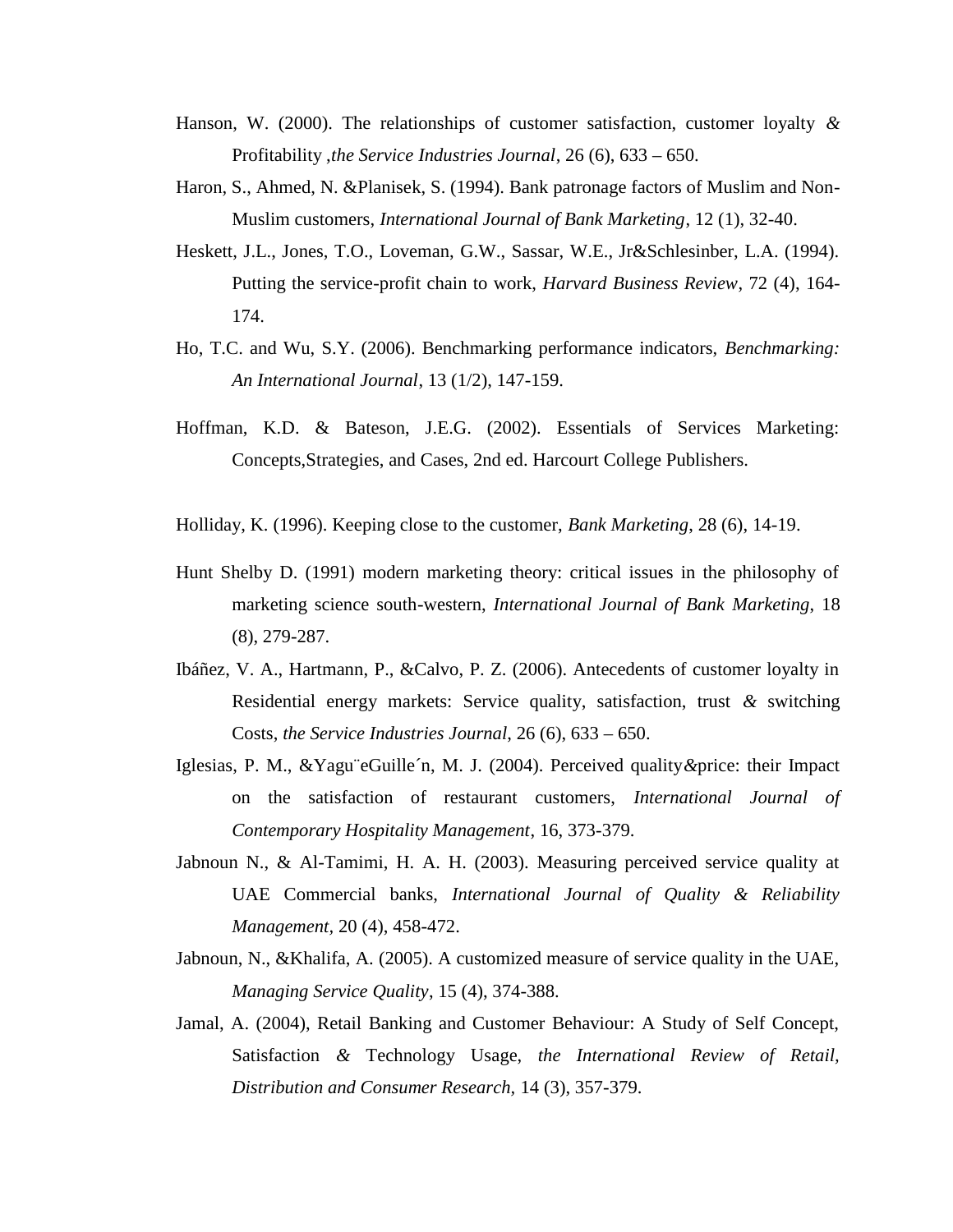- Johnston, R. (1997). Identifying the critical determinants of service quality in retail Banking: importance *&* effect, *International Journal of Bank Marketing*, 15 (4), 111–116.
- Joseph, M., Sekhon, Y., Stone, G. &Tinsor, J. (2005). An exploratory study on the Use of banking technology in the UK: A ranking of importance of selected Technology on consumer perception of service delivery performance, *The International Journal of Bank Marketing,* 23 (5), 397-413.
- Kang, G.D. & James, J. (2004). Service quality dimensions: an examination of Gronroos's service quality model, *Journal of Managing Service Quality*, 14 (4). 200-220.
- Kangis, P. &Voukelatos, V. (1997). Private and public banks: a comparison of customer expectations *&* perceptions, *International Journal of Bank Marketing*, 17 (7), 279-287.
- Kayos B., Kim, H., & Shin, H. T. (2003). A comparative analysis of cultural, Conceptual Hall.
- Khalifa Mohamed, Liu (2003) "Determinants of Satisfaction at Different Adoption Stages of Internet-Based Services," *Journal of the Association for Information Systems*: Vol. 4.pp 206-232.
- Kofi,K,R(2012). Assessment of customer satisfaction in the banking industry,*International Journal of Bank Marketing*, 17 (7), 1-31.
- Kohli, A.K. &Jaworski, B.J. (1990). Market orientation: the construct, research propositions, and managerial implications', *Journal of Marketing*, 54 (2), 1-18.
- Kotler, P. & Armstrong, G. (2001). *Principles of Marketing*, 9the (Ed.), NJ, Prentice- Hall.
- Kuo, T. & Wu, A. (2007). The Determinants of Organizational Innovation and Performance: An Examination of Taiwanese Electronics Industry, AAA 2007 Management Accounting Section (MAS) Meeting.
- Lassar, W.M., Manolis, C. & Winsor, R.D. (2000). Service quality perspectives and satisfaction in private banking, *Journal of Services Marketing*, 14 (2/3), 244-71.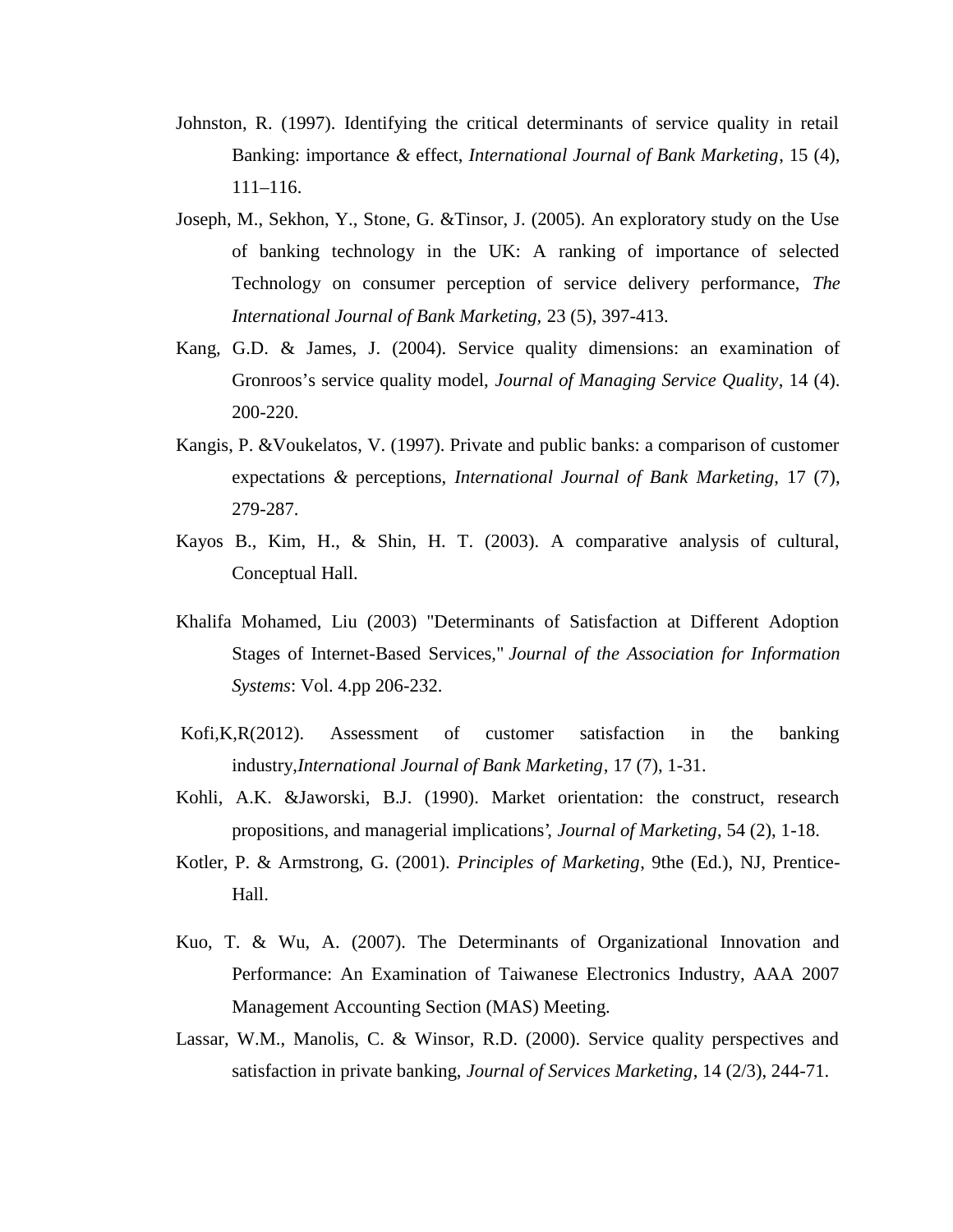- Leeds, B. (1992). Mystery Shopping' Offers Clues to Quality Service, *Bank Marketing,* 24 (11), 24-27.
- Lehtinen, U. &Lehtinen, J.R. (1982). Service Quality: A Study of Quality Dimensions, *Bank Marketing International Journal of Bank Marketing*, 16 (9), 1-21.
- Levesque, T., & McDougall, H.G. (1996). Determinants of customer satisfaction in retail banking, *International Journal of Bank Marketing*, 14 (7), 12–20.
- Liang, C. & Wang, W.H. (2006). The behavioural sequence of the financial services industry in Taiwan: Service quality, relationship quality and behavioural loyalty,*The Service Industries Journal*, 26 (2), 119 – 145.
- Longo, C.H.J. (2000). Total quality management in the UK financial services: some findings from a survey in a Northeast of the England, *Total Quality Management,* 11 (1), 23-30.
- Lopez, J., Hart, K.L., &Rampersad, A. (2007). Ethnicity and customer satisfaction in the financial services sector, *Ethnicity and Managing Service Quality*, 17 (3), 259- 274.
- Malhotra, N. K., Francis M. U., James A., Shainesh, G. &Lan, W. (2005). Dimensions ofservice quality in developed &developing economies: multi-country cross cultural comparisons, *International Marketing Review*, 22 (3), 256-278.
- Malhotra, N. K., Francis M. U., James A., Shainesh, G. &Lan, W. (2005). Dimensions of service quality in developed & developing economies: multi-country cross cultural comparisons, *International Marketing Review*, 22 (3), 256-278.
- Maxham, G. J. &Netemeyer, G. R. (2003). Modeling customer perceptions of complaint handling over time: the effects of perceived justice on satisfaction  $\&$  intent, *Journal of Retailing.* 23(7), 253-371.
- Mishkin, F.S. (2001). *The Economics of Money, Banking Financial Markets,* 6th ed., Addison-Wesley, Reading, M.A.
- Mishra, A.M.(2009). Astudy on customer satisfaction in indian retail banking.jornal of management research,vol VII,no11,45-61.
- Molina, A., Martý´n-Consuegra, D., Esteban, A. (2007). Relational benefits & customer satisfaction in retail banking, *International Journal of Bank Marketing*, 25 (4), 253-271.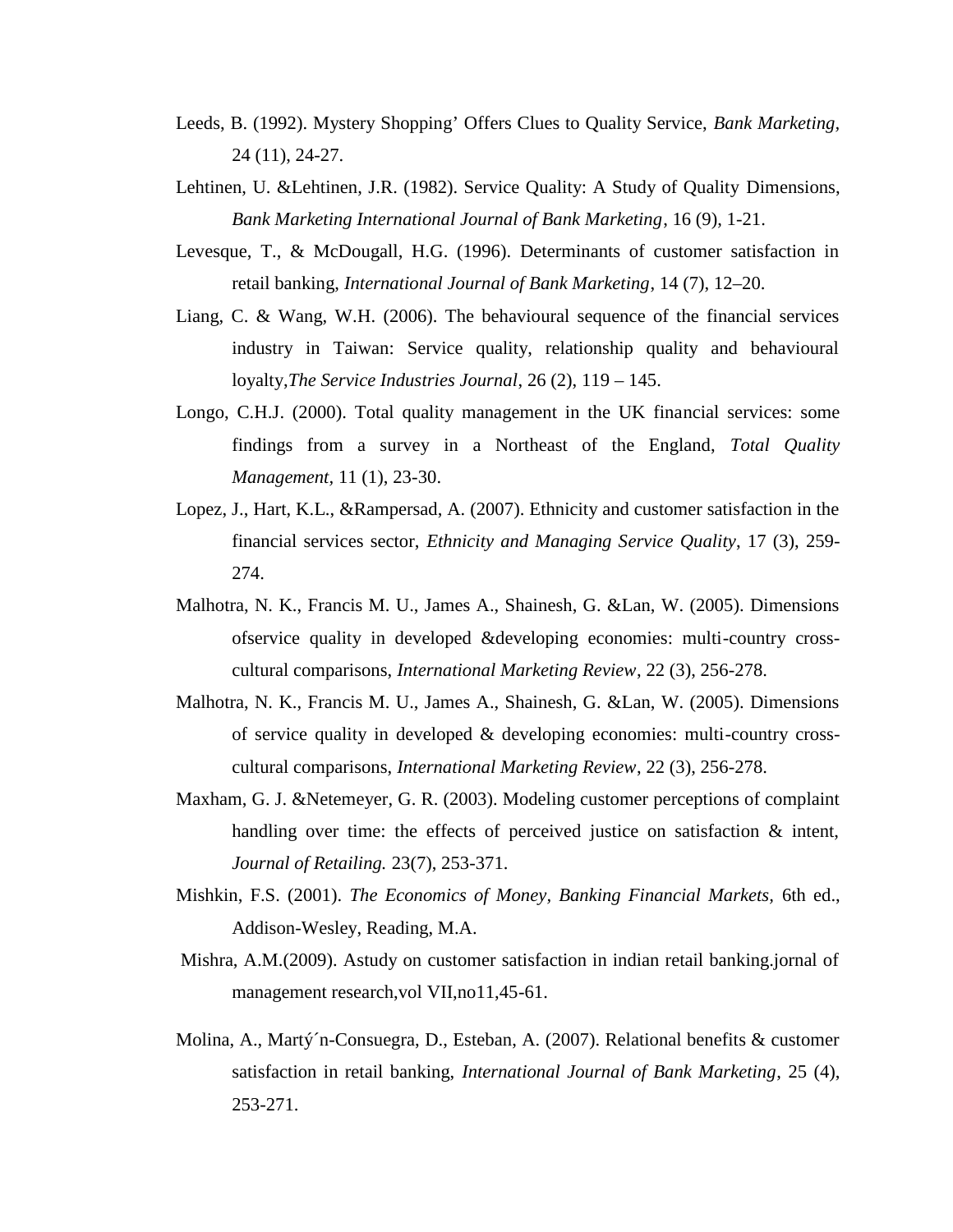- Morre, C. D. (1987). Outclass the Competition with Service Distinction, *Mortgage Banking*, 47 (11).P29
- Mukharjee, A., Nath, P. & Pal, M. (2003). Resource, service quality&performance triade: a framework for measuring efficiency of banking services, *Journal of the Operational Research Society,* 54 (7), 723-735.
- Naser, K., Jamal, A., & Al-Khatib, K. (1999). Islamic banking: a study of customer satisfaction & preferences in Jordan, *International Journal of Bank Marketing*, 17 (3), 135-150.
- Ndubisi, N.O., Wah, C.K. &Ndubisi, G. C. (2007) Supplier-customer relationship management & customer loyalty: The banking industry perspective, *Journal of Enterprise Information Management,* 20 (2), 222-236.
- Nelson, N.O. (2006). A structural equation modelling of the antecedents of relationship quality in the Malaysia banking sector, *Journal of Financial Services Marketing,* 11 (2), 131-141.
- Nelson, N.O., & Chan, K.W. (2005). Factorial and discriminant analysis of the underpinnings of relationship marketing & customer satisfaction, *The International Journal of Bank Marketing,* 23 (7), 542-557.
- Norizan, M. K. &Nizar, S. (2007). Customer retention measurement in the UAE banking sector, Financial *Services Marketing,* 11 (3), 217-228.
- Oliva, T.A., Oliver, R.L & MacMillan, I.C. (1992). A catastrophe model for developing service satisfaction strategies, *Journal of Marketing,* 56, 83-95.
- Oliver, R.L. & Swan, J.E. (1989). Consumer perceptions of interpersonal equity & satisfaction in transactions: a field survey approach, *Journal of Marketing*, 53,  $21 - 35$ .
- OppewalHarmen, Vriens Marco, (2000) "Measuring perceived service quality using integrated conjoint experiments", International Journal of Bank Marketing, Vol. 18 Iss: 4, pp154 – 169.
- Parasuraman, A., Berry, L.L. &Zeithaml, V.A. (1991b). Understanding customer expectations of service, *Sloan Management Review*, 39, 39-48.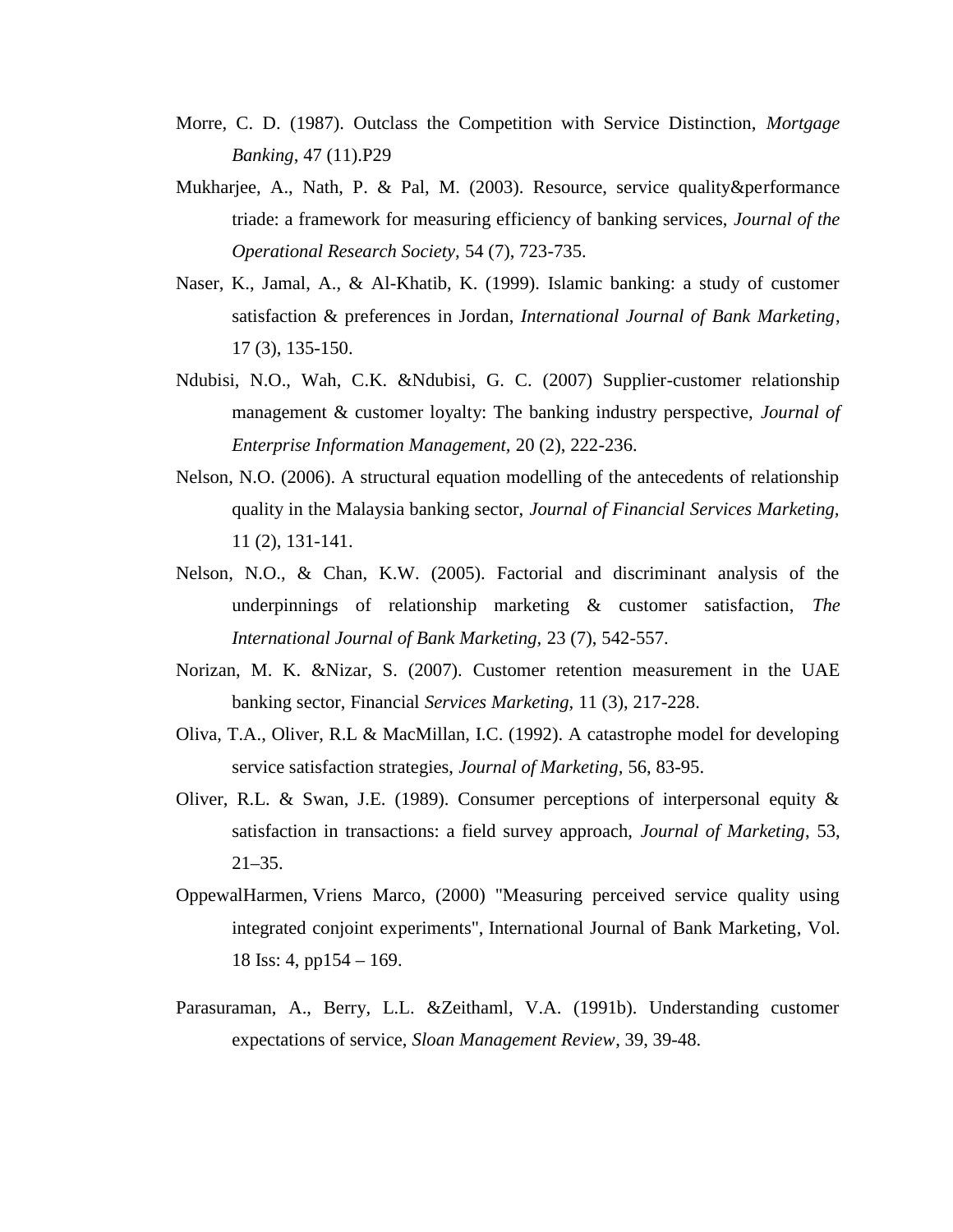- Parasuraman, A., Zeithaml, V.A. & Berry, L. (1988). SERVQUAL: a multiple-item scale for measuring customer perceptions of service quality, *Journal of Retailing*, 64, 12-40.
- Parasuraman, A., Zeithaml, V.A. & Berry, L.L. (1985). A conceptual model of service quality & its implications for future research, *Journal of Marketing*, 49, 41-50.
- Parasuraman, A., Zeithaml, V.A. & Berry, L.L. (1991a). Refinement & reassessment of the SERVQUAL scale, *Journal of Retailing*, 67 (4), 42-50.
- Peter, T. & Waterman, R. H. (1982). *In search of Excellence,* New York: Harper Row.
- Petridou, E., Spathis, C., Glavell, N. &Liassides, C. (2007). Bank service quality: empirical evidence from Greek and Bulgarian retail customers, *International Journal of Quality* &*Reliabilitly Management,* 24 (6), 568-585.
- practical constraints on quality management implementations findings From Australian and Korean banking industries, *TQM and Business Excellence*, 14 (7), 765–777.
- Quinn, R.E. &Rohrbaugh, J. (1983). A spatial model of effectiveness criteria: Towards a competing values approach to organizational analysis, *Management Science,* 29 (3), 363-377.
- Rashid, A. Z., Sambasivan, M. &Johari, J. (2003). The influence of corporate culture & organizational commitment on performance, *Journal of Management Development*, 22 (8), 708-728.
- Razak, R.M., Chong, C.S. & Lin, B. (2007). Service quality of a local Malaysian bank: Customers' expectations, perceptions, satisfaction & loyalty, International *Journal of Services and Standards*, 3 (1), 18-38.
- Reichheld, F., (1996), the Loyalty Effect, Harvard Business School Press, Boston, MA.
- Romano, R. &Sanfillippo, B. (1996). A total approach: measure scale & service, *Texas Banking,* 85 (8), 16-17.
- Rust, R., Zahorik, A. &Keiningham, R. (1995). Return on Quality (ROQ): making service quality financially accountable, *Journal of Marketing,* 59, 58-70.
- Santos-Vijande, M.L., Sazo-Pe`rez, M.J., Alvarez-Gonza`lez, L.L. &Va`zquez- Casielles, R., (2005), "Organizational learning&market orientation: Interface & effects on performance", *Industrial Marketing Management,* 34, 187-202.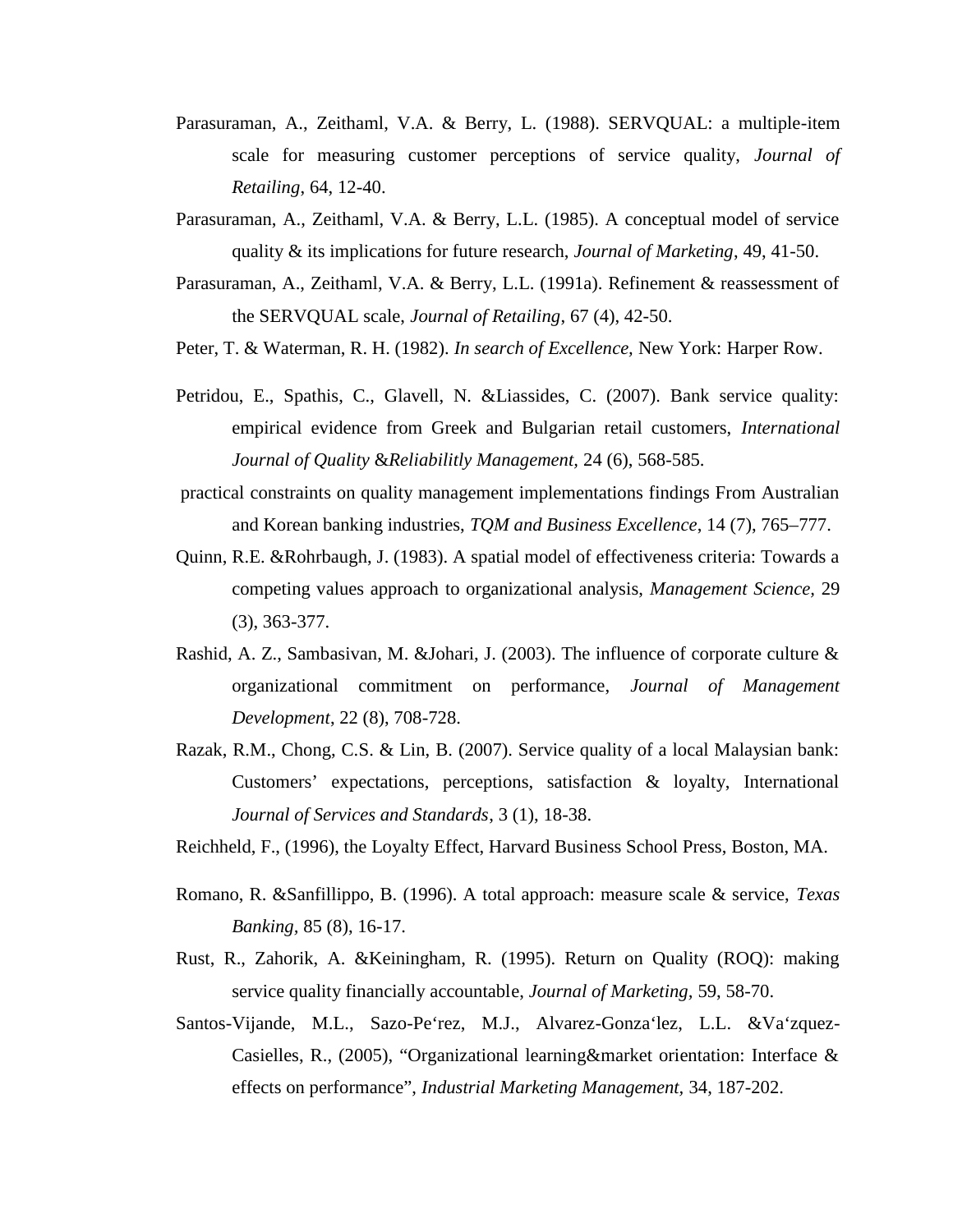- Saravanan, R. & Rao, K. S. P. (2007). Measurement of Service Quality from the Customer's Perspective - An Empirical Study, *Total Quality Management* & *Business Excellence*, 18 (3), 435 – 449.
- Sekaran Uma & bougie roger, 2009. Esearch methods for business. Wiley 4edition.
- en,M.Z. (2013).Customer Satisfaction in the North Cyprus, Banking Industry, the *International Journal of Bank Marketing, 30(4), pp.1-40.*
- Shanka, M (2012). Bank service quality, customer satisfaction  $\&$  loyalty in Ethiopian banking sector, journal of business administration & management science research, 1(1), 1-9.
- Shanka,S,M (2013). Bank service quality, customer satisfaction & loyalty in Ethiopian banking sector,jornal of business administration and management sciences, $1(1)$ , $1-9$ .
- Shemwell, D.J., Yavas, U. &Bilgin, Z. (1998). Customer-service provider relationships: an empirical test of a model of service quality, satisfaction& relationship oriented outcomes, *International Journal of Service Industry Management*, 9 (2), p. 155.
- Slater, S.F. &Nerver, J.C. (1995). Market orientation and the learning Organization, *Journal of Marketing,* 59 (3), 63-74.
- Solomon, R.C. (1998). The moral psychology of business: Care & compassion in the corporation, *Business Ethics Quarterly,* 8, 515-533.
- Sorenson, B. J. (2002). The strength of corporate culture  $\&$  the reliability of firm performance, *Administrative Science Quarterly*, 47 (1), 70-91.
- Spathis, C., Petridou, E. &Glaveli, N. (2004). Managing service quality in banks: customers' gender effects, *Journal of Managing Quality,* 14 (1), 90-102.
- Spreng, R. A. &Mackoy, R. D. (1996). An empirical examination of a model of perceived service quality and satisfaction, *Journal of Retailing*, 72, 201–214.
- Starkey, M.W., Williams, D. & Stone, M. (2002). The state of customer management performance in Malaysia, *Marketing Planning and Intelligence,* 20 (6), 378-385.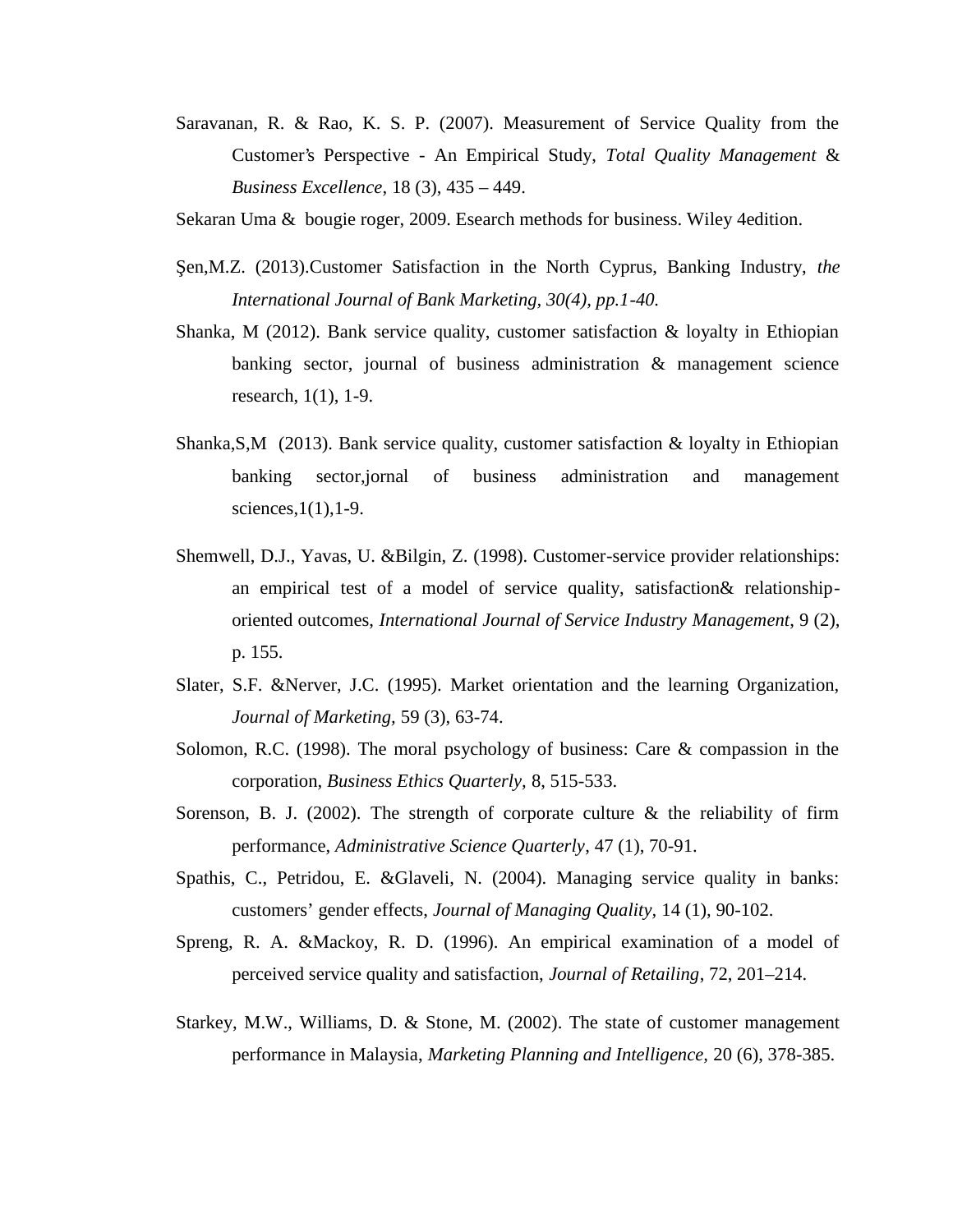- Sureshchandar, G. S. *et al.* (2002). Determinants of customer perceived service quality: aconfirmatory factor analysis approach, *Journal of Services Marketing*, 16 (1),  $9 - 34.$
- Surprenant, C.F. & Solomon, M.R. (1987). Predictability & personalization in the service encounter, *Journal of Marketing*, 51 (2), 86-96.
- Tahirizahmehd, Abu bakar nor mazlina (2007). Service quality gap and customer satisfaction of commercial bank in Malaysia. International & review of business research vol. 3 no. 4 pp. 327-336.
- Ting, D.H. (2006). Further probing of higher order in satisfaction construct: The case of banking institutions in Malaysia, *The International Journal of Bank Marketing,* 24 (2), 98-111.
- Tripe, D.W.L. (2007). The Relative Efficiency of Banks, Taking into Account a Customer Satisfaction Rating, 20th Australasian Finance & Banking Conference 2007.
- Tvorik, J.S. &McGivern, H.M. (1997). Determinants of organizational performance, *Management Decision,* 35 (6), 417-435.
- Urban J. D., & Pratt, D. M. (2000). Perception of banking services in the wake of banking mergers: an empirical study, *Journal of Services Marketing,* 14 (2),118- 131.
- Venkantraman, N., &Ramanujam, V. (1986) Measurement of business performance in strategy research: A comparison of approaches, *Academy of Management Review,* 11, 801-814.
- Wang, Y., Lo, H. &Hui, Y.V. (2003). The antecedents of service quality & product quality & their influences on bank reputation: evidence from banking industry in China, *Managing Service Quality,* 13 (1), 72-83.
- Weiss, B.T. &Hartle, F. (1998). Reengineering performance management: Breakthroughs in achieving strategy through people, The Hay Group, St. Lucie Press, Roca Raton, Florida.
- Wernerfelt, B. (1984). A resource-based view of the firm, *Strategic Management Journal*, 5, 171-180.